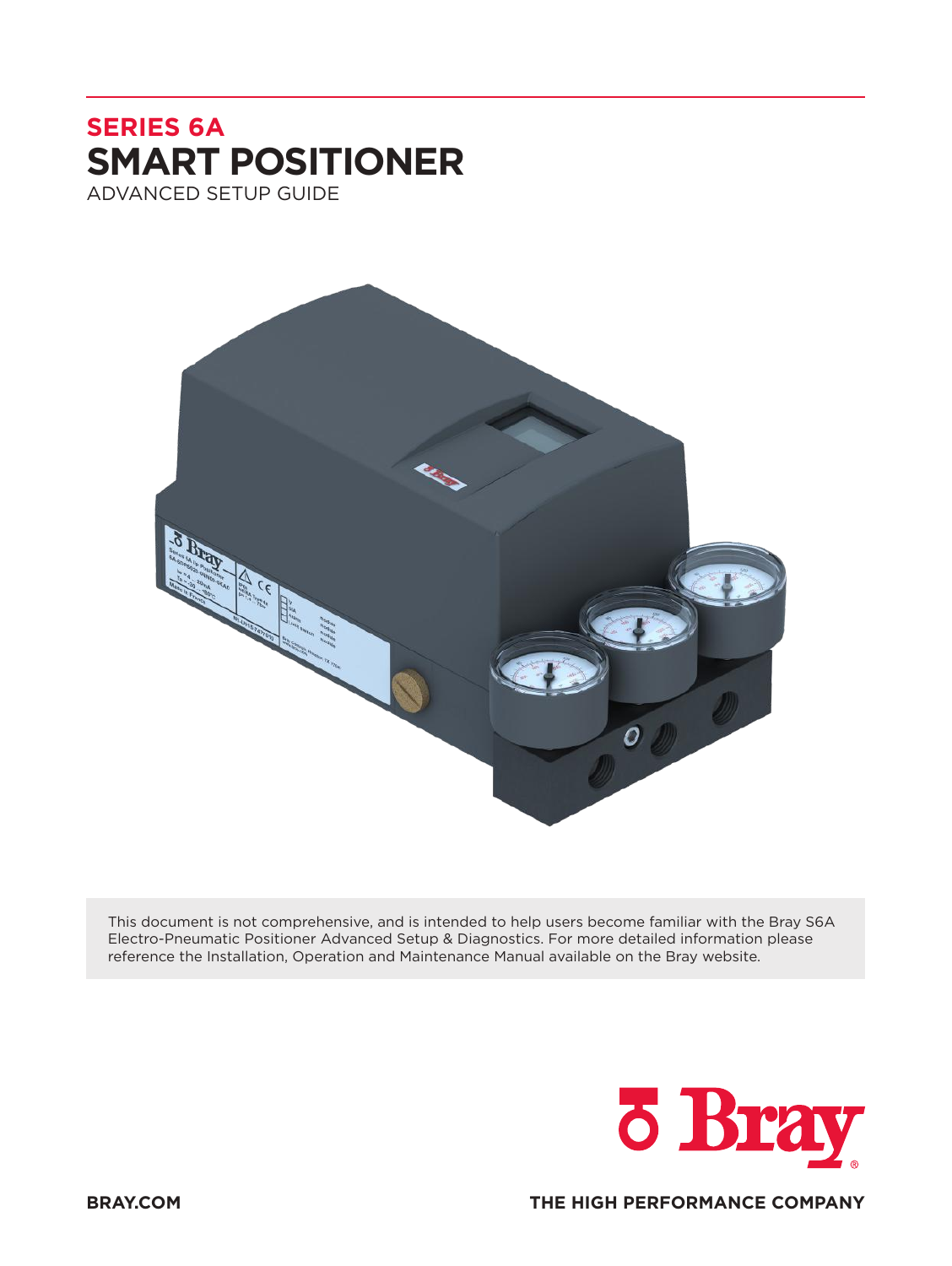

# **CONTENTS**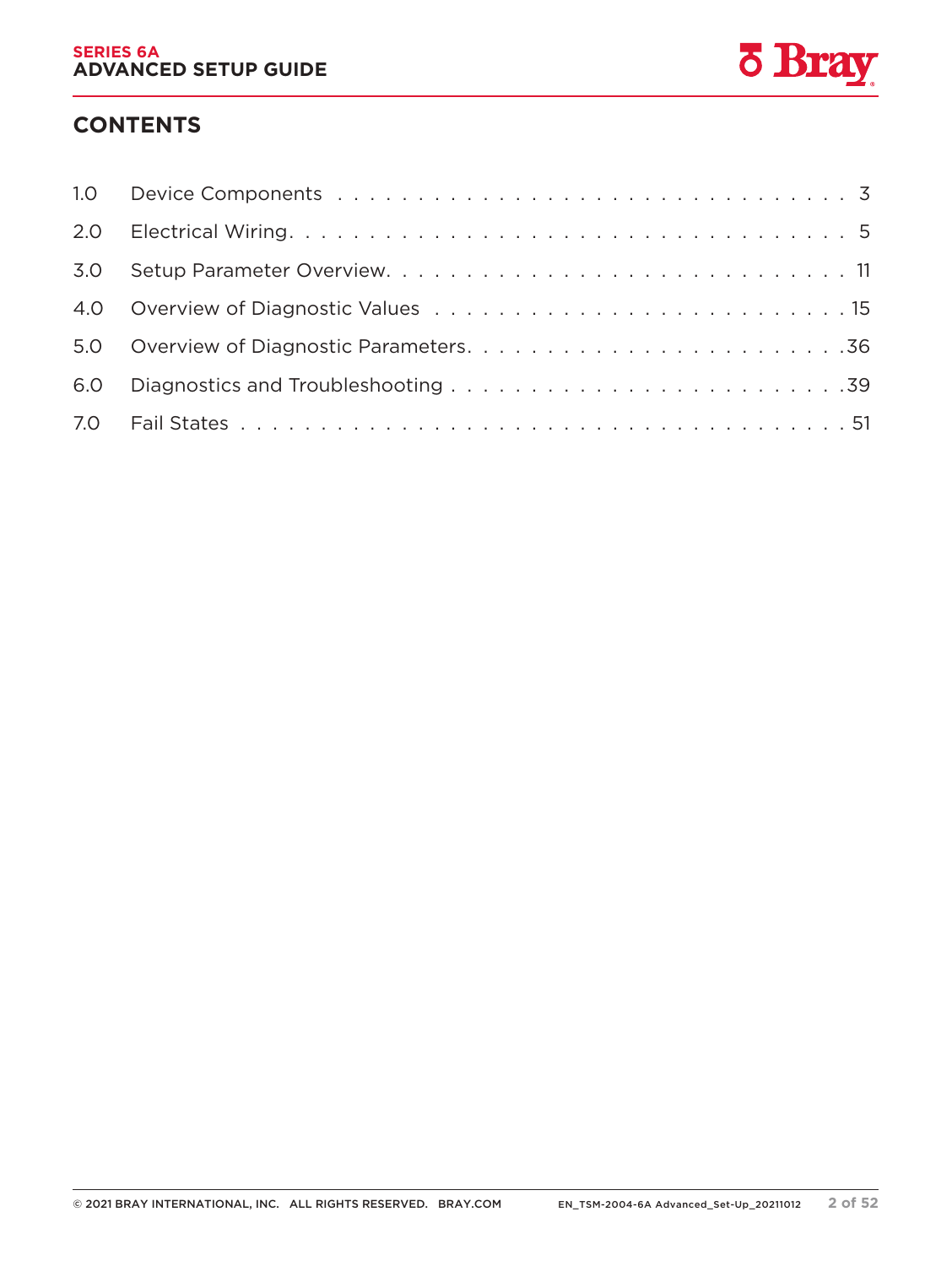*3.3 Device components*



# **3.3 Device components 1.0 Device Components**

#### **3.3.1 Overview of device components**



Arrowhead means: Turn the device to see the corresponding view  $\rightarrow$ 

- 
- 
- 
- 
- (5) Output: Actuating pressure Y2<sup>1)</sup> (4) Basic electronics<br>
(6) Purging air selector (15) Connecting term
- 
- 
- $\overline{O}$  Buttons Buttons (16 Blanking plug<br>
(8) Restrictor Y2 for double-acting actuators<sup>1)</sup> (17) Cable gland Restrictor Y2 for double-acting actuators<sup>1)</sup>  $(1)$  Cable gland
- ⑨ Restrictor Y1 for single-acting actuators
- 1) for double-acting actuators
- 2) visible when the positioner is open
- Figure 1 View of positioner with cover open
- (1) Wiring diagram on module cover (1) Restrictor Y1 for double-acting actuators<br>(2) Display (1) Exhaust air outlet with a sound absorber
- (2) Display Display Display  $\textcircled{1}$  Exhaust air outlet with a sound absorber <br>  $\textcircled{2}$  Output: Actuating pressure Y1  $\textcircled{2}$  Transmission ratio selector<sup>2)</sup>
	- Output: Actuating pressure Y1 (12) Transmission ratio selector<sup>2)</sup>
- (4) Input: Supply pressure PZ (3) Friction clutch adjustment wheel<br>  $\circled{5}$  Output: Actuating pressure Y2<sup>1)</sup> (4) Basic electronics
	-
- ⑥ Purging air selector ⑮ Connecting terminals of option modules
	-
	-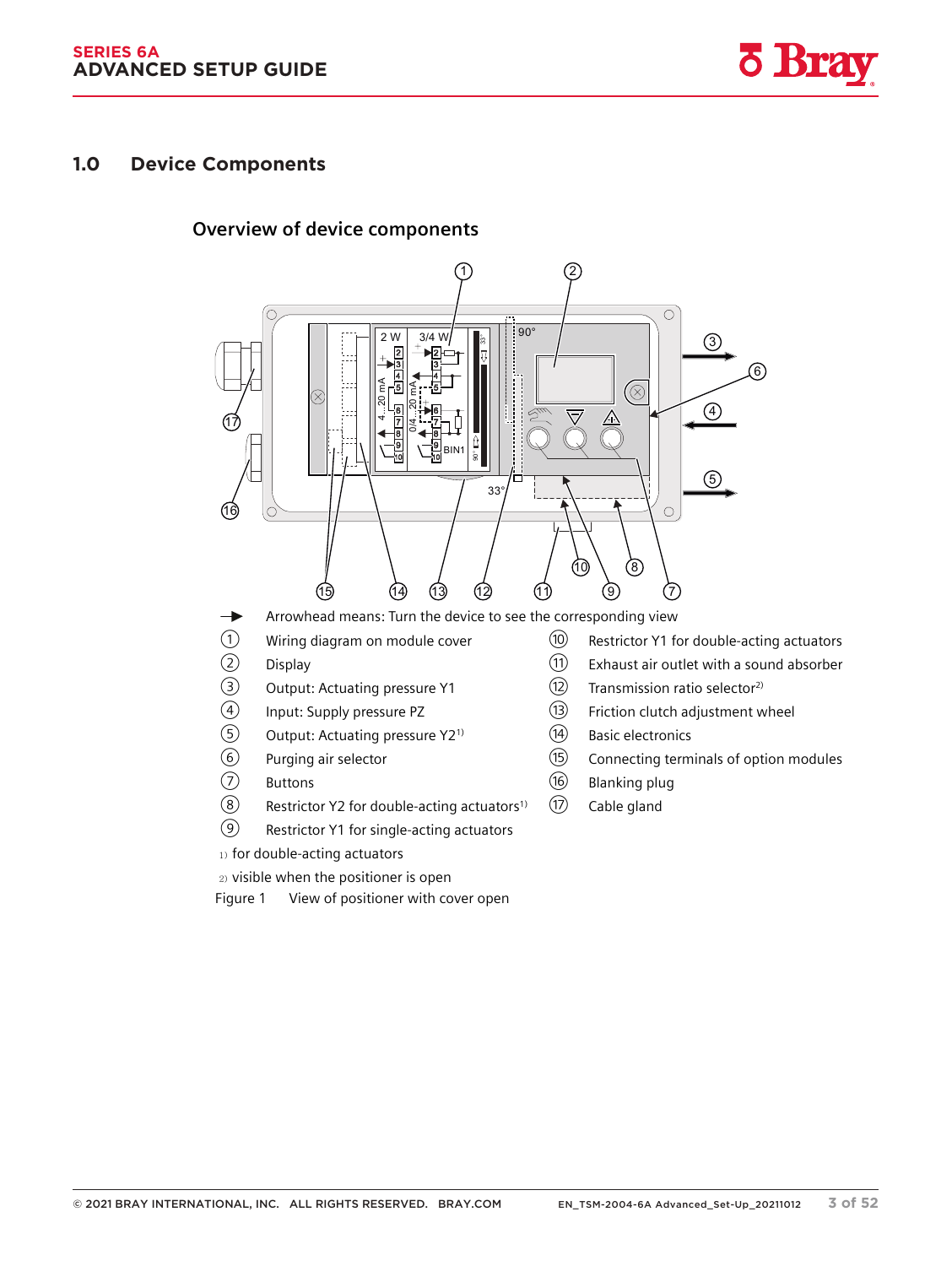

1) for double-acting actuators

2) visible when the positioner is open

Figure 2 View of positioner in f ameproof enclosure, cover opened

### **3.3.2 Basic electronics**



Figure 3 Basic electronics, schematic representation

The basic electronics contains:

- CPU
- **Memory**
- Analog-to-digital converter
- Display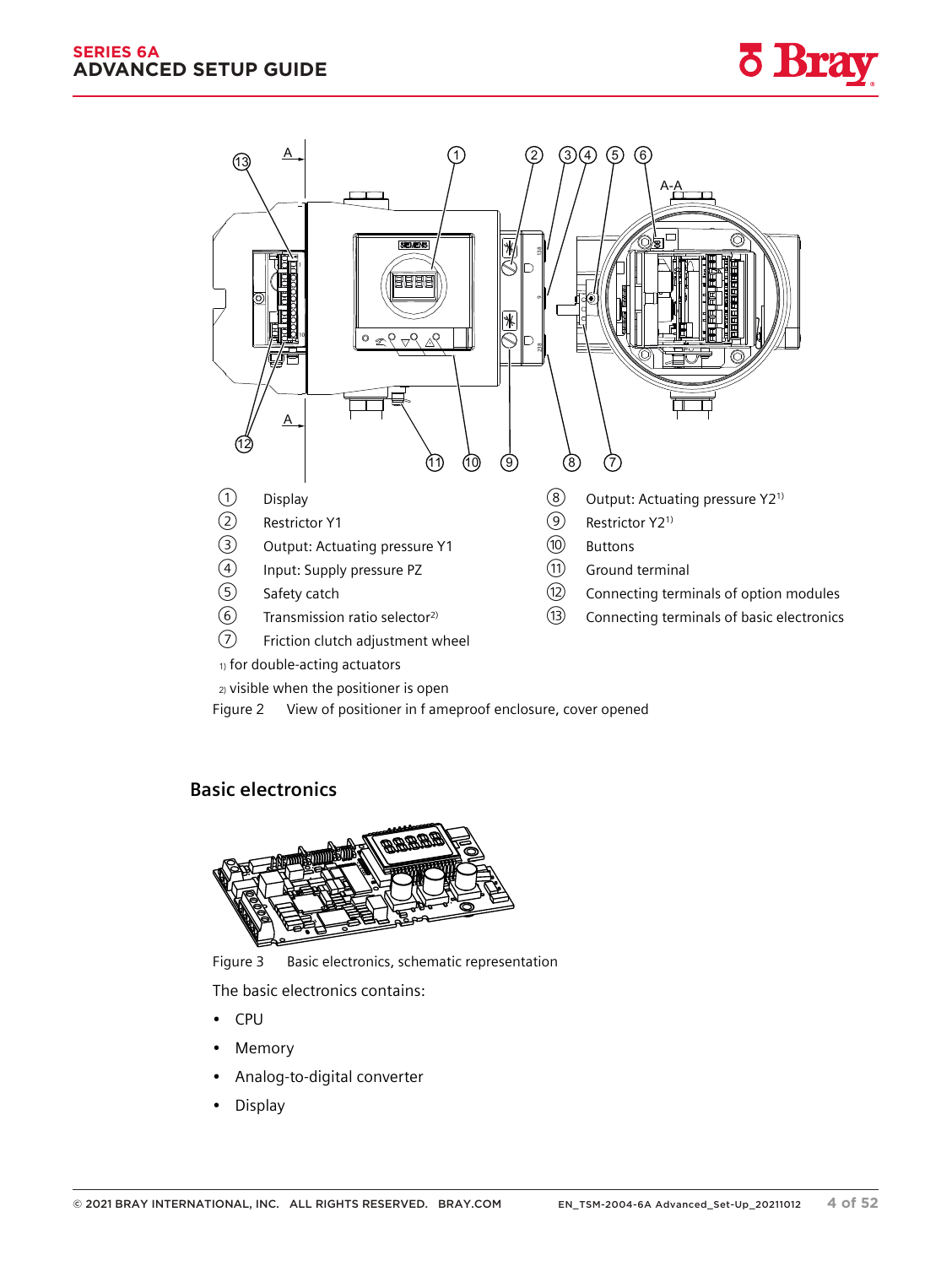



## **5.2 Electrical wiring 2.0 Electrical Wiring**



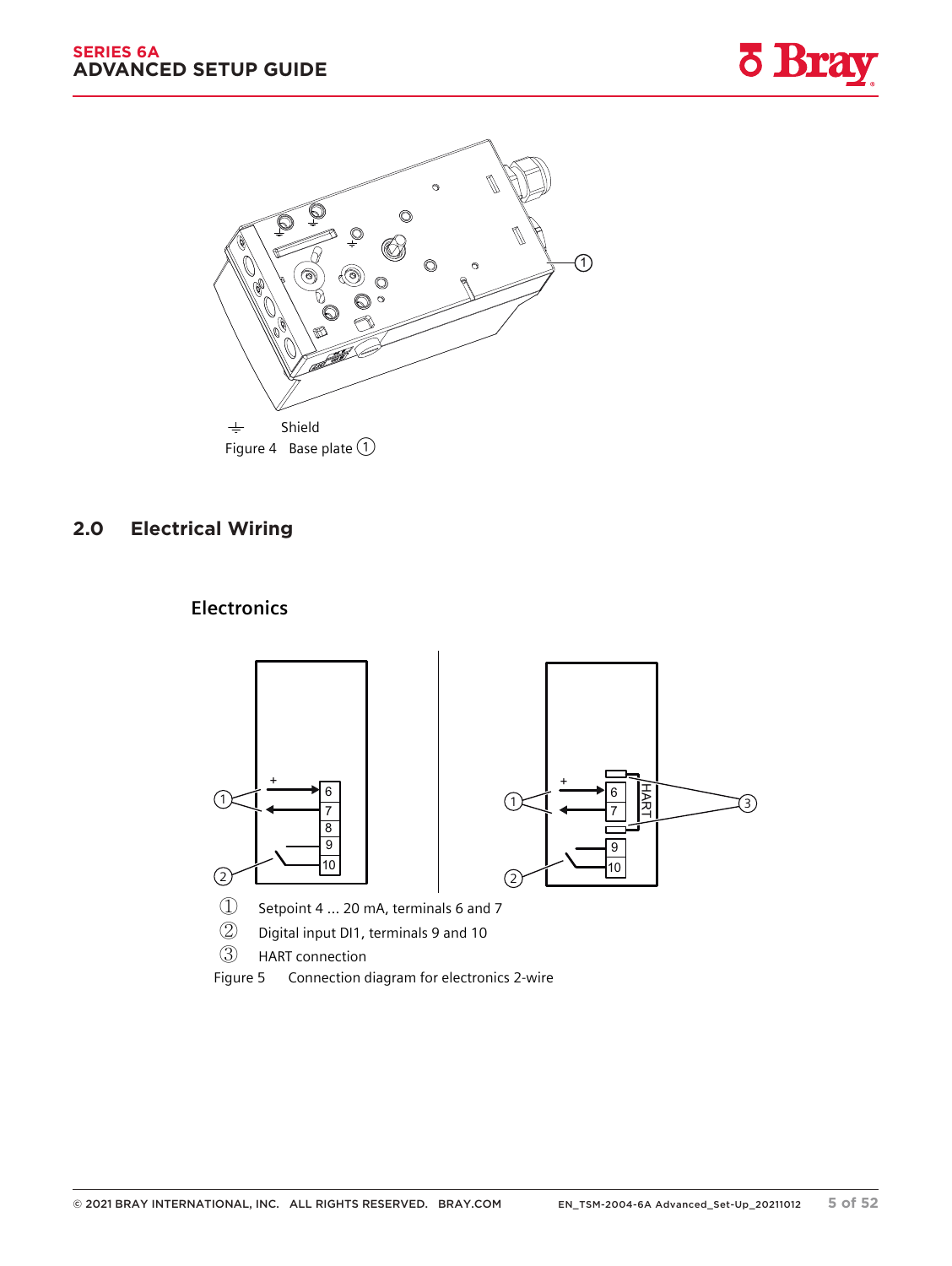*5.2 Electrical wiring*









Figure 6 Connection diagram for electronics, 2/3/4-wire, with wiring con iguration 2-wire



① Power source 18 ... 30 V, terminals 2 and 4

② Setpoint 0/4 ... 20 mA, terminals 6 and 4

③ Digital input DI1, terminals 9 and 10

Figure 7 Connection diagram for electronics, 2/3/4-wire, with wiring con iguration 3-wire

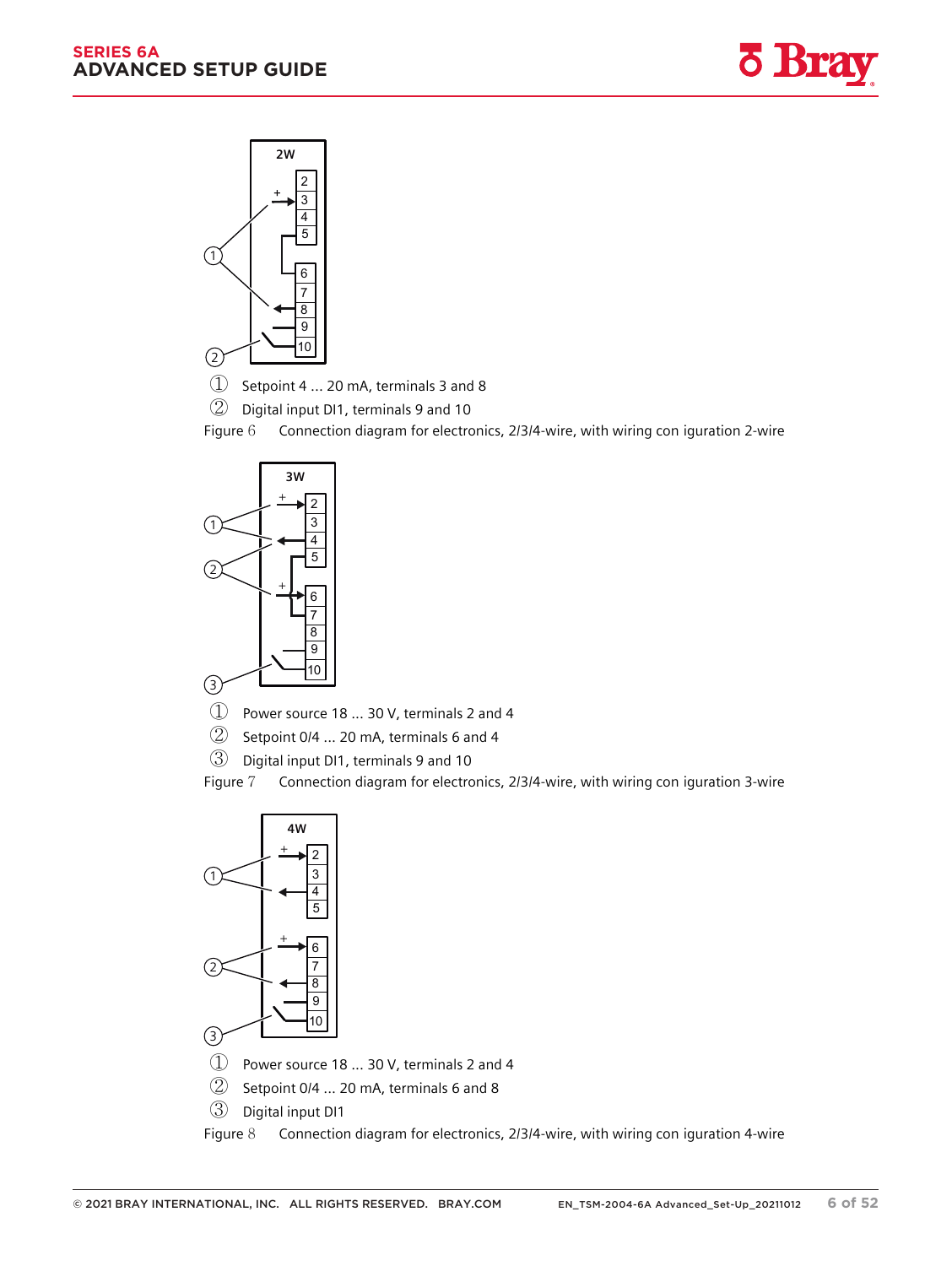#### **SERIES 6A ADVANCED SETUP GUIDE**



### **5.2.2 Split range**



② Positioner 2

③ Signal source 0/4 ... 20 mA, terminals 6 and 8

④ Power source 18 ... 30 V, terminals 2 and 8

Figure 9 Series connection of 2 positioners, e.g. split range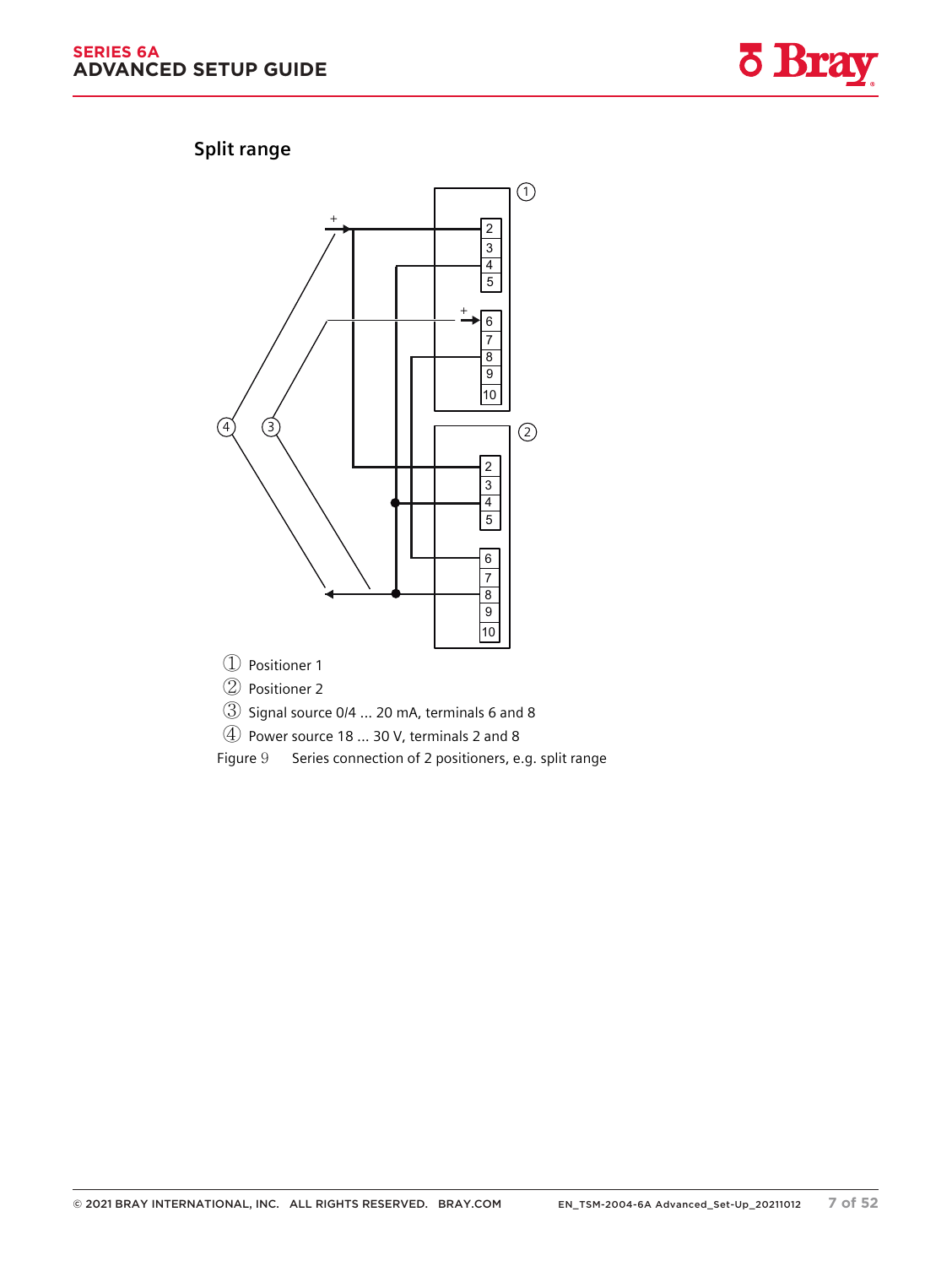

### **5.2.3 Option modules**

#### **5.2.3.1 Digital I/O Module (DIO) 6DR4004-6A / -8A**



#### **5.2.3.2 Analog Output Module (AOM) 6DR4004-6J / -8J**



① Analog output AO Figure 11 Analog Output Module (AOM)

### **5.2.3.3 Inductive Limit Switches (ILS) 6DR4004-6G / -8G**



① Fault message output, has no function in combination with 6DR4004-3ES

- ② Digital output (limit monitor) A1
- ③ Digital output (limit monitor) A2

Figure 12 Inductive Limit Switches (ILS)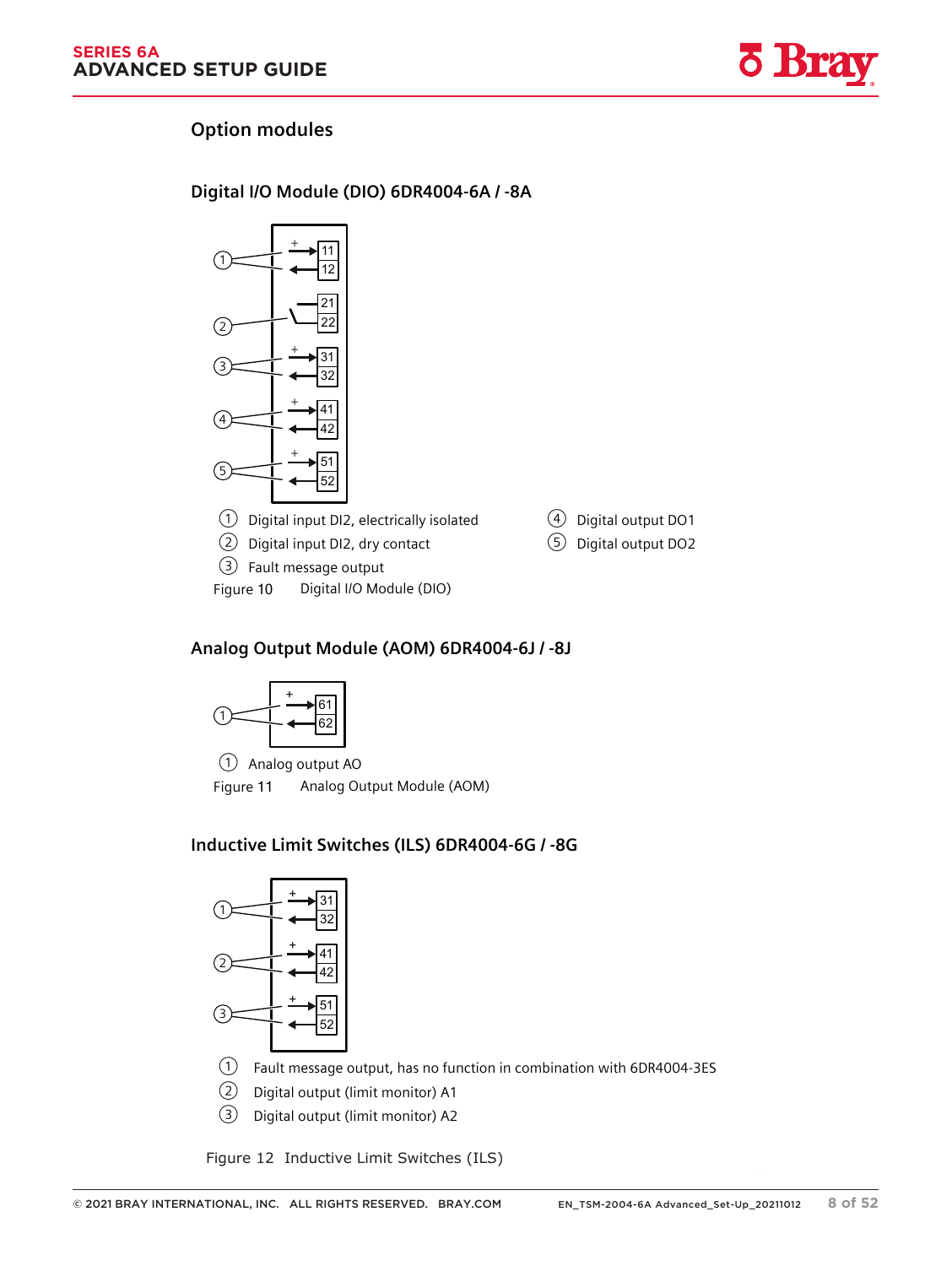

#### **5.2.3.4 Mechanical Limit Switches (MLS) 6DR4004-6K / -8K**

### **DANGER**

#### **Supply with hazardous voltage**

If you connect the switching contacts of the 6DR4004-8K module to a hazardous voltage, observe the following safety rules:

- 1. Isolate the device from power. Use a circuit breaker positioned near the device to do this.
- 2. Make sure that the device cannot be switched back on inadvertently.
- 3. Make sure the device is truly isolated from power.

# **CAUTION**

#### **Maximum AC/DC switching voltage with UL approval E344532**

Mechanic Limit Switches (MLS) 6DR4004-**6K**/-**8K** are approved for use with positioners with UL approval. The maximum switching voltage in this case is  $\leq$  30 V AC/DC.

If switching voltages greater than 30 V are connected, the UL approval for the positioner becomes invalid.

#### **Connection diagram Mechanic Limit Switches (MLS) 6DR4004-6K and -8K**



① Fault message output, has no function in combination with 6DR4004-4ES

② Digital output (limit monitor) A1

③ Digital output (limit monitor) A2

Mechanic Limit Switches (MLS) Figure 13

#### **Procedure**

- 1. Loosen the screw  $\textcircled{1}$  on the transparent cover  $\textcircled{2}$ .
- 2. Pull the transparent cover  $(2)$  up to the front end stop.
- 3. Tighten every cable in the corresponding terminal.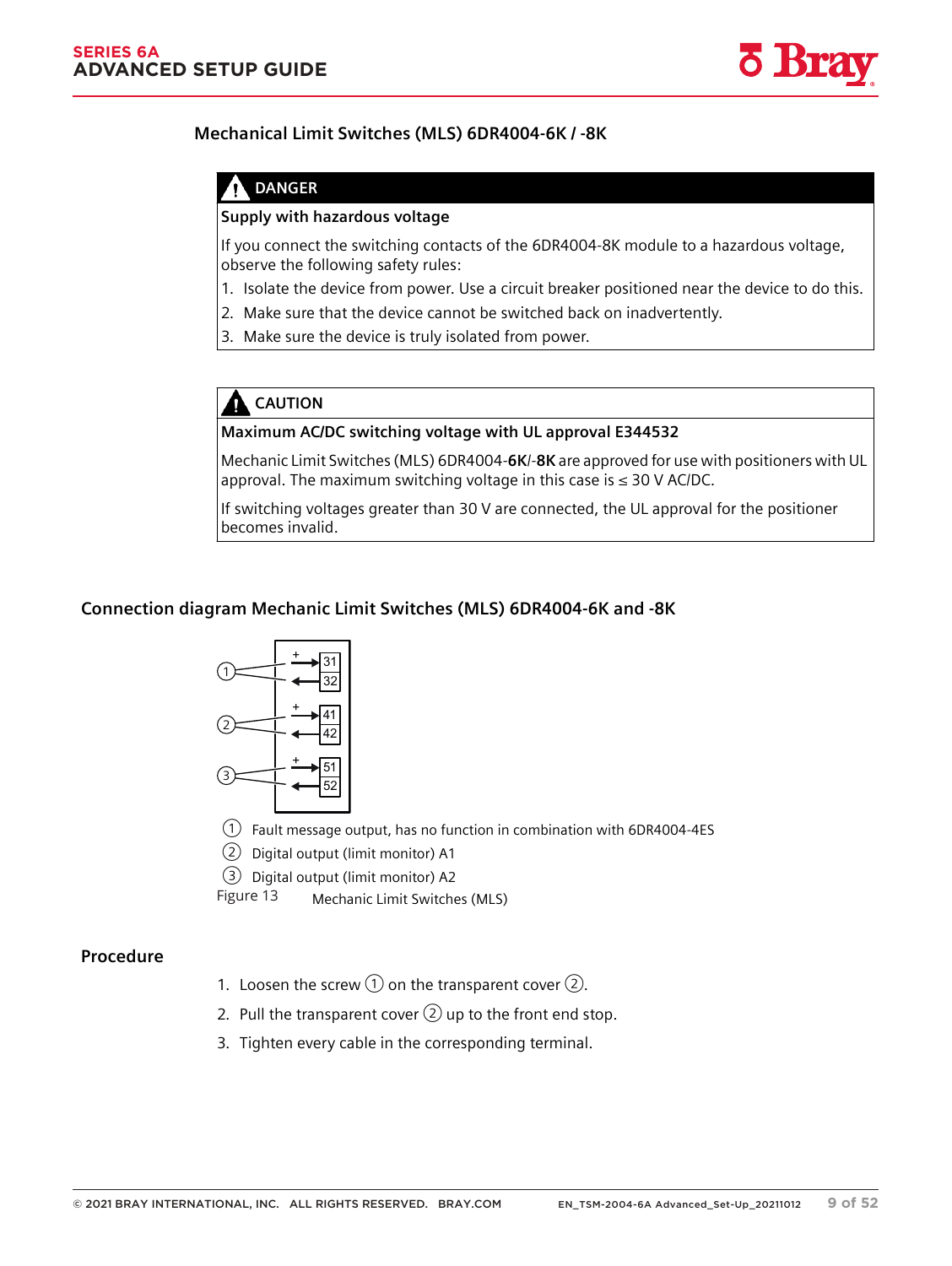*5.2 Electrical wiring*



- 4. Slide the transparent cover  $(2)$  up to the end stop of the basic electronics.
- 5. Tighten the screw  $\textcircled{1}$  of the transparent cover  $\textcircled{2}$ .
- 6. Connect the cables of each switch to the lug of the printed circuit board in pairs. Use the provided cable ties ③ for this purpose.

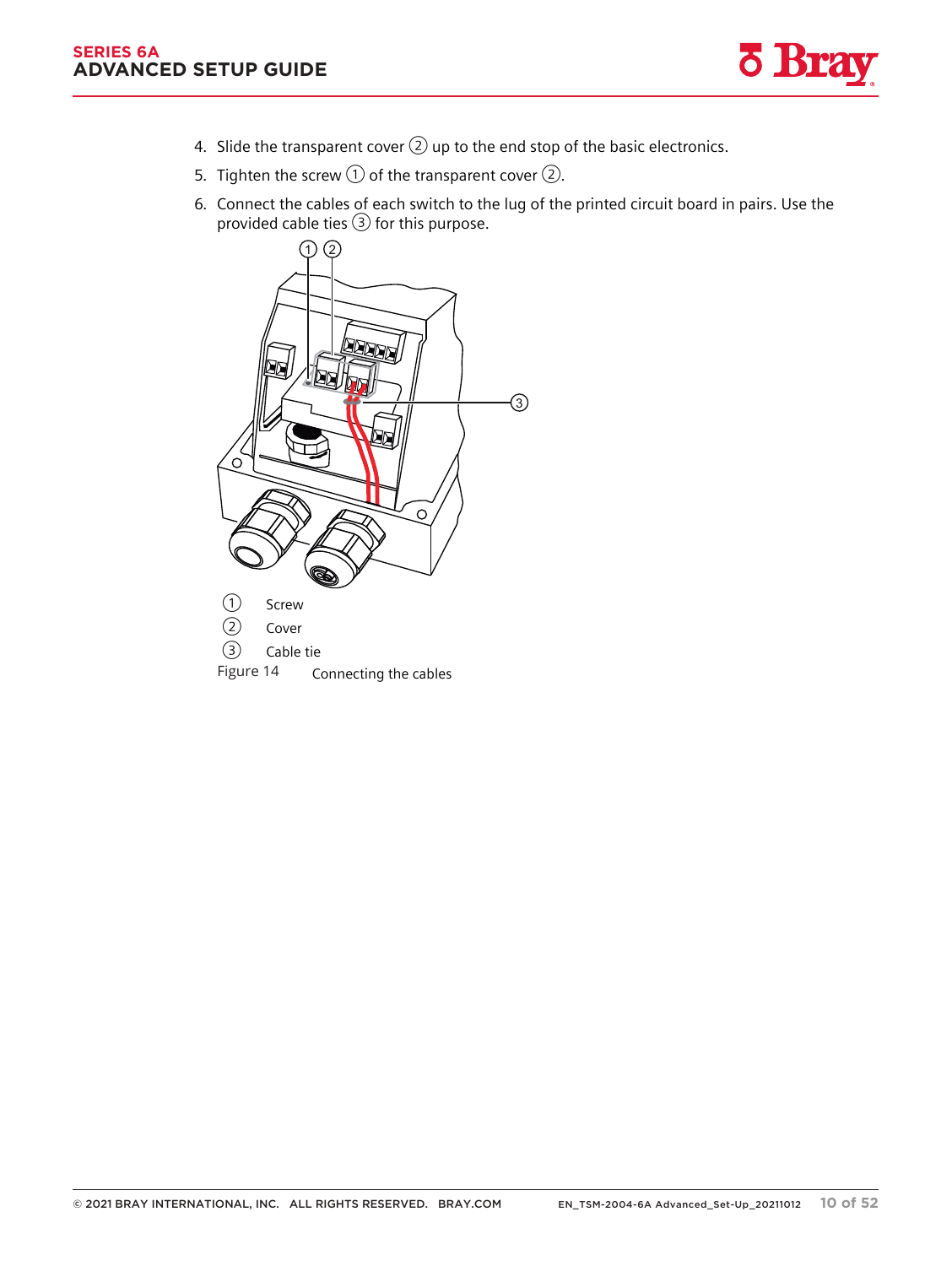

# **8.3 Parameter overview 3.0 Setup Parameter Overview**

| <b>Parameter</b>     | <b>Function</b>                                                                | <b>Parameter values</b> |                                                                                         | Unit          |
|----------------------|--------------------------------------------------------------------------------|-------------------------|-----------------------------------------------------------------------------------------|---------------|
| 1.YFCT               | Type of actuator                                                               | Normal                  | Inverted                                                                                |               |
|                      | Part-turn actuator                                                             | turn                    | -turn                                                                                   |               |
|                      | Linear actuator                                                                | <b>WAY</b>              | -WAY                                                                                    |               |
|                      | Linear actuator - carrier pin on actuator spindle                              | <b>FWAY</b>             | -FWAY                                                                                   |               |
|                      | Linear actuator - external linear potentiometer<br>(e.g. with cylinder drives) | LWAY                    | -LWAY                                                                                   |               |
|                      | Part-turn actuator with NCS/iNCS                                               | ncSt                    | -ncSt                                                                                   |               |
|                      | Linear actuator with NCS                                                       | ncSL                    | -ncSL                                                                                   |               |
|                      | Linear actuator with NCS/iNCS and lever                                        | ncSLL                   | -ncLL                                                                                   |               |
| 2.YAGL               | Rated angle of rotation of positioner shaft <sup>1)</sup>                      |                         |                                                                                         |               |
|                      |                                                                                |                         | $33^\circ$                                                                              | Degrees       |
|                      |                                                                                |                         | $90^\circ$                                                                              |               |
| 3. YWAY <sup>2</sup> | Range of stroke (optional setting) <sup>3)</sup>                               |                         |                                                                                         |               |
|                      |                                                                                |                         | <b>OFF</b>                                                                              | mm            |
|                      |                                                                                |                         | 5   10   15   20<br>(Short lever 33°, range of stroke<br>5 to 20 mm)                    |               |
|                      |                                                                                |                         | 25   30   35<br>(Short lever 90°, range of stroke<br>25 to 35 mm)                       |               |
|                      |                                                                                |                         | 40   50   60   70   90   110   130<br>(Long lever 90°, range of stroke<br>40 to 130 mm) |               |
| 4.INITA              | Initialization (automatic)                                                     |                         | NOINI   no / ###.#   Strt                                                               |               |
| 5.INITM              | Initialization (manual)                                                        |                         | NOINI   no / ###.#   Strt                                                               |               |
| 6.SCUR               | Current range of setpoint                                                      |                         |                                                                                         |               |
|                      | 020mA                                                                          |                         | 0 <sub>m</sub> A                                                                        |               |
|                      | 4  20 mA                                                                       |                         | 4 mA                                                                                    |               |
| 7.SDIR               | Setpoint direction                                                             |                         |                                                                                         |               |
|                      | Rising                                                                         |                         | riSE                                                                                    |               |
|                      | Falling                                                                        |                         | <b>FALL</b>                                                                             |               |
| 8.SPRA               | Setpoint split range start                                                     |                         | 0.0100.0                                                                                | $\frac{0}{0}$ |
| 9.SPRE               | Setpoint split range end                                                       |                         | 0.0100.0                                                                                | $\%$          |
| 10.TSUP              | Setpoint ramp up                                                               |                         | Auto / 0  400                                                                           | S             |
| 11.TSDO              | Setpoint ramp down                                                             |                         | 0400                                                                                    | S             |

SIPART PS2 with 4 to 20 mA/HART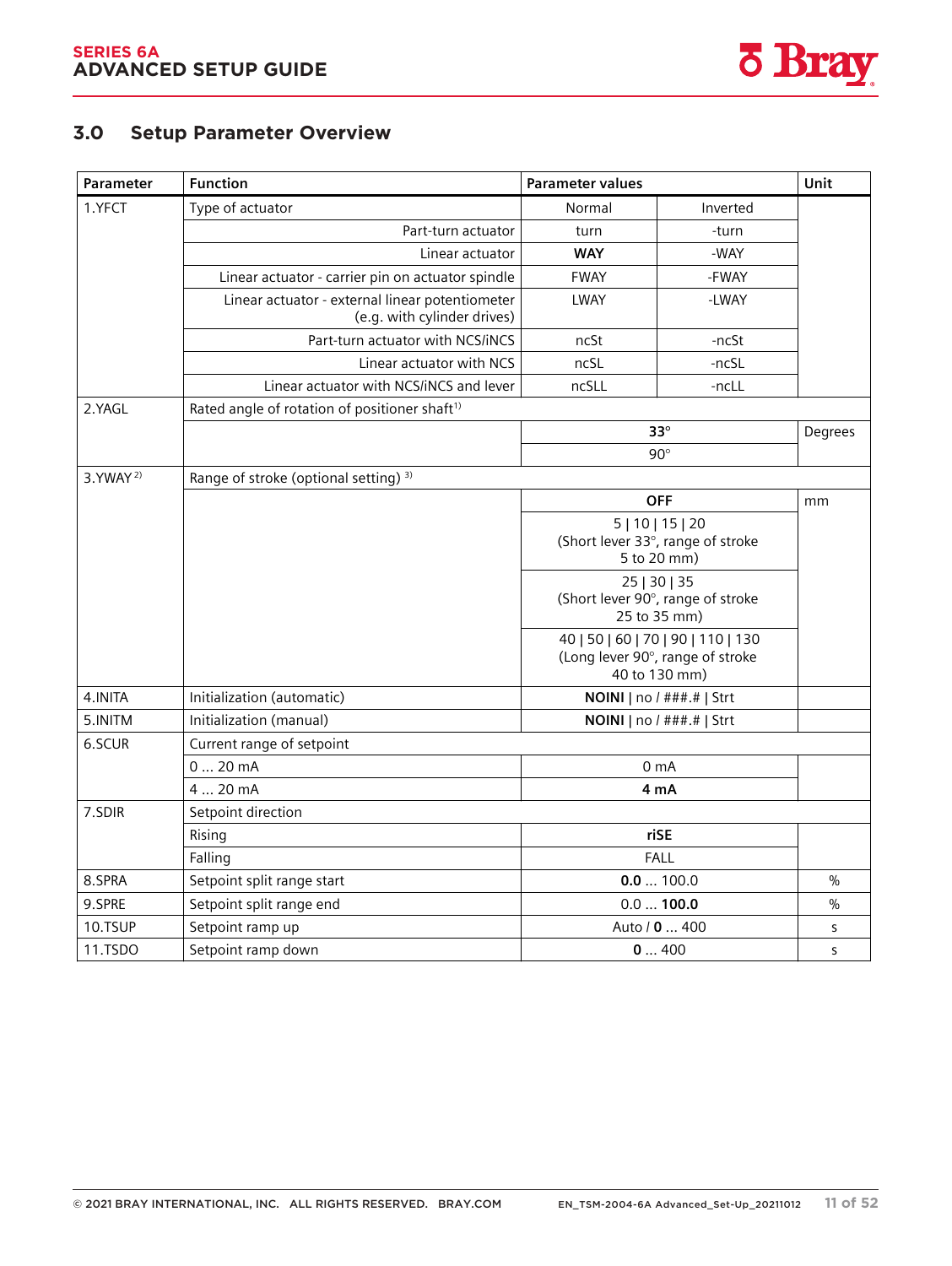#### **SERIES 6A ADVANCED SETUP GUIDE**



| Parameter                       | <b>Function</b>                                                               |       | <b>Parameter values</b>     | Unit          |  |
|---------------------------------|-------------------------------------------------------------------------------|-------|-----------------------------|---------------|--|
| 12.SFCT                         | Setpoint function                                                             |       |                             |               |  |
|                                 | Linear                                                                        |       | <b>LIN</b>                  |               |  |
|                                 | Equal percentage                                                              | 1:25  | $1 - 25$                    |               |  |
|                                 |                                                                               | 1:33  | $1 - 13$                    |               |  |
|                                 |                                                                               | 1:50  | $1 - 50$                    |               |  |
|                                 | Inverse equal percentage                                                      | 25:1  | $n1 - 25$                   |               |  |
|                                 |                                                                               | 33:1  | $n1 - 33$                   |               |  |
|                                 |                                                                               | 50:1  | $n1 - 50$                   |               |  |
|                                 | Freely adjustable                                                             |       | FrEE                        |               |  |
| 13.SLO<br>33.SL20 <sup>4)</sup> | Setpoint turning point at                                                     |       |                             |               |  |
| 13.SL <sub>0</sub>              |                                                                               | $0\%$ | 0.0100.0                    | $\frac{0}{0}$ |  |
| 14.SL1                          |                                                                               | 5 %   |                             |               |  |
| 32.SL19                         |                                                                               | 95 %  |                             |               |  |
| 33.SL20                         | 100 %                                                                         |       |                             |               |  |
| 34.DEBA                         | Deadband of closed-loop controller                                            |       | Auto / 0.1  10.0            | $\frac{0}{0}$ |  |
| 35.YA                           | Start of the manipulated variable limit                                       |       | 0.0100.0                    | $\frac{0}{0}$ |  |
| 36.YE                           | End of the manipulated variable limit                                         |       | 0.0100.0                    | $\%$          |  |
| 37.YNRM                         | Standardization of manipulated variable                                       |       |                             |               |  |
|                                 | To mechanical travel                                                          |       | <b>MPOS</b>                 |               |  |
|                                 | To flow                                                                       |       | FLoW                        |               |  |
| 38.YDIR                         | Direction of action of manipulated variable for display and position feedback |       |                             |               |  |
|                                 | Rising                                                                        |       | riSE                        |               |  |
|                                 | Falling                                                                       |       | <b>FALL</b>                 |               |  |
| 39.YCLS                         | Tight closing / fast closing with manipulated variable                        |       |                             |               |  |
|                                 | None                                                                          |       | no                          |               |  |
|                                 | Tight closing Up                                                              |       | uP                          |               |  |
|                                 | <b>Tight closing Down</b>                                                     |       | do                          |               |  |
|                                 | Tight closing Up and Down                                                     |       | up do                       |               |  |
|                                 | Fast closing Up                                                               |       | Fu                          |               |  |
|                                 | Fast closing Down                                                             |       | Fd                          |               |  |
|                                 | Fast closing Up and Down                                                      |       | Fu Fd                       |               |  |
|                                 | Tight closing Up and fast closing Down                                        |       | uP Fd                       |               |  |
|                                 | Fast closing Up and tight closing Down                                        |       | Fu do                       |               |  |
| 40.YCDO                         | Lower value for fast closing / tight closing                                  |       | $0.0 \dots 0.5 \dots 100.0$ | $\frac{0}{0}$ |  |
| 41.YCUP                         | Upper value for fast closing / tight closing                                  |       | $0.0$ 99.5  100.0           | $\%$          |  |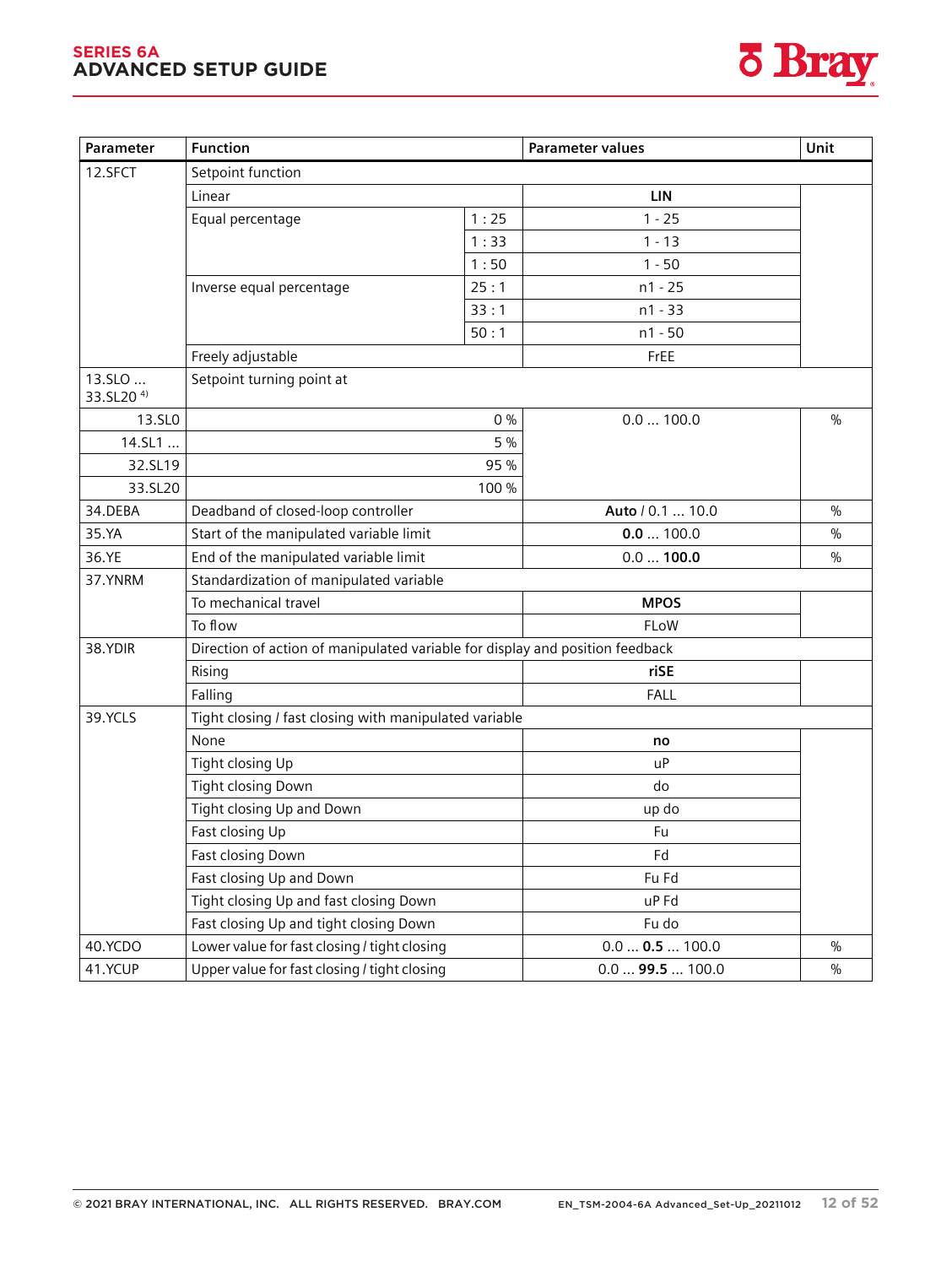#### **SERIES 6A ADVANCED SETUP GUIDE** *Parameter assignment*

*8.3 Parameter overview*



| 42.DI1 5)<br>Function digital input DI1<br>NO contact<br>NC contact<br><b>OFF</b><br>None<br>Message only<br>on<br>-on<br><b>Block configuration</b><br>bLoc1<br>Block configuring and manual operation<br>bLoc2<br>Move process valve to position YE<br>u <sup>P</sup><br>$-uP$<br>Move process valve to position YA<br>doWn<br>-doWn<br><b>Block movement</b><br><b>StoP</b><br>-StoP<br><b>Partial Stroke Test</b><br>PSt<br>-PSt<br>43.DI2 5)<br>Function digital input DI2<br>NO contact<br>NC contact<br><b>OFF</b><br>None<br>Message only<br>-on<br>on<br>Move process valve to position YE<br>u <sup>P</sup><br>$-uP$<br>Move process valve to position YA<br>doWn<br>-doWn<br><b>Block movement</b><br>StoP<br>-StoP<br><b>Partial Stroke Test</b><br>PSt<br>-PSt<br>44.AFCT <sup>6)</sup><br>Alarm function<br>Normal<br>Inverted<br><b>OFF</b><br>None<br>86.88<br><u>an ar</u><br>$A1 = Min, A2 = Max$<br>$A1 = Min, A2 = Min$<br>ABBA<br>an an<br>AR AR<br>68. AA<br>$A1 = Max, A2 = Max$<br>45.A1<br>$0.0$ 10.0  100.0<br>$\frac{0}{0}$<br>Response threshold, alarm 1<br>46.A2<br>Response threshold, alarm 2<br>$0.0$ 90.0  100.0<br>$\%$<br>47. HFCT <sup>6)</sup><br>Function of fault message output<br>Normal<br>Inverted<br>Fault<br>15888<br>85888<br>Fault + not automatic $7$<br>5nB<br>$-5.8$<br>Fault + not automatic + DI $^{7}$ )<br>-5686<br>Կიჩხ<br>48. TIM<br>Monitoring period for setting of fault message<br>Auto / 0  100<br>S<br>'Control deviation'<br>49. HLIM<br>Response threshold for fault message 'Control<br>Auto / 0  100<br>$\frac{0}{0}$<br>deviation'<br>50.PRST<br>Preset<br>Reset all parameters which can be reset by "Init",<br><b>ALL</b><br>"PArA" and "diAg".<br>Reset parameters 'YFCT' to 'INITM'.<br>Init<br>Reset parameters 'SCUR' to 'LIM'.<br>PArA<br>Reset parameters A to U of the extended diagnostics<br>diAg<br>function as well as parameter 'XDIAG'.<br>51.PNEUM<br>Pneumatics type<br>Standard pneumatic block<br>Std<br>Fail in Place pneumatic block<br><b>FIP</b><br>Operation with boosters<br>booSt | Parameter | <b>Function</b> | <b>Parameter values</b> | Unit |
|---------------------------------------------------------------------------------------------------------------------------------------------------------------------------------------------------------------------------------------------------------------------------------------------------------------------------------------------------------------------------------------------------------------------------------------------------------------------------------------------------------------------------------------------------------------------------------------------------------------------------------------------------------------------------------------------------------------------------------------------------------------------------------------------------------------------------------------------------------------------------------------------------------------------------------------------------------------------------------------------------------------------------------------------------------------------------------------------------------------------------------------------------------------------------------------------------------------------------------------------------------------------------------------------------------------------------------------------------------------------------------------------------------------------------------------------------------------------------------------------------------------------------------------------------------------------------------------------------------------------------------------------------------------------------------------------------------------------------------------------------------------------------------------------------------------------------------------------------------------------------------------------------------------------------------------------------------------------------------------------------------------------------------------------------------------------------------|-----------|-----------------|-------------------------|------|
|                                                                                                                                                                                                                                                                                                                                                                                                                                                                                                                                                                                                                                                                                                                                                                                                                                                                                                                                                                                                                                                                                                                                                                                                                                                                                                                                                                                                                                                                                                                                                                                                                                                                                                                                                                                                                                                                                                                                                                                                                                                                                 |           |                 |                         |      |
|                                                                                                                                                                                                                                                                                                                                                                                                                                                                                                                                                                                                                                                                                                                                                                                                                                                                                                                                                                                                                                                                                                                                                                                                                                                                                                                                                                                                                                                                                                                                                                                                                                                                                                                                                                                                                                                                                                                                                                                                                                                                                 |           |                 |                         |      |
|                                                                                                                                                                                                                                                                                                                                                                                                                                                                                                                                                                                                                                                                                                                                                                                                                                                                                                                                                                                                                                                                                                                                                                                                                                                                                                                                                                                                                                                                                                                                                                                                                                                                                                                                                                                                                                                                                                                                                                                                                                                                                 |           |                 |                         |      |
|                                                                                                                                                                                                                                                                                                                                                                                                                                                                                                                                                                                                                                                                                                                                                                                                                                                                                                                                                                                                                                                                                                                                                                                                                                                                                                                                                                                                                                                                                                                                                                                                                                                                                                                                                                                                                                                                                                                                                                                                                                                                                 |           |                 |                         |      |
|                                                                                                                                                                                                                                                                                                                                                                                                                                                                                                                                                                                                                                                                                                                                                                                                                                                                                                                                                                                                                                                                                                                                                                                                                                                                                                                                                                                                                                                                                                                                                                                                                                                                                                                                                                                                                                                                                                                                                                                                                                                                                 |           |                 |                         |      |
|                                                                                                                                                                                                                                                                                                                                                                                                                                                                                                                                                                                                                                                                                                                                                                                                                                                                                                                                                                                                                                                                                                                                                                                                                                                                                                                                                                                                                                                                                                                                                                                                                                                                                                                                                                                                                                                                                                                                                                                                                                                                                 |           |                 |                         |      |
|                                                                                                                                                                                                                                                                                                                                                                                                                                                                                                                                                                                                                                                                                                                                                                                                                                                                                                                                                                                                                                                                                                                                                                                                                                                                                                                                                                                                                                                                                                                                                                                                                                                                                                                                                                                                                                                                                                                                                                                                                                                                                 |           |                 |                         |      |
|                                                                                                                                                                                                                                                                                                                                                                                                                                                                                                                                                                                                                                                                                                                                                                                                                                                                                                                                                                                                                                                                                                                                                                                                                                                                                                                                                                                                                                                                                                                                                                                                                                                                                                                                                                                                                                                                                                                                                                                                                                                                                 |           |                 |                         |      |
|                                                                                                                                                                                                                                                                                                                                                                                                                                                                                                                                                                                                                                                                                                                                                                                                                                                                                                                                                                                                                                                                                                                                                                                                                                                                                                                                                                                                                                                                                                                                                                                                                                                                                                                                                                                                                                                                                                                                                                                                                                                                                 |           |                 |                         |      |
|                                                                                                                                                                                                                                                                                                                                                                                                                                                                                                                                                                                                                                                                                                                                                                                                                                                                                                                                                                                                                                                                                                                                                                                                                                                                                                                                                                                                                                                                                                                                                                                                                                                                                                                                                                                                                                                                                                                                                                                                                                                                                 |           |                 |                         |      |
|                                                                                                                                                                                                                                                                                                                                                                                                                                                                                                                                                                                                                                                                                                                                                                                                                                                                                                                                                                                                                                                                                                                                                                                                                                                                                                                                                                                                                                                                                                                                                                                                                                                                                                                                                                                                                                                                                                                                                                                                                                                                                 |           |                 |                         |      |
|                                                                                                                                                                                                                                                                                                                                                                                                                                                                                                                                                                                                                                                                                                                                                                                                                                                                                                                                                                                                                                                                                                                                                                                                                                                                                                                                                                                                                                                                                                                                                                                                                                                                                                                                                                                                                                                                                                                                                                                                                                                                                 |           |                 |                         |      |
|                                                                                                                                                                                                                                                                                                                                                                                                                                                                                                                                                                                                                                                                                                                                                                                                                                                                                                                                                                                                                                                                                                                                                                                                                                                                                                                                                                                                                                                                                                                                                                                                                                                                                                                                                                                                                                                                                                                                                                                                                                                                                 |           |                 |                         |      |
|                                                                                                                                                                                                                                                                                                                                                                                                                                                                                                                                                                                                                                                                                                                                                                                                                                                                                                                                                                                                                                                                                                                                                                                                                                                                                                                                                                                                                                                                                                                                                                                                                                                                                                                                                                                                                                                                                                                                                                                                                                                                                 |           |                 |                         |      |
|                                                                                                                                                                                                                                                                                                                                                                                                                                                                                                                                                                                                                                                                                                                                                                                                                                                                                                                                                                                                                                                                                                                                                                                                                                                                                                                                                                                                                                                                                                                                                                                                                                                                                                                                                                                                                                                                                                                                                                                                                                                                                 |           |                 |                         |      |
|                                                                                                                                                                                                                                                                                                                                                                                                                                                                                                                                                                                                                                                                                                                                                                                                                                                                                                                                                                                                                                                                                                                                                                                                                                                                                                                                                                                                                                                                                                                                                                                                                                                                                                                                                                                                                                                                                                                                                                                                                                                                                 |           |                 |                         |      |
|                                                                                                                                                                                                                                                                                                                                                                                                                                                                                                                                                                                                                                                                                                                                                                                                                                                                                                                                                                                                                                                                                                                                                                                                                                                                                                                                                                                                                                                                                                                                                                                                                                                                                                                                                                                                                                                                                                                                                                                                                                                                                 |           |                 |                         |      |
|                                                                                                                                                                                                                                                                                                                                                                                                                                                                                                                                                                                                                                                                                                                                                                                                                                                                                                                                                                                                                                                                                                                                                                                                                                                                                                                                                                                                                                                                                                                                                                                                                                                                                                                                                                                                                                                                                                                                                                                                                                                                                 |           |                 |                         |      |
|                                                                                                                                                                                                                                                                                                                                                                                                                                                                                                                                                                                                                                                                                                                                                                                                                                                                                                                                                                                                                                                                                                                                                                                                                                                                                                                                                                                                                                                                                                                                                                                                                                                                                                                                                                                                                                                                                                                                                                                                                                                                                 |           |                 |                         |      |
|                                                                                                                                                                                                                                                                                                                                                                                                                                                                                                                                                                                                                                                                                                                                                                                                                                                                                                                                                                                                                                                                                                                                                                                                                                                                                                                                                                                                                                                                                                                                                                                                                                                                                                                                                                                                                                                                                                                                                                                                                                                                                 |           |                 |                         |      |
|                                                                                                                                                                                                                                                                                                                                                                                                                                                                                                                                                                                                                                                                                                                                                                                                                                                                                                                                                                                                                                                                                                                                                                                                                                                                                                                                                                                                                                                                                                                                                                                                                                                                                                                                                                                                                                                                                                                                                                                                                                                                                 |           |                 |                         |      |
|                                                                                                                                                                                                                                                                                                                                                                                                                                                                                                                                                                                                                                                                                                                                                                                                                                                                                                                                                                                                                                                                                                                                                                                                                                                                                                                                                                                                                                                                                                                                                                                                                                                                                                                                                                                                                                                                                                                                                                                                                                                                                 |           |                 |                         |      |
|                                                                                                                                                                                                                                                                                                                                                                                                                                                                                                                                                                                                                                                                                                                                                                                                                                                                                                                                                                                                                                                                                                                                                                                                                                                                                                                                                                                                                                                                                                                                                                                                                                                                                                                                                                                                                                                                                                                                                                                                                                                                                 |           |                 |                         |      |
|                                                                                                                                                                                                                                                                                                                                                                                                                                                                                                                                                                                                                                                                                                                                                                                                                                                                                                                                                                                                                                                                                                                                                                                                                                                                                                                                                                                                                                                                                                                                                                                                                                                                                                                                                                                                                                                                                                                                                                                                                                                                                 |           |                 |                         |      |
|                                                                                                                                                                                                                                                                                                                                                                                                                                                                                                                                                                                                                                                                                                                                                                                                                                                                                                                                                                                                                                                                                                                                                                                                                                                                                                                                                                                                                                                                                                                                                                                                                                                                                                                                                                                                                                                                                                                                                                                                                                                                                 |           |                 |                         |      |
|                                                                                                                                                                                                                                                                                                                                                                                                                                                                                                                                                                                                                                                                                                                                                                                                                                                                                                                                                                                                                                                                                                                                                                                                                                                                                                                                                                                                                                                                                                                                                                                                                                                                                                                                                                                                                                                                                                                                                                                                                                                                                 |           |                 |                         |      |
|                                                                                                                                                                                                                                                                                                                                                                                                                                                                                                                                                                                                                                                                                                                                                                                                                                                                                                                                                                                                                                                                                                                                                                                                                                                                                                                                                                                                                                                                                                                                                                                                                                                                                                                                                                                                                                                                                                                                                                                                                                                                                 |           |                 |                         |      |
|                                                                                                                                                                                                                                                                                                                                                                                                                                                                                                                                                                                                                                                                                                                                                                                                                                                                                                                                                                                                                                                                                                                                                                                                                                                                                                                                                                                                                                                                                                                                                                                                                                                                                                                                                                                                                                                                                                                                                                                                                                                                                 |           |                 |                         |      |
|                                                                                                                                                                                                                                                                                                                                                                                                                                                                                                                                                                                                                                                                                                                                                                                                                                                                                                                                                                                                                                                                                                                                                                                                                                                                                                                                                                                                                                                                                                                                                                                                                                                                                                                                                                                                                                                                                                                                                                                                                                                                                 |           |                 |                         |      |
|                                                                                                                                                                                                                                                                                                                                                                                                                                                                                                                                                                                                                                                                                                                                                                                                                                                                                                                                                                                                                                                                                                                                                                                                                                                                                                                                                                                                                                                                                                                                                                                                                                                                                                                                                                                                                                                                                                                                                                                                                                                                                 |           |                 |                         |      |
|                                                                                                                                                                                                                                                                                                                                                                                                                                                                                                                                                                                                                                                                                                                                                                                                                                                                                                                                                                                                                                                                                                                                                                                                                                                                                                                                                                                                                                                                                                                                                                                                                                                                                                                                                                                                                                                                                                                                                                                                                                                                                 |           |                 |                         |      |
|                                                                                                                                                                                                                                                                                                                                                                                                                                                                                                                                                                                                                                                                                                                                                                                                                                                                                                                                                                                                                                                                                                                                                                                                                                                                                                                                                                                                                                                                                                                                                                                                                                                                                                                                                                                                                                                                                                                                                                                                                                                                                 |           |                 |                         |      |
|                                                                                                                                                                                                                                                                                                                                                                                                                                                                                                                                                                                                                                                                                                                                                                                                                                                                                                                                                                                                                                                                                                                                                                                                                                                                                                                                                                                                                                                                                                                                                                                                                                                                                                                                                                                                                                                                                                                                                                                                                                                                                 |           |                 |                         |      |
|                                                                                                                                                                                                                                                                                                                                                                                                                                                                                                                                                                                                                                                                                                                                                                                                                                                                                                                                                                                                                                                                                                                                                                                                                                                                                                                                                                                                                                                                                                                                                                                                                                                                                                                                                                                                                                                                                                                                                                                                                                                                                 |           |                 |                         |      |
|                                                                                                                                                                                                                                                                                                                                                                                                                                                                                                                                                                                                                                                                                                                                                                                                                                                                                                                                                                                                                                                                                                                                                                                                                                                                                                                                                                                                                                                                                                                                                                                                                                                                                                                                                                                                                                                                                                                                                                                                                                                                                 |           |                 |                         |      |
|                                                                                                                                                                                                                                                                                                                                                                                                                                                                                                                                                                                                                                                                                                                                                                                                                                                                                                                                                                                                                                                                                                                                                                                                                                                                                                                                                                                                                                                                                                                                                                                                                                                                                                                                                                                                                                                                                                                                                                                                                                                                                 |           |                 |                         |      |
|                                                                                                                                                                                                                                                                                                                                                                                                                                                                                                                                                                                                                                                                                                                                                                                                                                                                                                                                                                                                                                                                                                                                                                                                                                                                                                                                                                                                                                                                                                                                                                                                                                                                                                                                                                                                                                                                                                                                                                                                                                                                                 |           |                 |                         |      |
|                                                                                                                                                                                                                                                                                                                                                                                                                                                                                                                                                                                                                                                                                                                                                                                                                                                                                                                                                                                                                                                                                                                                                                                                                                                                                                                                                                                                                                                                                                                                                                                                                                                                                                                                                                                                                                                                                                                                                                                                                                                                                 |           |                 |                         |      |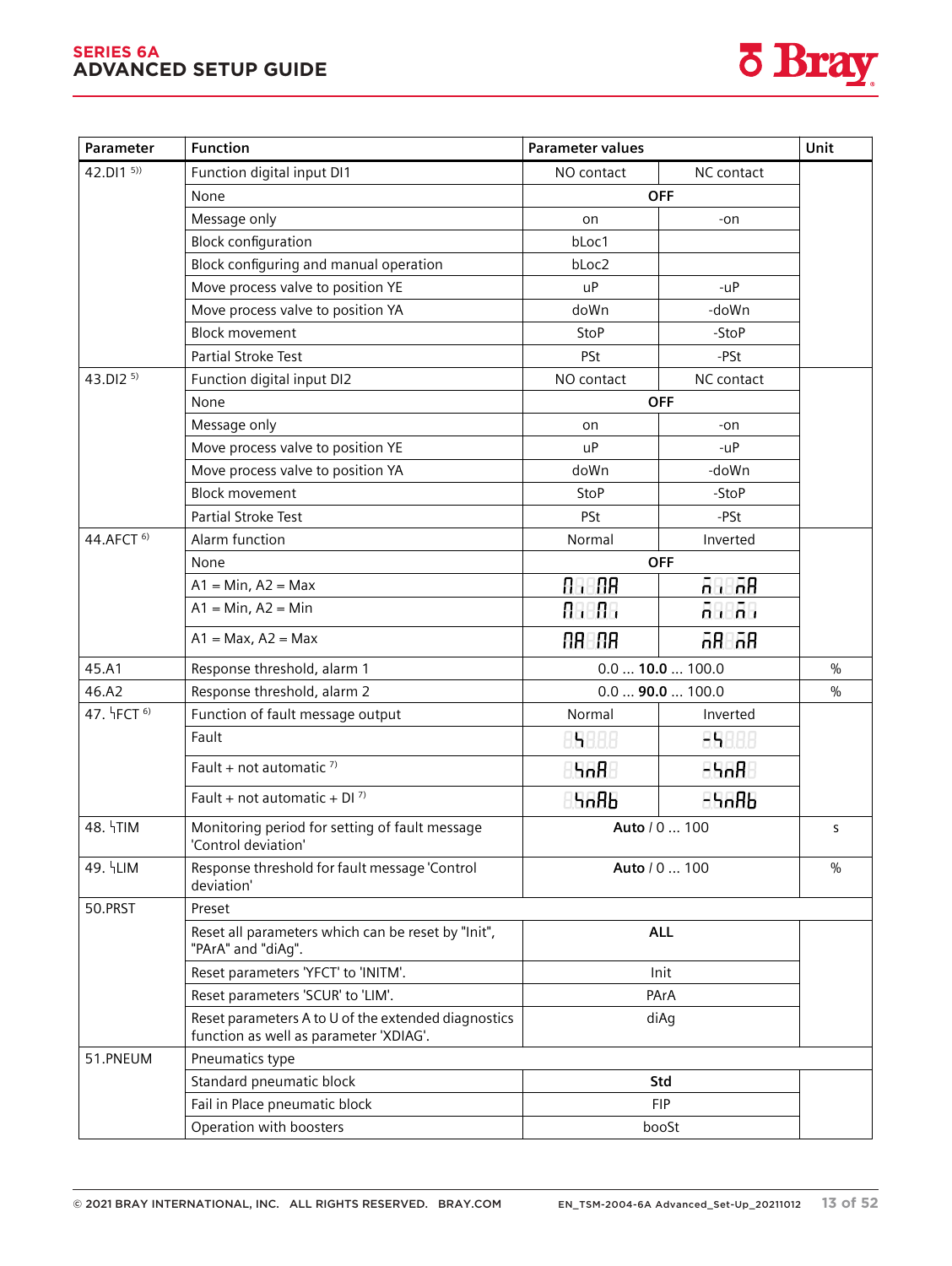#### **SERIES 6A ADVANCED SETUP GUIDE**



| <b>Parameter</b> | <b>Function</b>                    | Parameter values | Unit |
|------------------|------------------------------------|------------------|------|
| 52.XDIAG         | Activation of extended diagnostics |                  |      |
|                  | Off                                | <b>OFF</b>       |      |
|                  | . Single stage message             | On1              |      |
|                  | Two stage message                  | On2              |      |
|                  | Three stage message                | On3              |      |

<sup>1)</sup> Set transmission ratio selector accordingly.

2) Parameter only appears with "WAY", "-WAY", "ncSLL" and "-NCLL"

<sup>3)</sup> If used, the value on the actuator must correspond to the set range of stroke on the lever arm. Carrier must be set to the value of the actuator travel or, if this value is not scaled, to the next higher scaled value.

<sup>4)</sup> Setpoint turning points only appear when '12.SFCT = FrEE' is selected.

<sup>5)</sup> NO contact: Action when signal state is 1; NC contact: Action when signal state is 0

6) Normal: conductive, no fault; Inverted: deactivated, fault

 $7$ <sup>7</sup>  $+$  means: OR logic operation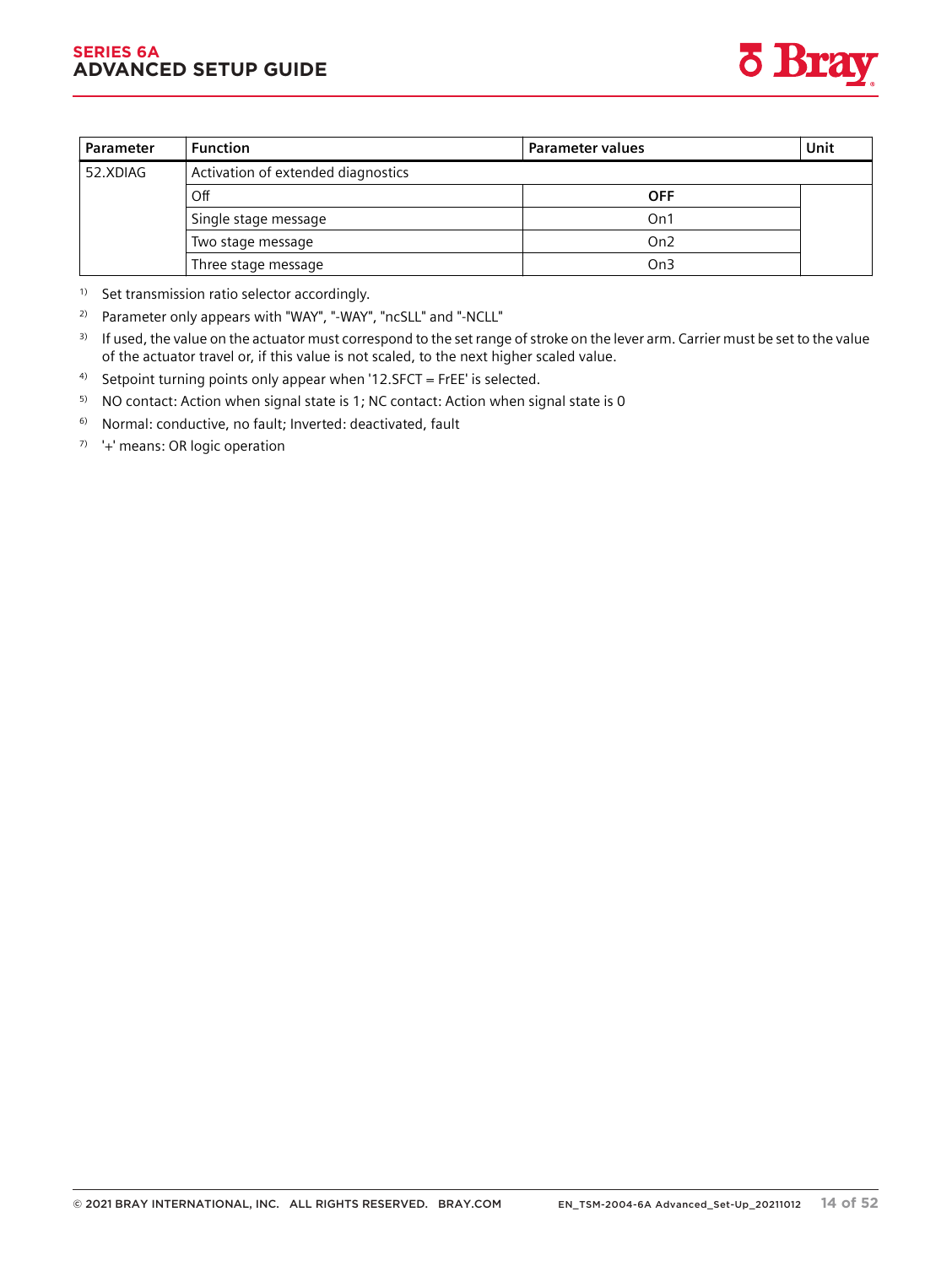*11.2 Diagnostics*



# **Overview of diagnostics values 4.0 Overview of Diagnostic Values**

| No.            | Short desig-<br>nation | Meaning                                     | Representable di-<br>agnostics values                            | Unit                        | <b>Properties</b>                         |
|----------------|------------------------|---------------------------------------------|------------------------------------------------------------------|-----------------------------|-------------------------------------------|
| 1              | <b>STRKS</b>           | Number of total strokes                     | 04.29E9                                                          | $\overline{a}$              | $\textcircled{\scriptsize{1}}$            |
| $\overline{2}$ | <b>CHDIR</b>           | Number of changes in direction              | 04.29E9                                                          | $\overline{a}$              | $\overline{\textcircled{\textsc{n}}}$     |
| 3              | <b>hCNT</b>            | Number of fault messages                    | 04.29E9                                                          | $\overline{a}$              | $\overline{\textcircled{\scriptsize{1}}}$ |
| 4              | A1CNT                  | Number of alarms 1                          | 04.29E9                                                          |                             | $\overline{\textcircled{\scriptsize 1}}$  |
| 5              | A <sub>2</sub> CNT     | Number of alarms 2                          | 04.29E9                                                          |                             | $\textcircled{\scriptsize{1}}$            |
| 6              | <b>HOURS</b>           | Number of operating hours                   | 04.29E9                                                          | Hours                       | $\overline{\textcircled{2}}$              |
| 7              | <b>HOURR</b>           | Resettable operating hours counter          | 04.29E9                                                          |                             | $\textcircled{\scriptsize{1}}$            |
| 8              | <b>WAY</b>             | Determined travel                           | 0130                                                             | mm or °                     | $\overline{\textcircled{2}}$              |
| 9              | <b>TUP</b>             | Travel time up                              | 0.0 / 0  1000                                                    | S                           | $\circled{2}$                             |
| 10             | <b>TDOWN</b>           | Travel time down                            | 0.0 / 0  1000                                                    | S.                          | $\overline{\textcircled{2}}$              |
| 11             | <b>LEAK</b>            | Leakage test                                | $-10.0100.0$                                                     | %/minute                    | $\overline{\textcircled{\scriptsize 3}}$  |
| 12             | <b>PST</b>             | Monitoring of Partial Stroke Test           | OFF / ###.#, FdIni,<br>notSt, SdtSt, fdtSt,<br>notoL, Strt, StoP | s for $\#$ $\#$ $\#$ . $\#$ | $\circledS$                               |
| 13             | <b>PRPST</b>           | Time since last Partial Stroke Test         | ###, notSt, Sdtst,<br>fdtSt                                      | Days                        | $^{\circledR}$                            |
| 14             | <b>NXPST</b>           | Time until next Partial Stroke Test         | OFF $/$ ###                                                      | Days                        | $^{\circledR}$                            |
| 15             | <b>DEVI</b>            | Dynamic control valve behavior              | 0.0100.0                                                         | $\frac{0}{0}$               | $\overline{\textcircled{2}}$              |
| 16             | <b>ONLK</b>            | Pneumatic leakage                           | 0.0100.0                                                         |                             | $\overline{\textcircled{2}}$              |
| 17             | <b>STIC</b>            | Stiction (slipstick)                        | 0.0100.0                                                         | $\frac{0}{0}$               | $\overline{\textcircled{2}}$              |
| 18             | ZERO                   | Lower endstop                               | 0.0100.0                                                         | $\frac{0}{0}$               | $\circled{2}$                             |
| 19             | OPEN                   | Upper endstop                               | 0.0100.0                                                         | $\frac{0}{0}$               | $\overline{\textcircled{2}}$              |
| 20             | PAVG                   | Average value of position                   | OFF, IdLE, rEF,<br>COMP                                          | $\frac{0}{0}$               | $^{\copyright}$                           |
|                |                        |                                             | 0.0100.0                                                         |                             |                                           |
| 21             | P <sub>O</sub>         | Potentiometer value of lower endstop (0%)   | 0.0100.0                                                         | $\%$                        | ③                                         |
| 22             | P100                   | Potentiometer value of upper endstop (100%) | 0.0100.0                                                         | $\frac{0}{0}$               | $\overline{\textcircled{\scriptsize 3}}$  |
| 23             | <b>IMPUP</b>           | Pulse length up                             | 6160                                                             | ms                          | $\bigcirc$                                |
| 24             | <b>IMPDN</b>           | Pulse length down                           | 6160                                                             | ms                          | $\circled{4}$                             |
| 25             | <b>PAUTP</b>           | Pulse pause                                 | 2  28  320                                                       | ms                          | $\overline{\textcircled{\textcirc}}}$     |
| 26             | <b>DBUP</b>            | Deadband up                                 | 0.110.0                                                          | %                           | $\overline{\textcircled{2}}$              |
| 27             | <b>DBDN</b>            | Deadband down                               | 0.1  10.0                                                        | $\frac{0}{0}$               | $\overline{\textcircled{2}}$              |
| 28             | SSUP                   | Slow step zone up                           | 0.1  10.0<br>100.0                                               | $\%$                        | $\circledcirc$                            |
| 29             | SSDN                   | Slow step zone down                         | $0.1$ 10.0<br>100.0                                              | $\frac{0}{0}$               | $\circled{4}$                             |
| 30             | <b>TEMP</b>            | Current temperature                         | $-50100$<br>$-58212$                                             | $^{\circ}$ C<br>°F          | ②                                         |
| 31             | <b>TMIN</b>            | Minimum temperature (min/max pointer)       | $-50100$<br>$-58212$                                             | $\mathrm{C}$<br>°F          | $\circled{2}$                             |
| 32             | TMAX                   | Maximum temperature (min/max pointer)       | $-50100$<br>$-58212$                                             | $\mathrm{C}$<br>$\circ$ F   | $\circled{2}$                             |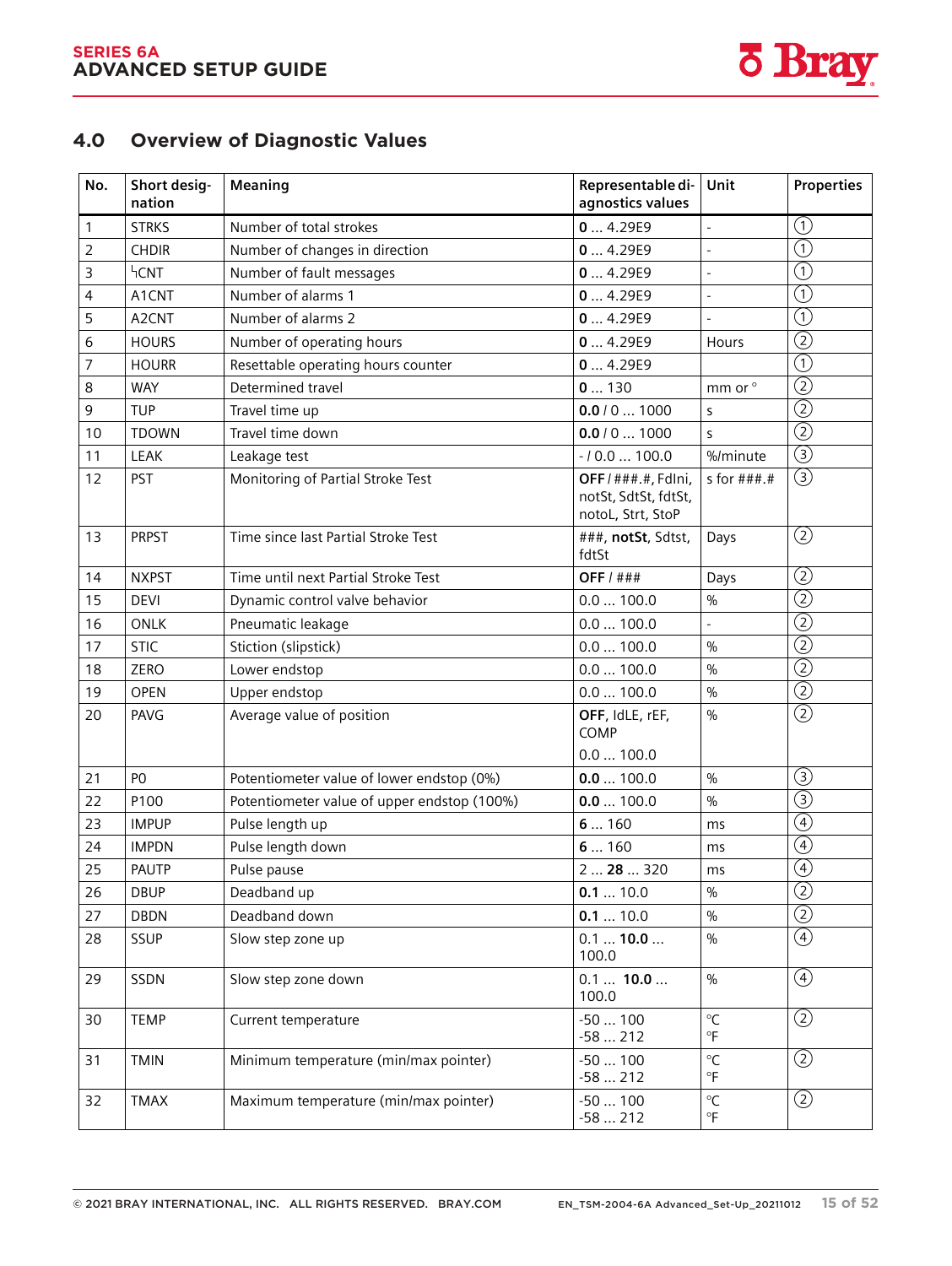#### **SERIES 6A ADVANCED SETUP GUIDE**



| No. | Short desig-<br>nation | Meaning                                                                         | Representable di-<br>agnostics values | Unit           | <b>Properties</b>              |
|-----|------------------------|---------------------------------------------------------------------------------|---------------------------------------|----------------|--------------------------------|
| 33  | T <sub>1</sub>         | Number of operating hours in temperature range 1                                | 04.29E9                               | Hours          | $\circled{2}$                  |
| 34  | T <sub>2</sub>         | Number of operating hours in temperature range 2                                | 04.29E9                               | Hours          | $\overline{\textcircled{2}}$   |
| 35  | T <sub>3</sub>         | Number of operating hours in temperature range 3                                | 04.29E9                               | Hours          | $\overline{\textcircled{2}}$   |
| 36  | T <sub>4</sub>         | Number of operating hours in temperature range 4                                | 04.29E9                               | Hours          | $^{\copyright}$                |
| 37  | T <sub>5</sub>         | Number of operating hours in temperature range 5                                | 04.29E9                               | Hours          | $\overline{\textcircled{2}}$   |
| 38  | T <sub>6</sub>         | Number of operating hours in temperature range 6                                | 04.29E9                               | Hours          | $\overline{(2)}$               |
| 39  | T <sub>7</sub>         | Number of operating hours in temperature range 7                                | 04.29E9                               | Hours          | $\overline{\textcircled{2}}$   |
| 40  | T <sub>8</sub>         | Number of operating hours in temperature range 8                                | 04.29E9                               | Hours          | $\overline{\textcircled{2}}$   |
| 41  | T <sub>9</sub>         | Number of operating hours in temperature range 9                                | 04.29E9                               | Hours          | $\overline{\textcircled{2}}$   |
| 42  | VENT1                  | Number of switching cycles of pneumatic block, valve                            | 04.29E9                               | $\overline{a}$ | $\overline{\textcircled{2}}$   |
| 43  | VENT <sub>2</sub>      | Number of switching cycles of pneumatic block, valve<br>2                       | 04.29E9                               | $\frac{1}{2}$  | $\circled{2}$                  |
| 44  | VEN1R                  | Number of switching cycles of pneumatic block, valve<br>1, resettable           | 04.29E9                               | $\overline{a}$ | $\odot$                        |
| 45  | VEN2R                  | Number of switching cycles of pneumatic block, valve<br>2, resettable           | 04.29E9                               | $\overline{a}$ | $\textcircled{\scriptsize{1}}$ |
| 46  | <b>STORE</b>           | Save the current values as 'last maintenance' (press A<br>button for 5 seconds) |                                       | $\overline{a}$ | $\circled{3}$                  |
| 47  | PRUP                   | Prediction up                                                                   | 140                                   | $\overline{a}$ | $\circled{4}$                  |
| 48  | <b>PRDN</b>            | Prediction down                                                                 | 140                                   |                | $\circled{4}$                  |
| 49  | WT00                   | Number of operating hours in the travel range WT00                              | 04.29E9                               | Hours          | $\circled{\scriptstyle 1}$     |
| 50  | WT05                   | Number of operating hours in the travel range WT05                              | 04.29E9                               | Hours          | $\overline{(\mathbb{1})}$      |
| 51  | <b>WT10</b>            | Number of operating hours in the travel range WT10                              | 04.29E9                               | Hours          | $\textcircled{\scriptsize{1}}$ |
| 52  | <b>WT30</b>            | Number of operating hours in the travel range WT30                              | 04.29E9                               | <b>Hours</b>   | $\overline{(\text{1})}$        |
| 53  | <b>WT50</b>            | Number of operating hours in the travel range WT50                              | 04.29E9                               | Hours          | $\left( \widehat{ \ }\right)$  |
| 54  | <b>WT70</b>            | Number of operating hours in the travel range WT70                              | 04.29E9                               | Hours          | $\circled{\scriptstyle 1}$     |
| 55  | <b>WT90</b>            | Number of operating hours in the travel range WT90                              | 04.29E9                               | Hours          | $\textcircled{\scriptsize{1}}$ |
| 56  | <b>WT95</b>            | Number of operating hours in the travel range WT95                              | 04.29E9                               | Hours          | $\textcircled{\small{1}}$      |
| 57  | <b>LKPUL</b>           | Length of the leakage compensation pulse                                        | $-2560254$                            | ms             | $\overline{(\text{2})}$        |
| 58  | <b>LKPER</b>           | Period of the leakage compensation pulse                                        | 0.00600.00                            | S              | $\overline{(2)}$               |
|     |                        |                                                                                 |                                       |                |                                |
| 59  | mA                     | Setpoint current                                                                | 0.020.0                               | mA             | $\circled{2}$                  |
| 60  | <b>PZ</b>              | Supply pressure PZ                                                              | 9.999                                 | bar            | $\circled{3}$                  |

| 60 | PZ             | Supply pressure PZ                         | 9.999  | bar | G,            |
|----|----------------|--------------------------------------------|--------|-----|---------------|
| 61 | P <sub>1</sub> | Actuating pressure Y1                      | 999.99 | psi | $\circled{3}$ |
| 62 | P <sub>2</sub> | Actuating pressure Y2                      | 9.999  | MPa | (3)           |
| 63 | <b>PZMAX</b>   | Maximum supply pressure PZ                 |        |     |               |
|    |                |                                            |        |     |               |
| 64 | N MIN          | Event counter violations of lower limit PZ | 099999 |     |               |
| 65 | N MAX          | Event counter violations of upper limit PZ |        |     |               |
| 66 | N1MAX          | Event counter violations limit Y1          |        |     |               |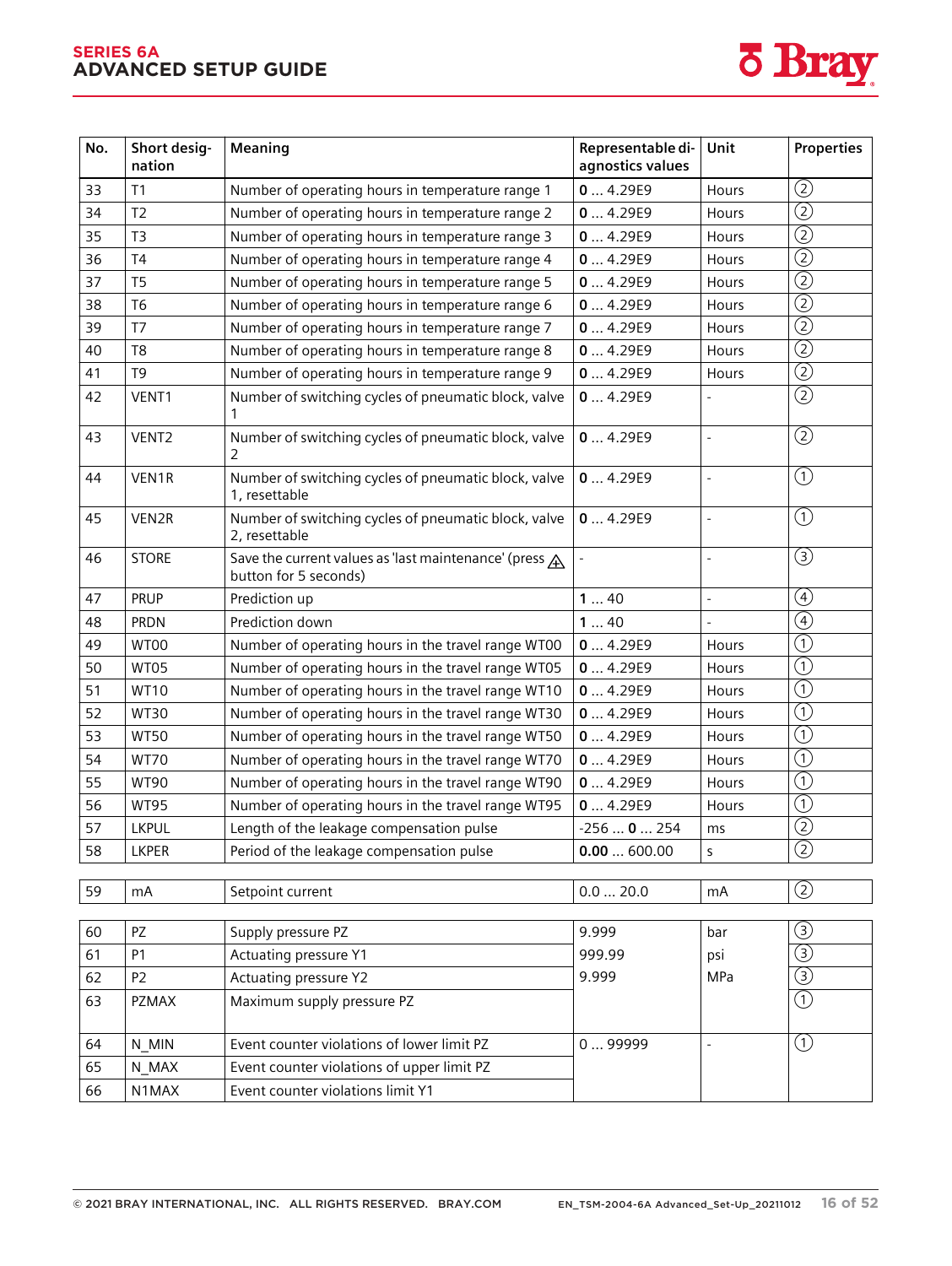#### **SERIES 6A ADVANCED SETUP GUIDE** *Diagnostics and troubleshooting*

*11.2 Diagnostics*



| 67 | LMY1             | +/- Leakage at Y1              | $\pm 0.0009.999$  | bar / min | $^{\copyright}$              |
|----|------------------|--------------------------------|-------------------|-----------|------------------------------|
| 68 | LMY <sub>2</sub> | +/- Leakage at Y2              | $\pm 0.000$ 0.999 | MPa / min |                              |
|    |                  |                                | ±0.0099.99        | psi / min |                              |
| 69 | LMUY1            | Maximum positive leakage at Y1 | $+0.0009.999$     | bar / min | $\circlearrowleft$           |
| 70 | LMUY2            | Maximum positive leakage at Y2 | $+0.0000.999$     | MPa / min |                              |
|    |                  |                                | $+0.0099.99$      | psi / min |                              |
| 71 | LMDY1            | Maximum negative leakage at Y1 | $-9.999 -0.000$   | bar / min | $\left( \frac{1}{2} \right)$ |
| 72 | LMDY2            | Maximum negative leakage at Y2 | $-0.999 -0.000$   | MPa / min |                              |
|    |                  |                                | $-99.99 -0.000$   | psi / min |                              |

### **11.2.4 Meaning of the diagnostics values**

### **11.2.4.1 Diagnostic value '1.STRKS - Number of total strokes'**

| Display range: | 04.29E9                                                                                                                                                                                               |
|----------------|-------------------------------------------------------------------------------------------------------------------------------------------------------------------------------------------------------|
| Purpose:       | In operation, the movements of the actuator are summed up and<br>displayed in this diagnostics parameter as the number of strokes.<br>Unit: 100% strokes, i.e. the path between 0% and 100% and back. |

### **11.2.4.2 Diagnostic value '2.CHDIR - Number of changes in direction'**

| Display range: | 04.29E9                                                                                                                  |
|----------------|--------------------------------------------------------------------------------------------------------------------------|
| Purpose:       | Every change in direction of the actuator is noted in the controller<br>and added to the number of changes in direction. |

#### **11.2.4.3 Diagnostic value '3.\\CNT - Number of fault messages'**

| Display range: | 04.29E9                                                                                                         |
|----------------|-----------------------------------------------------------------------------------------------------------------|
| Purpose:       | Every fault is noted in the closed-loop controller with '3. FCNT' and<br>added to the number of fault messages. |

### **11.2.4.4 Diagnostic value '4.A1CNT - Number of alarms 1' / '5.A2CNT - Number of alarms 2'**

| Requirement:   | '44. AFCT' Alarm function (Page 154) parameter is activated. |
|----------------|--------------------------------------------------------------|
| Display range: | 04.29E9                                                      |
| Purpose:       | This value indicates how often the alarm has been triggered. |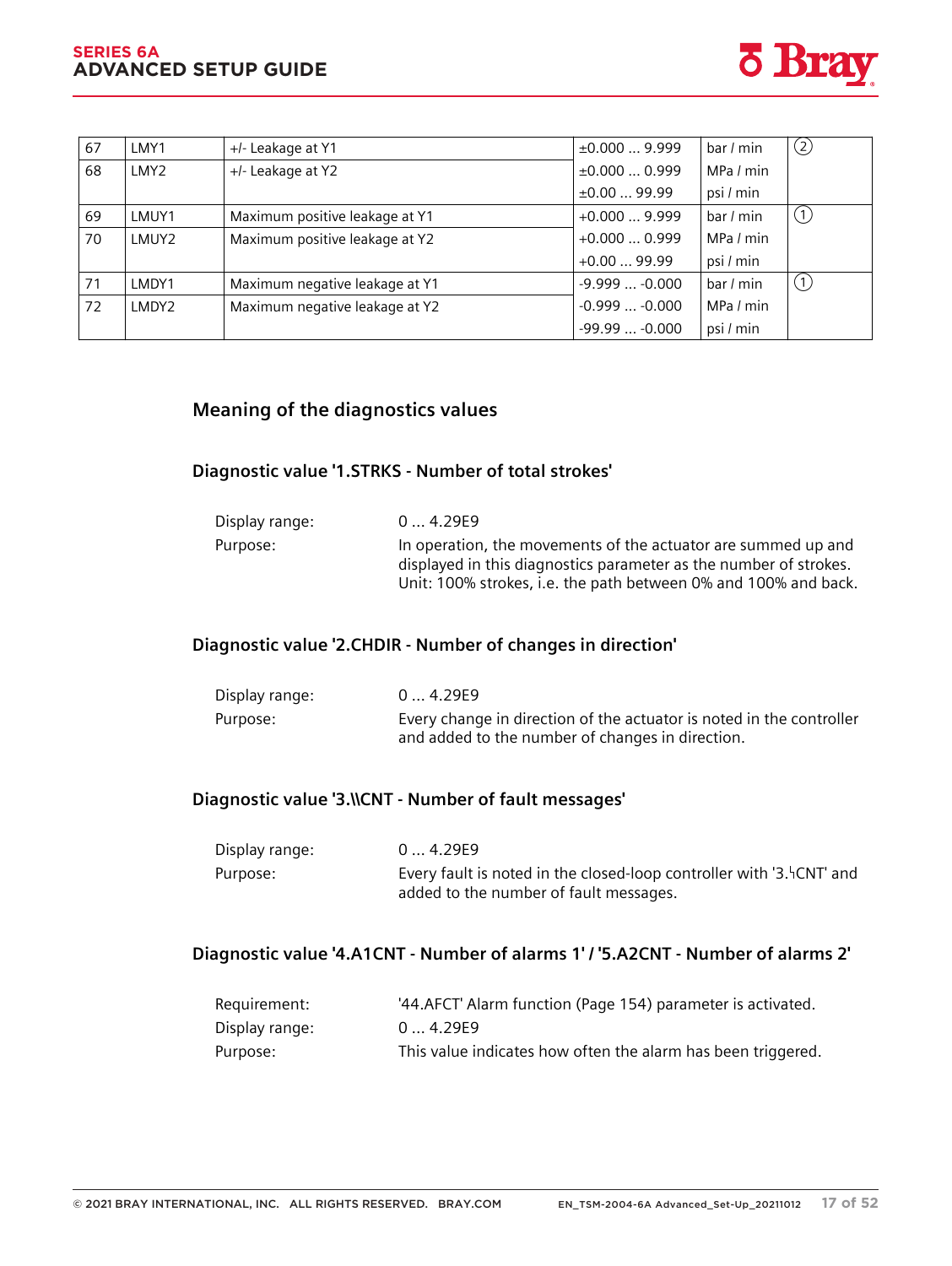

#### **11.2.4.5 Diagnostic value '6.HOURS - Number of operating hours'**

| Display range: | 04.29E9                                                                                                           |
|----------------|-------------------------------------------------------------------------------------------------------------------|
| Purpose:       | The runtime meter is incremented every hour as soon as electric<br>auxiliary power is supplied to the positioner. |

### **11.2.4.6 Diagnostic value '7.HOURR - Resettable operating hours counter'**

| Display range: | 04.29E9                                                                                                                                                                                                                                                                                                                                                                                                                                                                                                                                                                                                                                                                                         |
|----------------|-------------------------------------------------------------------------------------------------------------------------------------------------------------------------------------------------------------------------------------------------------------------------------------------------------------------------------------------------------------------------------------------------------------------------------------------------------------------------------------------------------------------------------------------------------------------------------------------------------------------------------------------------------------------------------------------------|
| Purpose:       | The runtime meter is incremented every hour as soon as electric<br>auxiliary power is supplied to the positioner. In contrast to<br>Diagnos-tic value '6.HOURS - Number of operating hours', this<br>value can be reset.                                                                                                                                                                                                                                                                                                                                                                                                                                                                        |
| Description:   | In order to minimize the control valve wear resulting from a poor<br>control quality, it makes sense to optimize the positioner's parame-<br>ters. You can recognize optimum parameter settings when the val-<br>ues of the Diagnostic value '44.VEN1R' / '45.VEN2R' are low. Low<br>values mean that the switching frequency of the positioner<br>pneumatics is also low. In order to carry out a comparison with var-<br>ious parameter settings, determine the number of switching cycles<br>per hour. To do this, use the values of the Diagnostic value<br>'44. VEN1R' / '45. VEN2R' and '7. HOURR'. These three parameters<br>can be reset to enable simpler determination of the values. |

### **11.2.4.7 Diagnostic value '8.WAY - Determined travel'**

| Condition for    | The travel is set in the '3.YWAY' Range of stroke parameter.             |
|------------------|--------------------------------------------------------------------------|
| linear actuator: | 0130                                                                     |
| Display range:   | This value in mm or $\degree$ speci ies the travel determined during the |
| Purpose:         | initialization.                                                          |

### **11.2.4.8 Diagnostic value '9.TUP - Travel time up' / '10.TDOWN - Travel time down'**

| Display range: | 0  1000                                                                                                     |
|----------------|-------------------------------------------------------------------------------------------------------------|
| Purpose:       | This value indicates the current UP or DOWN travel time in seconds<br>determined during the initialization. |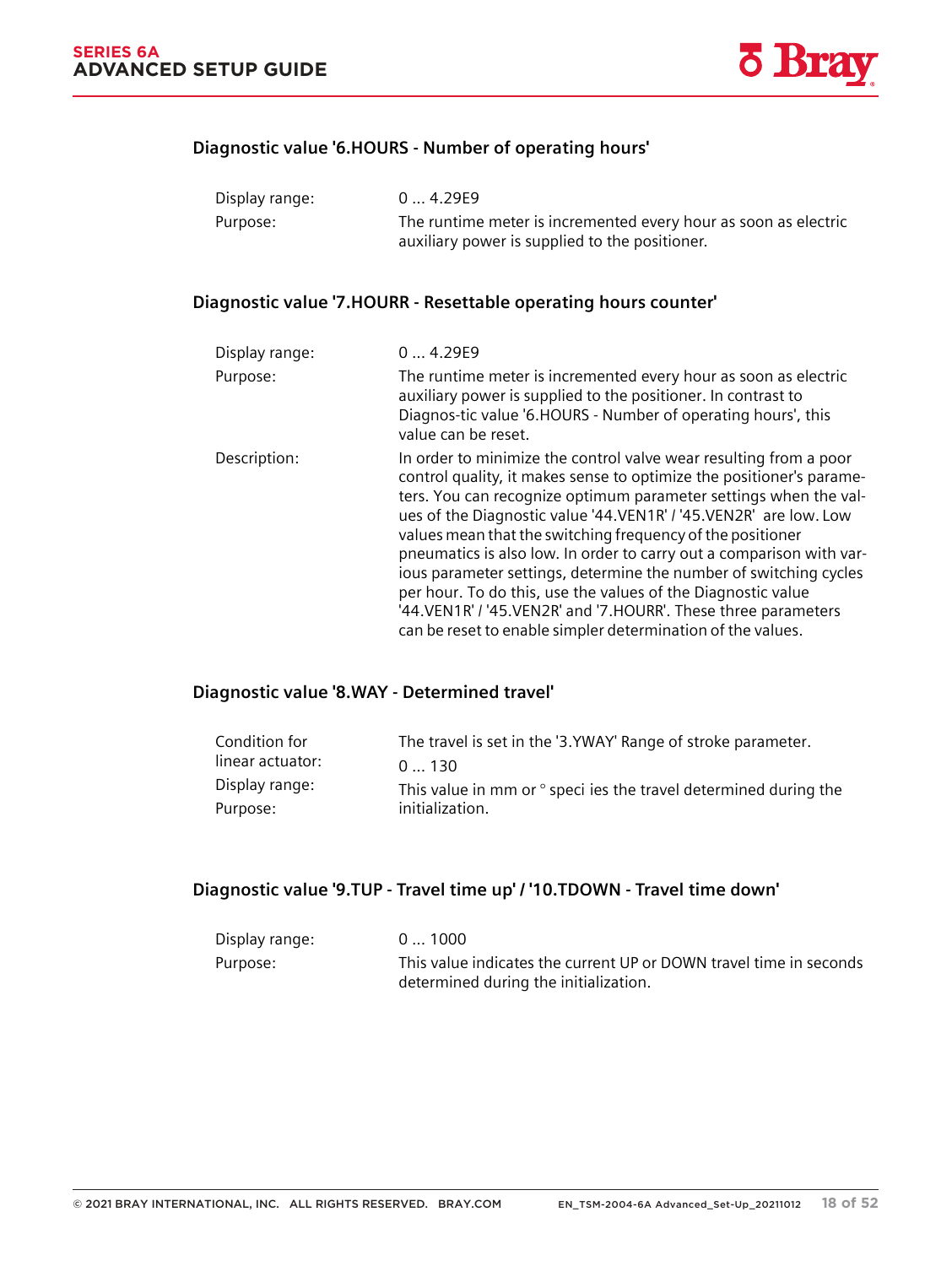*11.2 Diagnostics*



### **11.2.4.9 Diagnostic value '11.LEAK - Leakage test'**

| Condition      | The positioner is initialized and in manual mode (MAN).                                                                                                                                                                                                                                                                         |
|----------------|---------------------------------------------------------------------------------------------------------------------------------------------------------------------------------------------------------------------------------------------------------------------------------------------------------------------------------|
| Display range: |                                                                                                                                                                                                                                                                                                                                 |
|                | $\bullet$ 0.0  100.0                                                                                                                                                                                                                                                                                                            |
| Purpose:       | You can use this diagnostics parameter to read the last test result or<br>start an offline leakage test with which you can detect leakages in<br>the actuator or in the pipe installation. Display is percent stroke per<br>minute referred to the total stroke. A test result originates from one<br>of the following options: |
|                | Function '11.LEAK' has already been carried out.<br>٠                                                                                                                                                                                                                                                                           |
|                | Leakage test was already carried out during initialization.                                                                                                                                                                                                                                                                     |
|                | 'Offline leakage test' function was already executed by a HOST<br>$\bullet$<br>system.                                                                                                                                                                                                                                          |
|                | "-" in the display can have the following causes:                                                                                                                                                                                                                                                                               |
|                | A leakage test has not yet been carried out.<br>$\bullet$                                                                                                                                                                                                                                                                       |
|                | Resetting to the factory settings was carried out using<br>the '50.PRST' Preset > ALL parameter.                                                                                                                                                                                                                                |
|                | Positioner is not initialized.<br>$\bullet$                                                                                                                                                                                                                                                                                     |
|                | How to start the test                                                                                                                                                                                                                                                                                                           |
|                | 1. Move the actuator to the position at which you wish to start the<br>test.                                                                                                                                                                                                                                                    |
|                | 2. In 'Diagnostics' mode, go to the '11.LEAK' diagnostic value as<br>described in section Display of diagnostics values.                                                                                                                                                                                                        |
|                | 3. Start the function by pressing the $\triangle$ button for at least 5 seconds.                                                                                                                                                                                                                                                |
| Description:   | 'Strt' is output in the display. The function is started after 5 seconds.<br>'tESt' and the current position of the actuator (actual value) are then<br>displayed alternately for one minute.                                                                                                                                   |
|                | After one minute, the display shows the difference in the actuator<br>position before and after the test. This means: the actuator position<br>has changed by the displayed value in one minute.                                                                                                                                |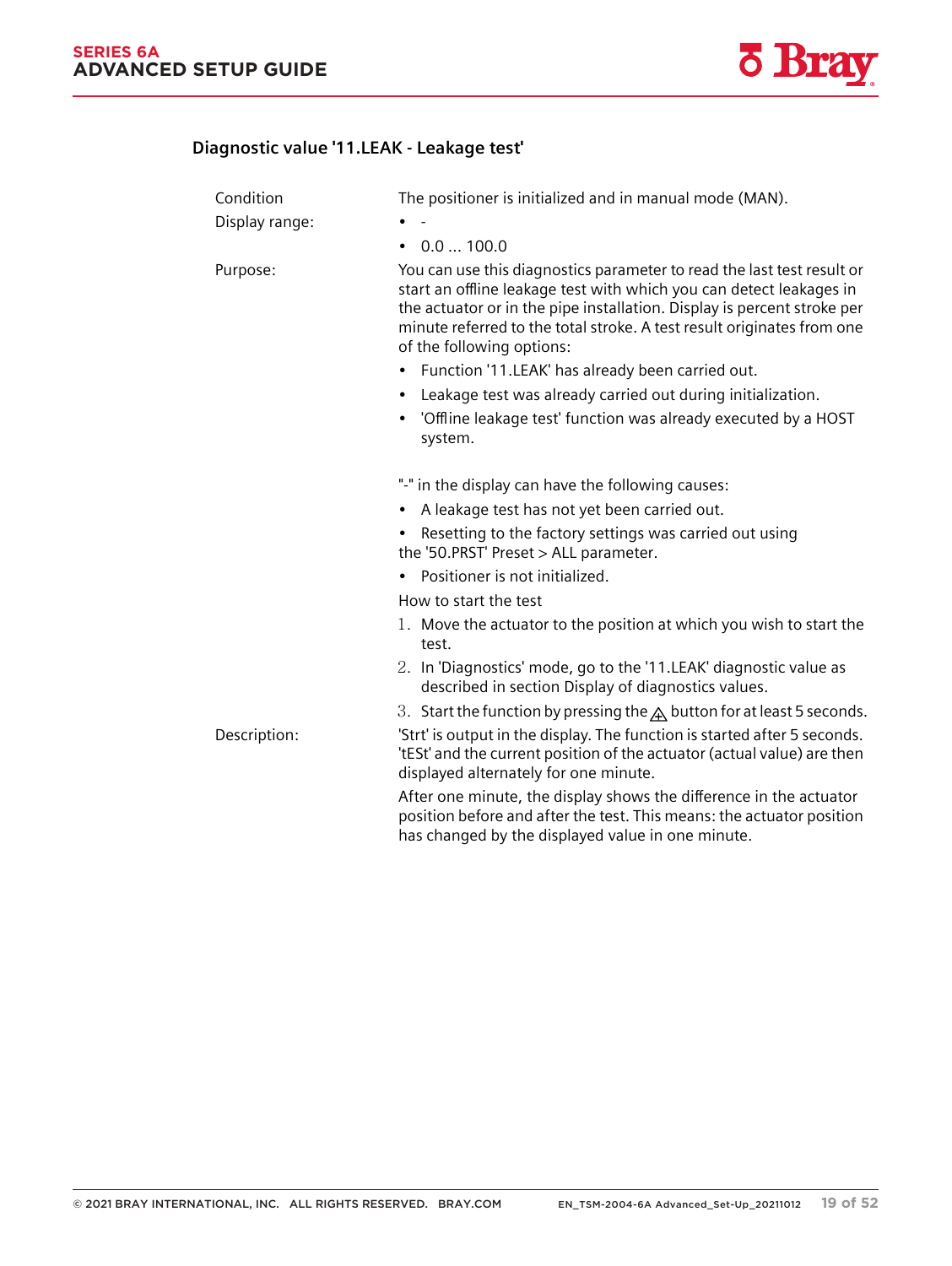#### **11.2.4.10 Diagnostic value '12.PST - Monitoring of Partial Stroke Test'**

Indication on the display: • OFF

- C-ERR
- FdIni
- notSt
- ###.#
- SdtSt
- FdtSt

Purpose: This diagnostics parameter indicates the measured stroke time of the last Partial Stroke Test. A Partial Stroke Test can be initiated manually or an active Partial

Stroke Test can be interrupted by pressing the  $\triangle$  button. Description of indications • OFF: The Partial Stroke Test function is deactivated.

- C-ERR: Configuration error. Partial Stroke Test cannot be started. Settings in the 'A1.STPOS start position', 'A3.STRKH stroke height' and 'A4.STRKD stroke direction' are not plausible.
	- FdIni Failed PST Initialization: The reference stroke time measurement of the Partial Stroke Test has failed.
	- notSt No Test: A Partial Stroke Test has not yet been executed.
	- ###.#: Corresponds to the measured stroke time in seconds. The last Partial Stroke Test was successfully executed.
	- SdtSt Stopped Test: The last Partial Stroke Test was interrupted.
	- FdtSt Failed Test: The last Partial Stroke Test failed.

Status messages: The following status messages appear when you hold the  $\bigtriangleup$  button pressed:

- notoL No Tolerance: The valve is outside the tolerance range for start of the Partial Stroke Test. No manual Partial Stroke Test will be started.
- Strt Start: A manual Partial Stroke Test is started after the button is pressed for five seconds.
- WAIt Wait: The Partial Stroke Test is being executed.

Factory setting: OFF

on the display: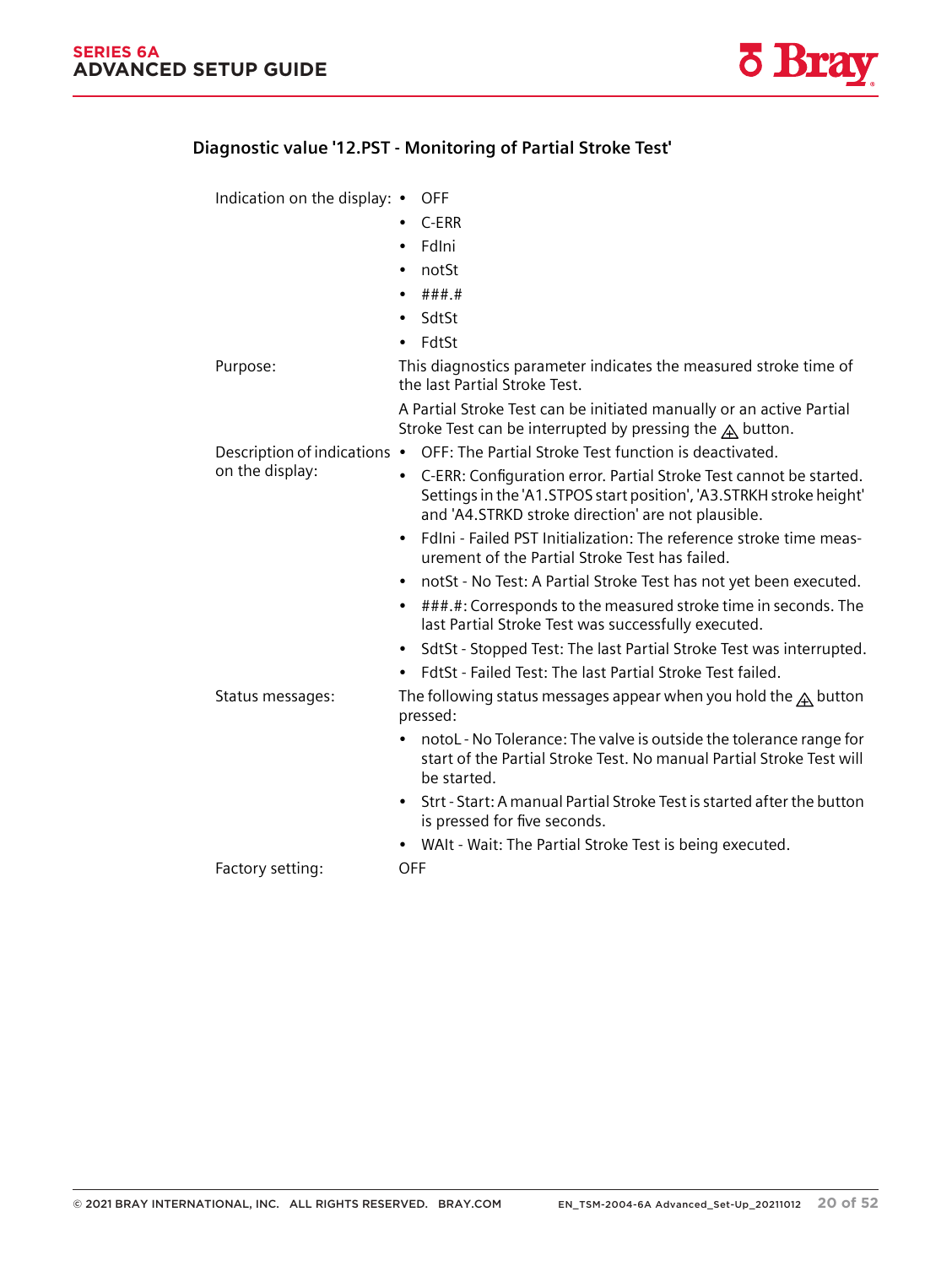*11.2 Diagnostics*

### **11.2.4.11 Diagnostic value '12.PST - Monitoring of Partial Stroke Test' with option -Z P02**

The monitoring of the Partial Stroke Test for positioners with pressure sensor module is described below.

Indication on the display: • OFF

• C-ERR • FdIni • notSt • norEF • oCAY • SdtSt • FdtSt Purpose: This diagnostics parameter indicates the status of the last Partial Stroke Test. A Partial Stroke Test can be initiated manually or an active Partial Stroke Test can be interrupted by pressing the  $A$  button. Description of indications • OFF: The function of the Partial Stroke Test is disabled. on the display: • C-ERR: Configuration error. Partial Stroke Test cannot be started. Settings in the "A1.STPOS start position" and "Ad.ENPOS end po‐ sition" parameters are not plausible. • FdIni - Failed PST Initialization: A reference abort pressure is determined with the parameter "AF.PSTRF". This test failed. • notSt - No Test: A Partial Stroke Test has not yet been executed. • norEF: A reference Partial Stroke Test has not yet been executed. • oCAY: The last Partial Stroke Test was successfully executed. • SdtSt - Stopped Test: The last Partial Stroke Test was interrupted. • FdtSt - Failed Test: The last Partial Stroke Test failed. Status messages: The following status messages appear when you hold the  $A$  button pressed: • notoL - No Tolerance: The valve is outside the tolerance range for start of the Partial Stroke Test. No manual Partial Stroke Test will be started. • Strt - Start: A manual Partial Stroke Test is started after the button is pressed for 5 seconds. 'WAIt' is indicated in the display. • StoP - Stop: The current Partial Stroke Test was interrupted. • WAIt - Wait: The Partial Stroke Test is being executed. Factory setting: OFF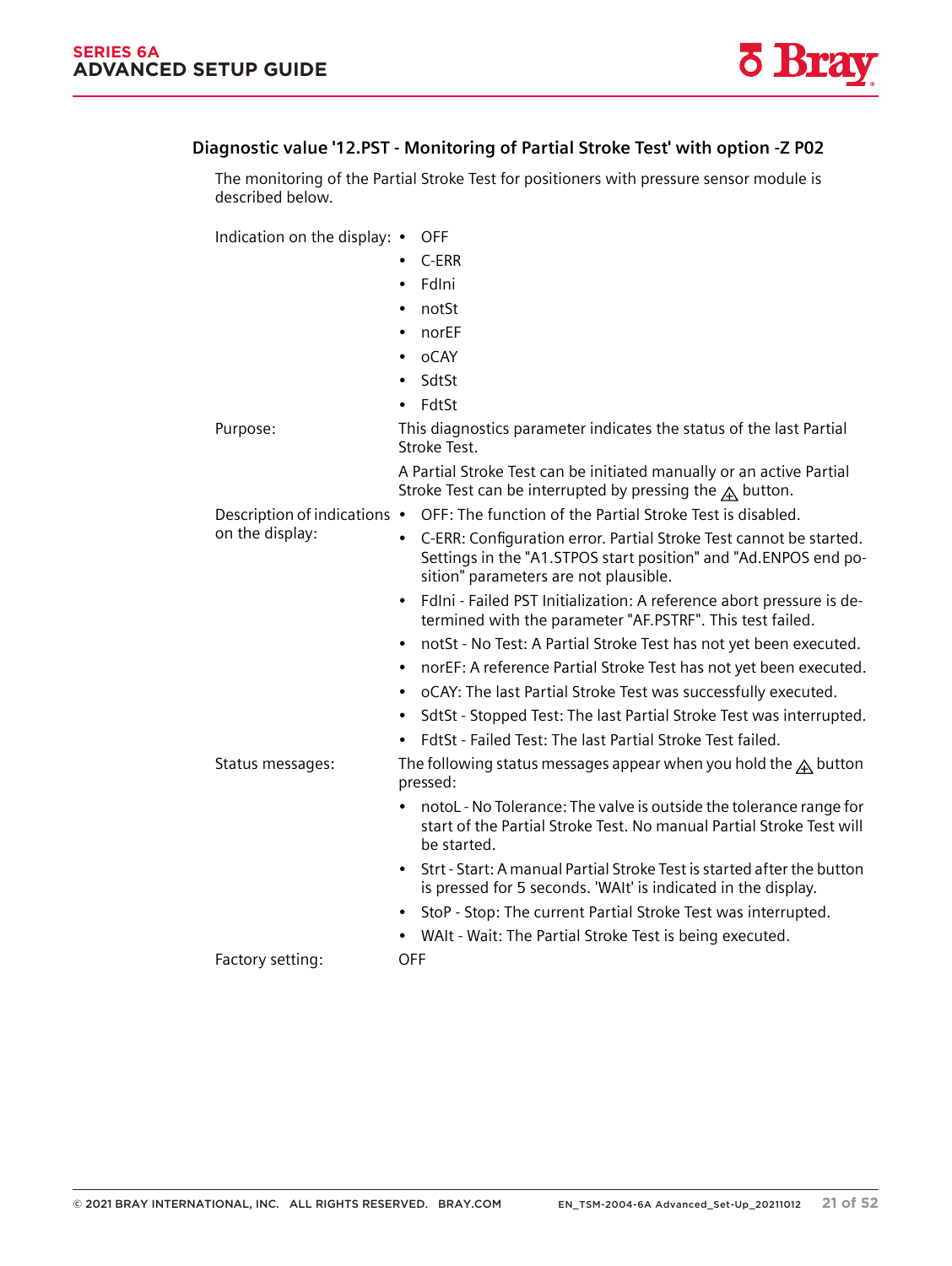#### **11.2.4.12 Diagnostic value '13.PRPST' - Time since last Partial Stroke Test'**

| Indication on the display: $\bullet$ ### |           |                                                                                                  |
|------------------------------------------|-----------|--------------------------------------------------------------------------------------------------|
|                                          | $\bullet$ | notSt                                                                                            |
|                                          | $\bullet$ | Sdtst                                                                                            |
|                                          |           | $\bullet$ FdtSt                                                                                  |
| Purpose:                                 |           | This diagnostics parameter shows the elapsed time in days since the<br>last Partial Stroke Test. |
| Status messages:                         |           | • notSt - No Test: A Partial Stroke Test has not yet been executed.                              |
|                                          |           | • SdtSt - Stopped Test: The last Partial Stroke Test was interrupted.                            |
|                                          |           | • FdtSt - Failed Test: The last Partial Stroke Test failed                                       |

### **11.2.4.13 Diagnostic value '13.PRPST' - Time since last Partial Stroke Test' with option -Z P02**

| Indication on the display: $\bullet$ ### |                                                                                                  |
|------------------------------------------|--------------------------------------------------------------------------------------------------|
|                                          | notSt<br>$\bullet$                                                                               |
|                                          | norEF<br>$\bullet$                                                                               |
|                                          | • Sdtst                                                                                          |
|                                          | $\bullet$ FdtSt                                                                                  |
| Purpose:                                 | This diagnostics parameter shows the elapsed time in days since the<br>last Partial Stroke Test. |
| Status messages:                         | • notSt - No Test: A Partial Stroke Test has not yet been executed.                              |
|                                          | • norEF: A reference PST has not yet been executed.                                              |
|                                          | SdtSt - Stopped Test: The last Partial Stroke Test was interrupted.<br>$\bullet$                 |
|                                          | • FdtSt - Failed Test: The last Partial Stroke Test failed                                       |

### **11.2.4.14 Diagnostic value '14.NXPST - Time until next Partial Stroke Test'**

| Requirement:                             | • The Partial Stroke Test is activated in 'Configuration' mode.                                                                                                                 |
|------------------------------------------|---------------------------------------------------------------------------------------------------------------------------------------------------------------------------------|
|                                          | • The test interval is set in the 'A8.INTRV' parameter.                                                                                                                         |
| Indication on the display: $\bullet$ OFF |                                                                                                                                                                                 |
|                                          | ###                                                                                                                                                                             |
| Purpose:                                 | This diagnostics parameter shows the time in days until the next<br>Partial Stroke Test. If one of the above-mentioned conditions is not<br>met, 'OFF' is shown on the display. |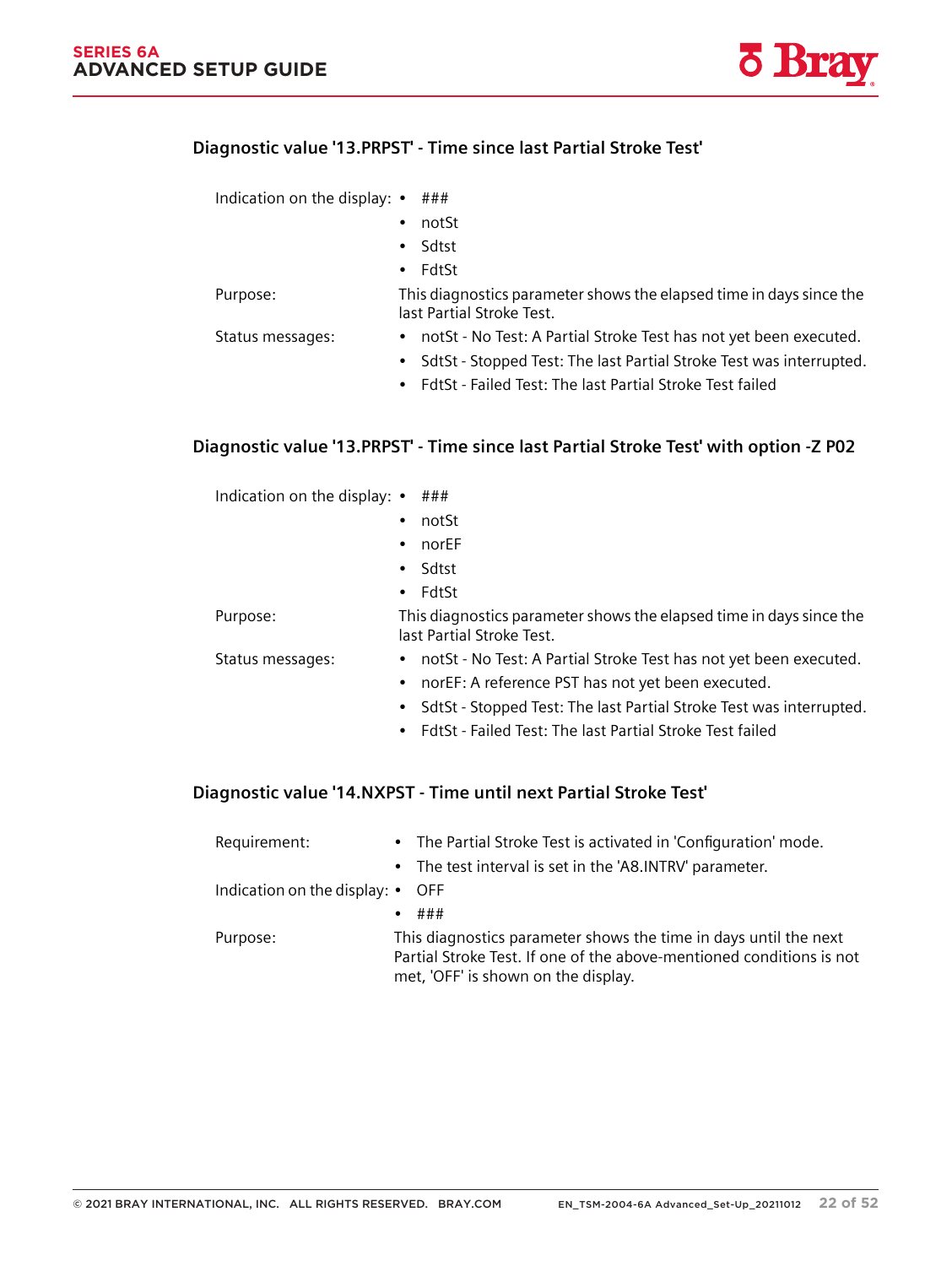*11.2 Diagnostics*

### **11.2.4.15 Diagnostics value '15.DEVI - Dynamic control valve behavior'**

| Requirement:   | Monitoring of dynamic control valve behavior 'b. ADEVI' parameter<br>is activated.                                          |
|----------------|-----------------------------------------------------------------------------------------------------------------------------|
| Display range: | 0.0100.0                                                                                                                    |
| Purpose:       | This value in percent provides information about the current dynam-<br>ically determined deviation from the model response. |

### **11.2.4.16 Diagnostic value '16.ONLK - Pneumatic leakage'**

| Requirement:   | Monitoring/compensation of pneumatic leakage 'C. ILEAK'         |
|----------------|-----------------------------------------------------------------|
|                | parameter is activated.                                         |
| Display range: | 0100                                                            |
| Purpose:       | This diagnostics parameter shows the current leakage indicator. |

### **11.2.4.17 Diagnostic value '17.STIC - Stiction (slipstick)'**

| Requirement:   | Monitoring of stiction (slipstick) 'd.\\STIC' parameter is activated. |
|----------------|-----------------------------------------------------------------------|
|                | 0.0100.0                                                              |
| Display range: | This diagnostics parameter shows the filtered value of the slip       |
| Purpose:       | jumps in percent resulting from the stiction.                         |

#### **11.2.4.18 Diagnostic value '18.ZERO - Lower endstop'**

| Requirement:               | Monitoring of lower endstop 'F. \\ZERO' parameter is activated.                                                                                                                  |  |  |  |  |
|----------------------------|----------------------------------------------------------------------------------------------------------------------------------------------------------------------------------|--|--|--|--|
|                            | '39. YCLS' Tight closing/fast closing with manipulated variable<br>(Page 151) Parameter is set to one of the following values: 'do',<br>'uP do', 'Fd', 'Fu Fd', 'uP Fd', 'Fu do' |  |  |  |  |
|                            | 0.0100.0                                                                                                                                                                         |  |  |  |  |
| Display range:<br>Purpose: | Indication of how many percent the lower endstop has changed<br>compared to its value during initialization.                                                                     |  |  |  |  |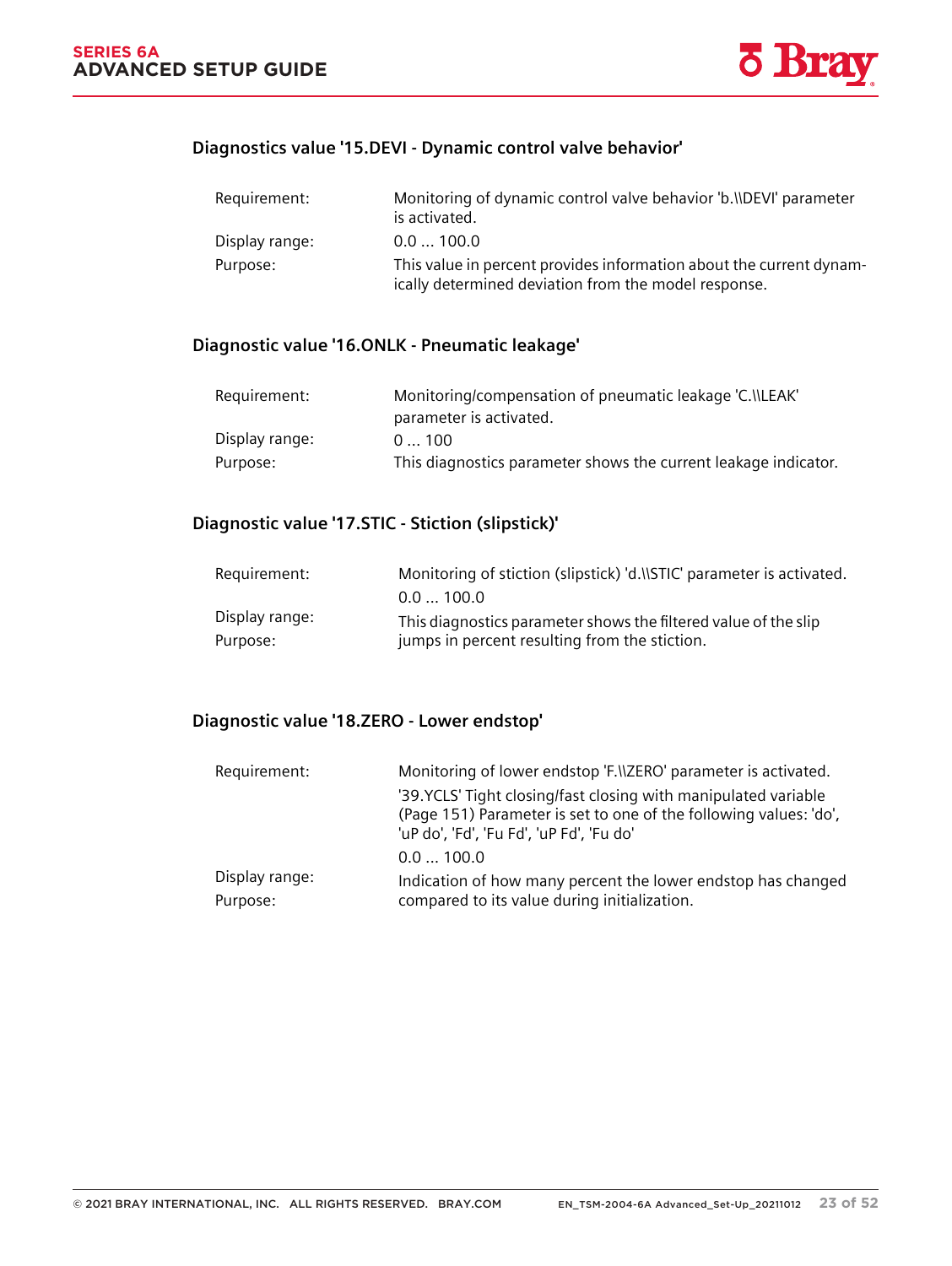#### **11.2.4.19 Diagnostic value '19.OPEN - Upper endstop'**

| Requirement:               | Monitoring the upper endstop 'G. NOPEN' parameter is activated.                                                                                                                  |  |  |  |  |
|----------------------------|----------------------------------------------------------------------------------------------------------------------------------------------------------------------------------|--|--|--|--|
|                            | '39. YCLS' Tight closing/fast closing with manipulated variable<br>(Page 151) parameter is set to one of the following values: 'uP',<br>'uP do', 'Fu', 'Fu Fd', 'uP Fd', 'Fu do' |  |  |  |  |
|                            | 0.0100.0                                                                                                                                                                         |  |  |  |  |
| Display range:<br>Purpose: | An indication of the current shift of the upper endstop compared<br>to its initialization value.                                                                                 |  |  |  |  |

#### **11.2.4.20 Diagnostic value '20.PAVG - Average value of position'**

Indication on the display: • OFF

- IdLE
- rEF

• COMP

Purpose: This value shows the last calculated comparison average. Meaning of the displays:

- OFF: The underlying function is deactivated in the configuration menu.
- IdLE : Inactive. The function has not been started yet.
- rEF: The reference average is calculated. The function was started, and the reference interval is in progress at the moment.
- COMP: The comparison average is calculated. The function was started, and the comparison interval is in progress at the mo‐ ment.

### **11.2.4.21 Diagnostic value '21.P0 - Potentiometer value of lower endstop (0%)' / '22.P100 - Potentiometer value of upper endstop (100%)'**

| Display range:               | <sub>NO</sub>                                                                                                                                                                                                                                                                                            |
|------------------------------|----------------------------------------------------------------------------------------------------------------------------------------------------------------------------------------------------------------------------------------------------------------------------------------------------------|
|                              | 0.0100.0                                                                                                                                                                                                                                                                                                 |
|                              | 'NO': Changing the low or upper endstop is not possible in the cur-<br>rent state of the control valve. Initialize the positioner again.                                                                                                                                                                 |
| Condition 1 -<br>read values | The positioner is initialized.                                                                                                                                                                                                                                                                           |
| Purpose 1                    | <b>Read values</b>                                                                                                                                                                                                                                                                                       |
|                              | You can use the PO and P100 parameters to read the values for the<br>lower endstop (0%) and the upper endstop (100%) of the position<br>measurement as determined during the automatic initialization. The<br>values of manually approached end positions are applicable for man-<br>ual initialization. |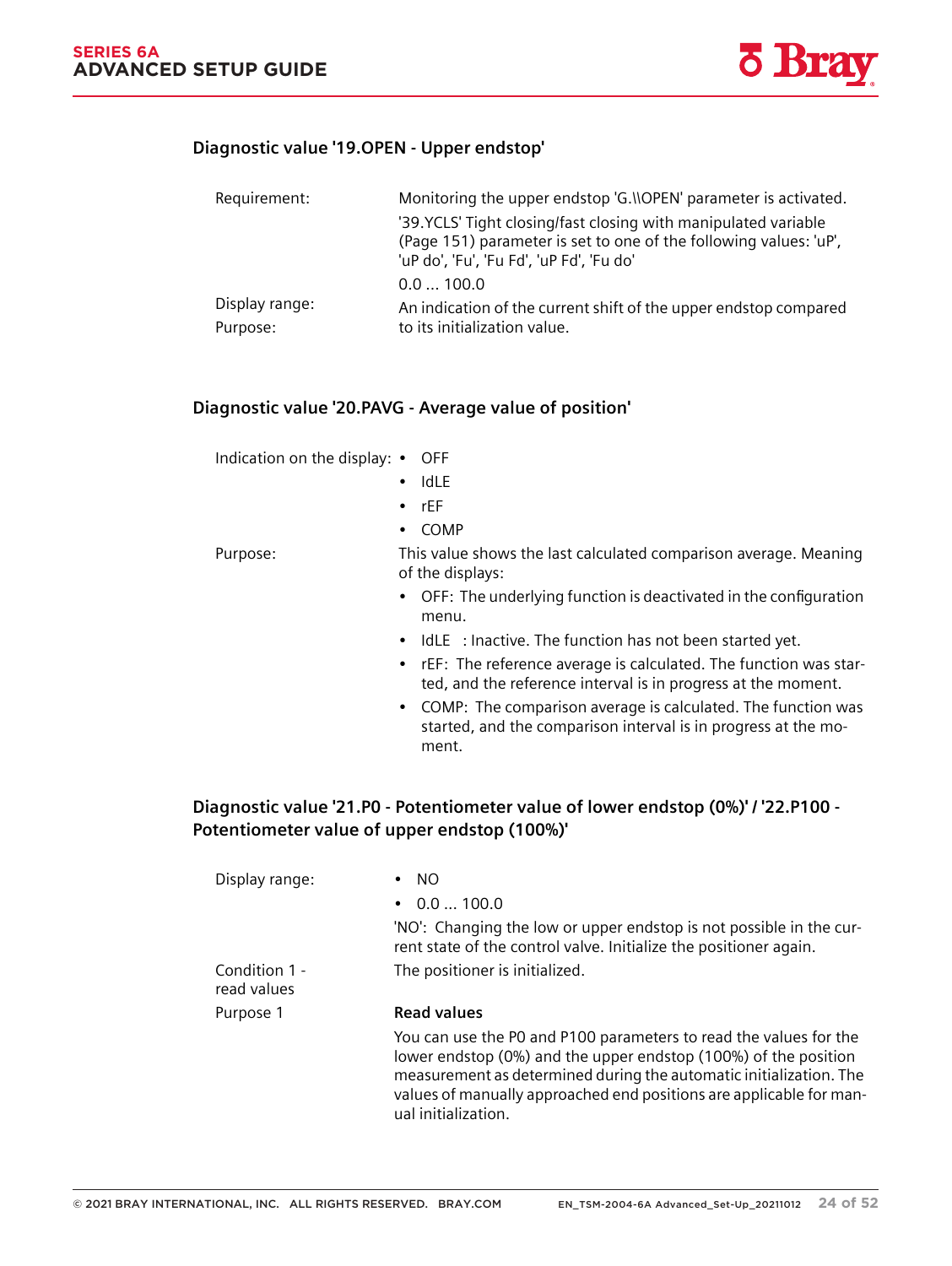*11.2 Diagnostics*



| Condition 2 -<br>change values | The positioner is initialized and in manual mode (MAN) or auto-<br>$\bullet$<br>matic mode (AUT).                                                                                                                                                                                                                                                                                                                                                                                                                                                                                                         |  |  |  |  |  |  |
|--------------------------------|-----------------------------------------------------------------------------------------------------------------------------------------------------------------------------------------------------------------------------------------------------------------------------------------------------------------------------------------------------------------------------------------------------------------------------------------------------------------------------------------------------------------------------------------------------------------------------------------------------------|--|--|--|--|--|--|
|                                | The current position of the actuator is within the range -10% to<br>$\bullet$<br>+10% of the lower endstop (P0).                                                                                                                                                                                                                                                                                                                                                                                                                                                                                          |  |  |  |  |  |  |
|                                | The current position of the actuator is within the range 90% to<br>$\bullet$<br>110% of the upper endstop (P100).                                                                                                                                                                                                                                                                                                                                                                                                                                                                                         |  |  |  |  |  |  |
| Purpose 2:                     | <b>Change values</b>                                                                                                                                                                                                                                                                                                                                                                                                                                                                                                                                                                                      |  |  |  |  |  |  |
|                                | You can use these two parameters to change the lower endstop (PO)<br>and the upper endstop (P100).                                                                                                                                                                                                                                                                                                                                                                                                                                                                                                        |  |  |  |  |  |  |
|                                | Since initialization is not usually carried out under process condi-<br>tions, the values for the lower endstop (P0) and the upper endstop<br>(P100) can change when the process is started. These changes can<br>result from temperature changes with the associated thermal expan-<br>sion of the material. If the Monitoring of lower endstop 'F. IZERO'<br>(Page 177) and Monitoring the upper endstop 'G. \\OPEN' (Page 178)<br>parameters are active, the thresholds set in these two parameters can<br>be exceeded as a result of thermal expansion. An error message is<br>output in the display. |  |  |  |  |  |  |
|                                | The process-dependent thermal expansion might represent the nor-<br>mal state in your application. You do not wish to receive an error<br>message as a result of this thermal expansion. Therefore reset the 'PO'<br>and/or 'P100' parameters after the process-dependent thermal ex-<br>pansion has had its complete effect on the control valve. The proce-<br>dure is described in the following.                                                                                                                                                                                                      |  |  |  |  |  |  |
| Description:                   | Procedure for manual mode (MAN)                                                                                                                                                                                                                                                                                                                                                                                                                                                                                                                                                                           |  |  |  |  |  |  |
|                                | 1. Move the actuator to the desired position of the lower endstop<br>(upper endstop) using the $\triangle$ and $\triangledown$ buttons.                                                                                                                                                                                                                                                                                                                                                                                                                                                                   |  |  |  |  |  |  |
|                                | 2. Switch to diagnostics mode.                                                                                                                                                                                                                                                                                                                                                                                                                                                                                                                                                                            |  |  |  |  |  |  |
|                                | 3. Go to diagnostic value 21.P0 (22.P100).                                                                                                                                                                                                                                                                                                                                                                                                                                                                                                                                                                |  |  |  |  |  |  |
|                                | 4. Apply the setting by pressing the $\mathbb A$ button for at least 5 seconds.<br>After 5 seconds, '0.0' (with 22.P1 $\overline{00}$ : '100.0') is displayed. Result:<br>The lower endstop (upper endstop) now corresponds to the cur-<br>rent position of the actuator.                                                                                                                                                                                                                                                                                                                                 |  |  |  |  |  |  |
|                                | 5. Switch to manual mode (MAN). Result: Values for the upper end-<br>stop (lower endstop) have changed.                                                                                                                                                                                                                                                                                                                                                                                                                                                                                                   |  |  |  |  |  |  |
|                                | Procedure for automatic mode (AUT)                                                                                                                                                                                                                                                                                                                                                                                                                                                                                                                                                                        |  |  |  |  |  |  |
|                                | 1. Check in the display whether the current position of the actuator<br>is at the desired position of the lower endstop (upper endstop).                                                                                                                                                                                                                                                                                                                                                                                                                                                                  |  |  |  |  |  |  |
|                                | 2. Switch to diagnostics mode.                                                                                                                                                                                                                                                                                                                                                                                                                                                                                                                                                                            |  |  |  |  |  |  |
|                                | 3. Go to diagnostic value 21.P0 (22.P100).                                                                                                                                                                                                                                                                                                                                                                                                                                                                                                                                                                |  |  |  |  |  |  |
|                                | 4. Apply the setting by pressing the $\triangle$ button for at least 5 seconds.<br>After 5 seconds, '0.0' (with 22.P100: '100.0') is displayed. Result:<br>The lower endstop (upper endstop) now corresponds to the cur-<br>rent position of the actuator.                                                                                                                                                                                                                                                                                                                                                |  |  |  |  |  |  |
|                                | 5. Switch to automatic mode (AUT).                                                                                                                                                                                                                                                                                                                                                                                                                                                                                                                                                                        |  |  |  |  |  |  |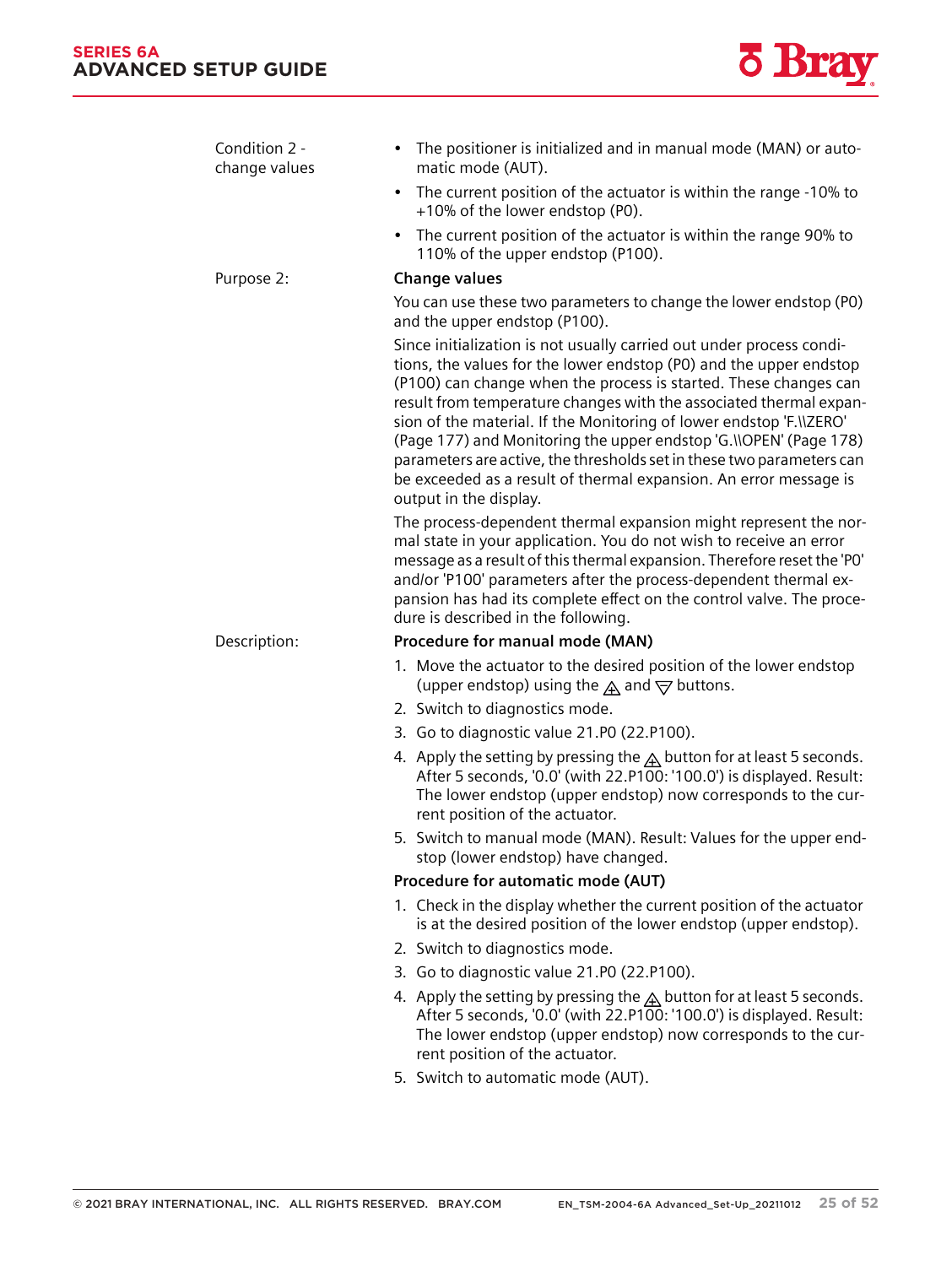

#### **11.2.4.22 Diagnostic value '23.IMPUP - Pulse length up' / '24.IMPDN - Pulse length down'**

| Display range:   | 6160                                                                                                                                                                                                                               |
|------------------|------------------------------------------------------------------------------------------------------------------------------------------------------------------------------------------------------------------------------------|
| Purpose:         | The smallest impulse lengths that can be used to move the actuator<br>are determined during the initialization process. They are separately<br>determined for the 'Up' and 'Down' directions and displayed here.<br>Display in ms. |
|                  | In the case of special applications you can additionally set the small-<br>est impulse lengths in these two parameters.                                                                                                            |
| Factory setting: | 6                                                                                                                                                                                                                                  |

### **11.2.4.23 Diagnostic value '25.PAUTP - Pulse interval'**

Changing the operating mode (Page 96)

| Display range:   | 2320                                                                                                         |
|------------------|--------------------------------------------------------------------------------------------------------------|
| Purpose:         | This value is not changed during an initialization process. Display in<br>ms.                                |
|                  | For applications with high stiction (slipstick), adjusting this param-<br>eter improves the control quality. |
|                  | This parameter can be set for special applications.                                                          |
| Factory setting: | 28                                                                                                           |

### **11.2.4.24 Diagnostic value '26.DBUP - Deadband up' / '27.DBDN - Deadband down'**

| Display range: | 0.110.0                                                                                                                                                                                                                                                                                                                                                       |
|----------------|---------------------------------------------------------------------------------------------------------------------------------------------------------------------------------------------------------------------------------------------------------------------------------------------------------------------------------------------------------------|
| Purpose:       | In this parameter, you can read the deadbands of the controller in the<br>'Up' and 'Down' directions. Display in percent. The values correspond<br>either to the manually configured value of the '34. DEBA' Deadband of<br>closed-loop controller (Page 148) parameter or to the value auto-<br>matically adapted by the device if 'DEBA' was set to 'Auto'. |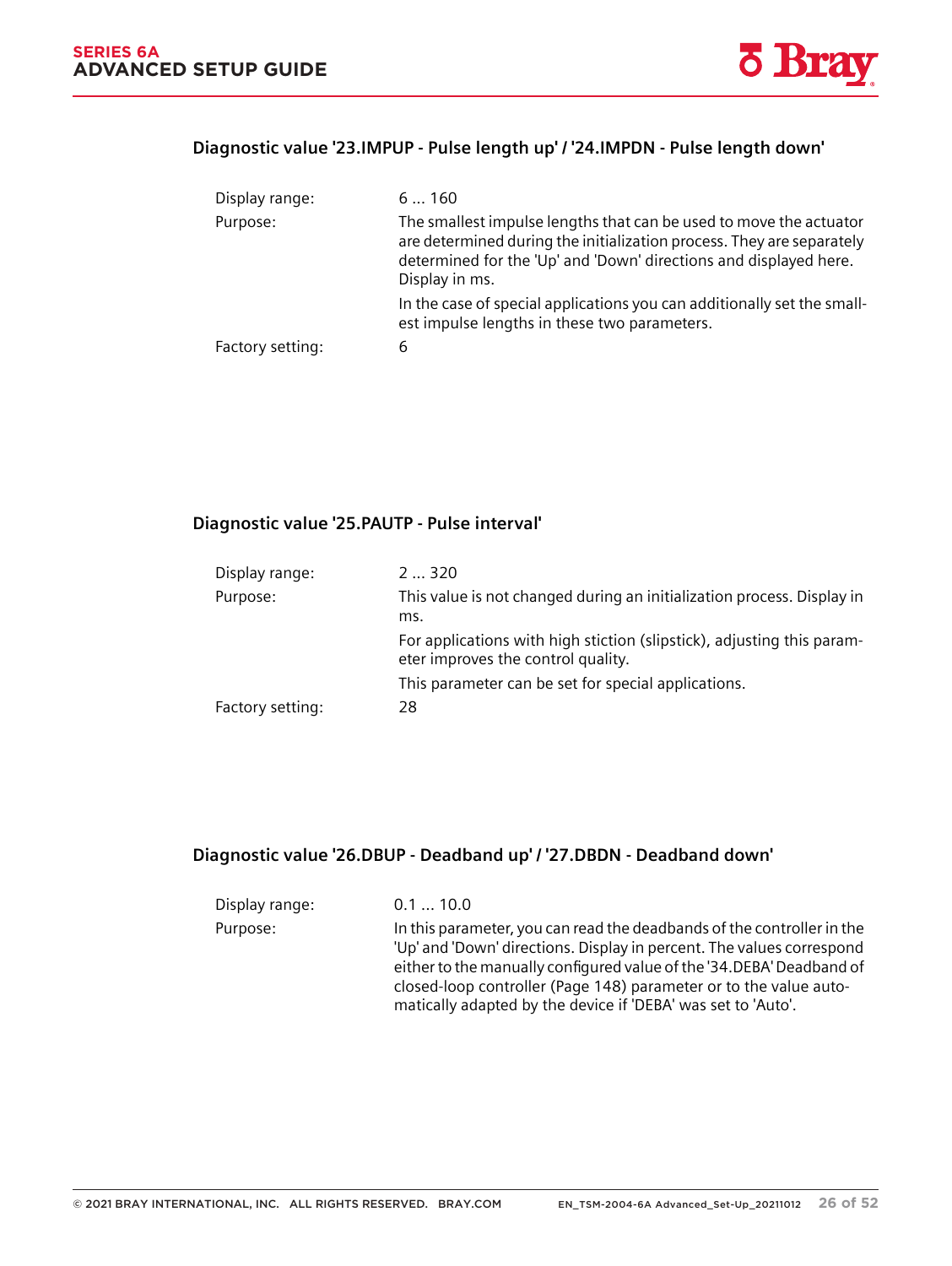*11.2 Diagnostics*



#### **11.2.4.25 Diagnostic value '28.SSUP - Slow step zone up' / '29.SSDN - Slow step zone down'**

| Display range:   | 0.1100.0                                                                                                                                                                                                                                                                                                                            |
|------------------|-------------------------------------------------------------------------------------------------------------------------------------------------------------------------------------------------------------------------------------------------------------------------------------------------------------------------------------|
| Purpose:         | The slow step zone is the zone of the closed-loop controller in which<br>control signals are issued in a pulsed manner. Display is in percent.<br>The impulse length is thus proportional to the control deviation. If<br>the control deviation is beyond the slow step zone, the valves are<br>controlled using permanent contact. |
|                  | This parameter can be set for special applications.                                                                                                                                                                                                                                                                                 |
| Factory setting: | 10.0                                                                                                                                                                                                                                                                                                                                |

### **11.2.4.26 Diagnostic value '30.TEMP - Current temperature'**

| Display range: | °C: -50  100                                                                                                                                                                                                                |
|----------------|-----------------------------------------------------------------------------------------------------------------------------------------------------------------------------------------------------------------------------|
|                | $\degree$ F: -58  212                                                                                                                                                                                                       |
| Purpose:       | Current temperature in the positioner enclosure. The sensor is<br>present on the basic electronics. In order to switch over the temper-<br>ature display between $\degree$ C and $\degree$ F, press the $\triangle$ button. |

### **11.2.4.27 Diagnostic value '31.TMIN - Minimum temperature' / '32.TMAX - Maximum temperature'**

| Display range: | $^{\circ}$ C: -50  100                                                                                                                                                                                                                                              |
|----------------|---------------------------------------------------------------------------------------------------------------------------------------------------------------------------------------------------------------------------------------------------------------------|
|                | $\degree$ F: -58  212                                                                                                                                                                                                                                               |
| Purpose:       | The minimum and maximum temperatures within the enclosure are<br>constantly determined and saved as with a min/max pointer. This<br>value can only be reset in the factory.<br>In order to switch over the temperature display between $\degree$ C and $\degree$ F, |
|                | press the $\bigwedge$ button.                                                                                                                                                                                                                                       |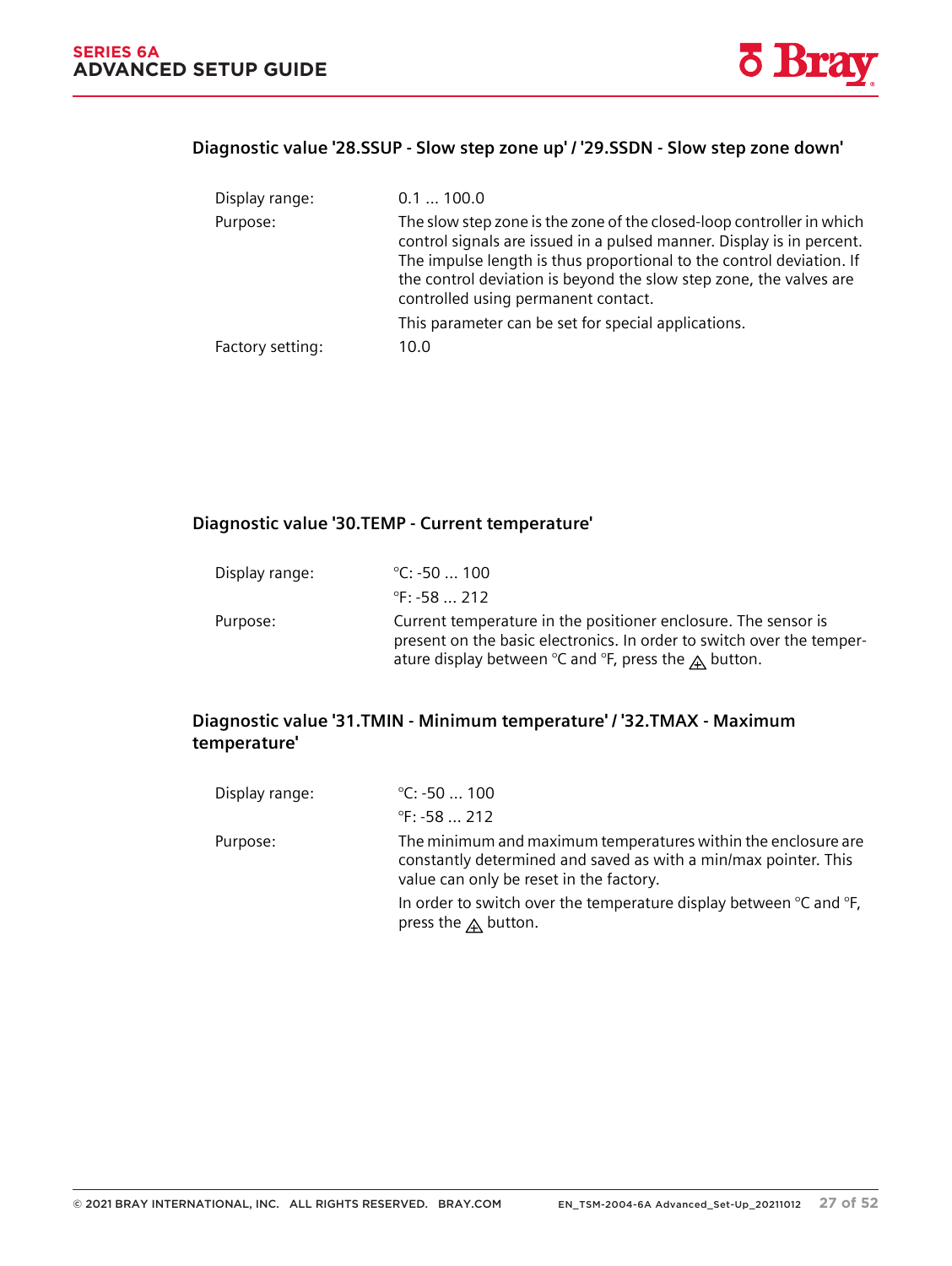### **11.2.4.28 Diagnostic value '33.T1' ... '41.T9' - Number of operating hours in the temperature range 1 to 9**

Display range: 0 ... 4.29E9 Purpose: Statistics about the duration of operation in different temperature ranges is maintained in the device. An average of the measured temperature is taken every hour and the counter assigned to the corresponding temperature range is incremented. This helps in drawing conclusions about the past operating conditions of the de‐ vice and the entire control valve.

The temperature ranges are classified as follows:

|                        | т.         | $\mathbf{r}$<br>$\sim$ | T3                            | T4       | T5             | T6        | $\mathbf{r}$<br>. . | T <sub>8</sub> | T <sub>9</sub>           |
|------------------------|------------|------------------------|-------------------------------|----------|----------------|-----------|---------------------|----------------|--------------------------|
| Temperature range [°C] |            | $\geq -30$             | 1 <sup>F</sup><br>≥ -`<br>. ت | $\geq 0$ | $\sim$<br>≥ 15 | $\geq 30$ | $\geq 45$           | -60            | $\overline{\phantom{a}}$ |
|                        | $\leq -30$ | 15<br>$-1$             | 0 >                           | < 15     | $<$ 30         | < 45      | 360                 | 75             | $\overline{\phantom{0}}$ |

Operating hours in temperature ranges T1 to T2

#### **11.2.4.29 Diagnostic value '42.VENT1' / '43.VENT2'**

'42.VENT1' number of switching cycles pneumatic block, valve 1

'43.VENT2' number of switching cycles pneumatic block, valve 2

| Display range: | 04.29E9 |
|----------------|---------|
|----------------|---------|

- Purpose: Control procedures of the pneumatic block are summarized and displayed in this parameter.
- Description: The pneumatic block of the positioner pressurizes and depressurizes the actuator. The characteristic service life of the pneumatic block depends on the load. The average service life is approx. 200 million switching cycles. The number of control procedures for the switching cycles serves to assess the switching frequency of the pneumatic block.

Counting procedure for single-acting actuators:

- Pressurize => 42. VENT1
- Depressurize => 43. VENT2

Counting procedure for double-acting actuators:

- Pressurize (Y2) / Depressurize (Y1) => 42.VENT1
- Depressurize (Y1) / Pressurize (Y2) => 43.VENT2

The value is written hourly into a nonvolatile memory.

#### **11.2.4.30 Diagnostic value '44.VEN1R' / '45.VEN2R'**

'44.VEN1R' number of switching cycles pneumatic block, valve 1, resettable '45.VEN2R' number of switching cycles pneumatic block, valve 2, resettable Display range: 0 ... 4.29E9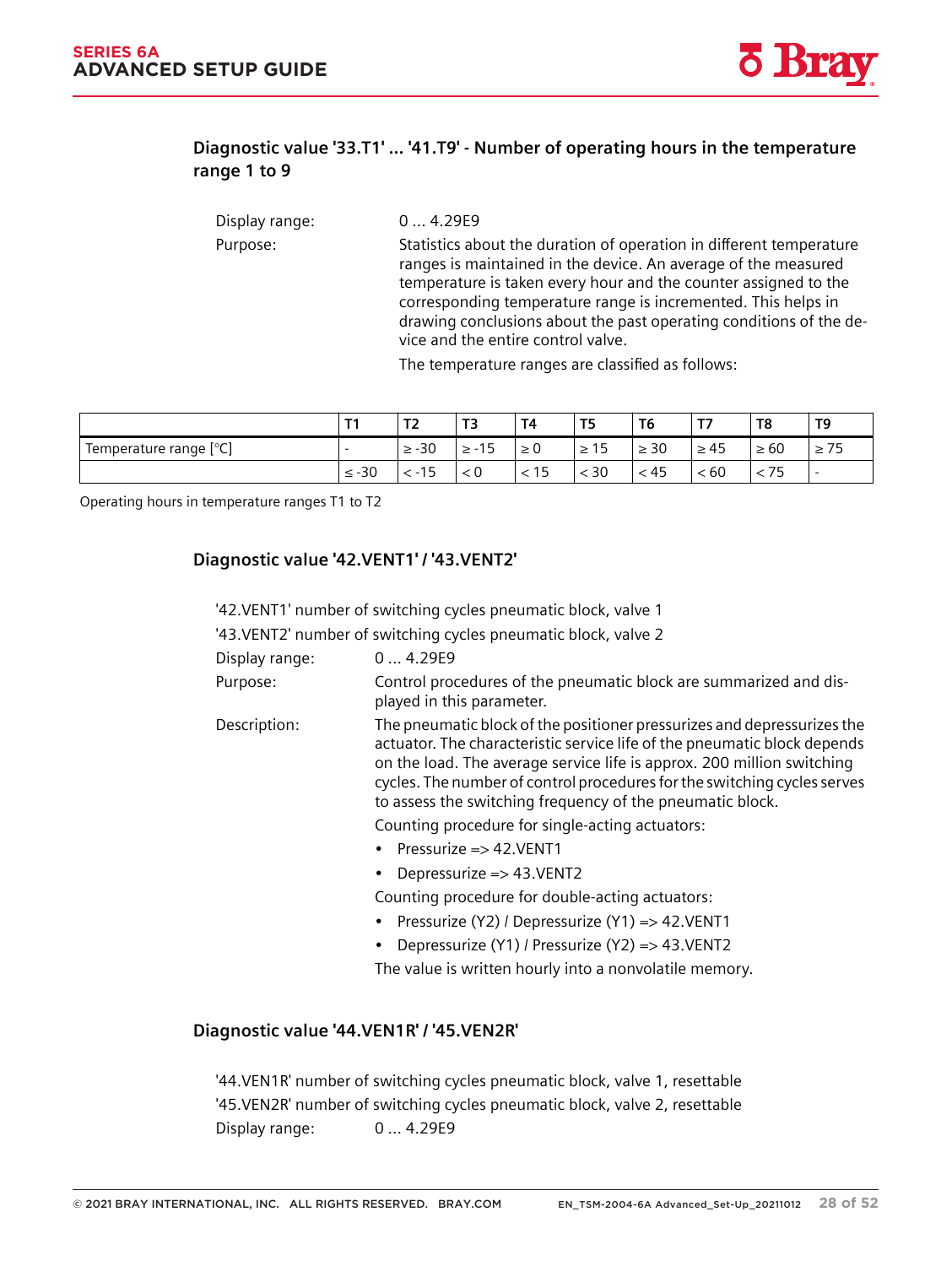*11.2 Diagnostics*



| Purpose:     | Control procedures of the pneumatic block are counted since the last<br>time this parameter was reset, and displayed here.                                                |
|--------------|---------------------------------------------------------------------------------------------------------------------------------------------------------------------------|
| Description: | Corresponds to the description for Diagnostic value '42. VENT1' /<br>'43. VENT2' (Page 229) referred to the diagnostics parameters 'VEN1R'<br>and 'VEN2R' described here. |

#### **11.2.4.31 Diagnostic value '46.STORE - Save maintenance data'**

Purpose: The minimum and maximum temperatures within the enclosure are constantly determined and saved as with a min/max pointer. This value can only be reset in the factory. In order to switch over the temperature display between °C and °F, press the  $\triangle$  button for at least 5 seconds in order to initiate a save function. The values of the diagnostics parameters Diagnostic value '8.WAY - Determined travel' to Diagnostic value '11.LEAK - Leakage test' and Diagnostic value '21.P0 - Potentiometer value of lower endstop (0%)' / '22.P100 - Potentiometer value of upper endstop (100%)' to Diagnostic value '28.SSUP - Slow step zone up' / '29.SSDN - Slow step zone down' are saved in the non-volatile memory as 'data of last maintenance'. This diagnostics data contains selected values whose changes can give information about mechanical wear and tear of the valve. This function is normally operated through the PDM, menu com‐ mand 'Diagnostics-> Save maintenance information'. The data of the last maintenance operation can be compared with the current data using SIMATIC PDM.

#### **11.2.4.32 Diagnostic value '47.PRUP - Prediction up' / '48.PRDN - Prediction down'**

| Display range:   | 140                                                                                                   |
|------------------|-------------------------------------------------------------------------------------------------------|
| Purpose:         | This value specifies the prediction of the controller for the up (PRUP)<br>and down (PRDN) movements. |
|                  | For more information, refer also to the section Optimization of<br>con-troller data.                  |
| Factory setting: |                                                                                                       |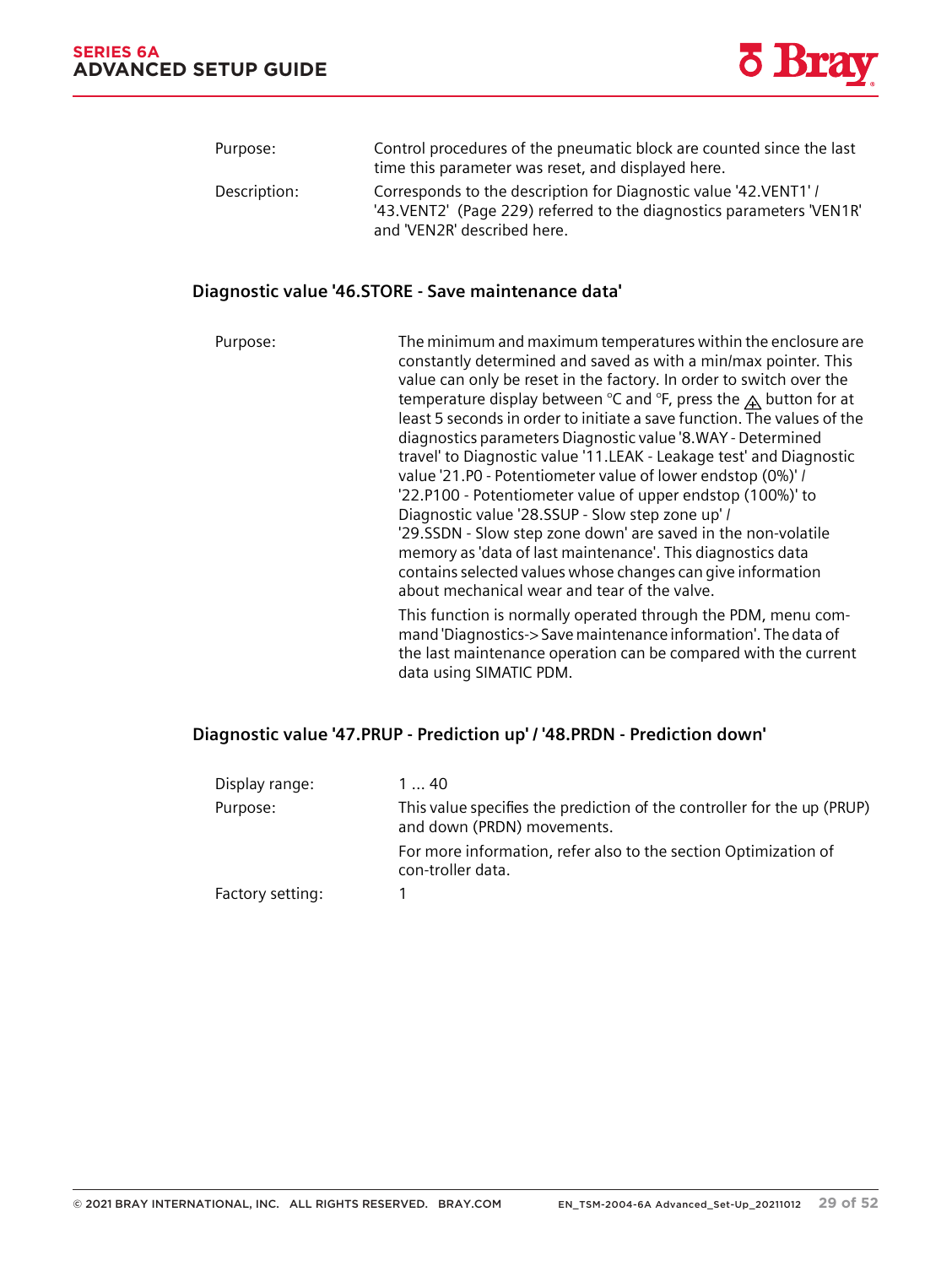#### **11.2.4.33 Diagnostic value '49.WT00' ... '56.WT95' - Number of operating hours in the travel range WT00 to WT95**

| Display range: | 04.29E9                                                                                                                                                                                                                                                                                                                                                                                                                                                                                                                                                                                                                    |
|----------------|----------------------------------------------------------------------------------------------------------------------------------------------------------------------------------------------------------------------------------------------------------------------------------------------------------------------------------------------------------------------------------------------------------------------------------------------------------------------------------------------------------------------------------------------------------------------------------------------------------------------------|
| Purpose:       | When the positioner is in "Automatic" mode, statistics are continu-<br>ously maintained regarding the duration for which a process valve is<br>operated in a particular section of the travel range. The entire travel<br>range is divided into 8 sections from 0 to 100 %. The positioner<br>records the current position continuously and increments the run-<br>time meter assigned to the corresponding travel range every hour.<br>This helps in drawing conclusions about the past operating condi-<br>tions and especially in assessing the control properties of the control<br>loop and the entire control valve. |
|                |                                                                                                                                                                                                                                                                                                                                                                                                                                                                                                                                                                                                                            |

| Travel range             | WT00 | WT05 | <b>WT10</b> | <b>WT30</b> | <b>WT50</b> | <b>WT70</b> | <b>WT90</b> | <b>WT95</b> |
|--------------------------|------|------|-------------|-------------|-------------|-------------|-------------|-------------|
| Travel range section [%] |      | ל ≤  | 10          | $\geq 30$   | $\geq 50$   | $\geq 70$   | $\geq 90$   | $\geq 95$   |
|                          |      | 10   | 30          | 50          | 70          | < 90        | < 95        | -           |

Division of travel ranges

You can simultaneously set the eight operating hours counters to zero.

TIP: Since the travel ranges are provided at the end of the diagnostics parameters, press the  $\overline{\nabla}$  button several times along with the  $\overline{\mathbb{Z}}$ button. This will help you to access the desired diagnostics param‐ eters faster.

#### **11.2.4.34 Diagnostic value '57.LKPUL - Length of the leakage compensation pulse'**

| Display range:   | $-2560254$                                                                                                                                                                                                    |
|------------------|---------------------------------------------------------------------------------------------------------------------------------------------------------------------------------------------------------------|
| Purpose:         | This value in milliseconds indicates the length of a compensation<br>pulse when Monitoring/compensation of pneumatic leakage 'C.)<br>ILEAK' is active. The sign indicates the control direction of the pulse. |
|                  |                                                                                                                                                                                                               |
| Factory setting: |                                                                                                                                                                                                               |

#### **11.2.4.35 Diagnostic value '58.LKPER - Period of the leakage compensation pulse'**

| Display range:   | 0.00600.00                                                                                                                                                    |
|------------------|---------------------------------------------------------------------------------------------------------------------------------------------------------------|
| Purpose:         | This value in seconds indicates the period of the leakage compen-<br>sation pulses when Monitoring/compensation of pneumatic<br>leakage 'C.\\LEAK' is active. |
| Factory setting: | 0.00                                                                                                                                                          |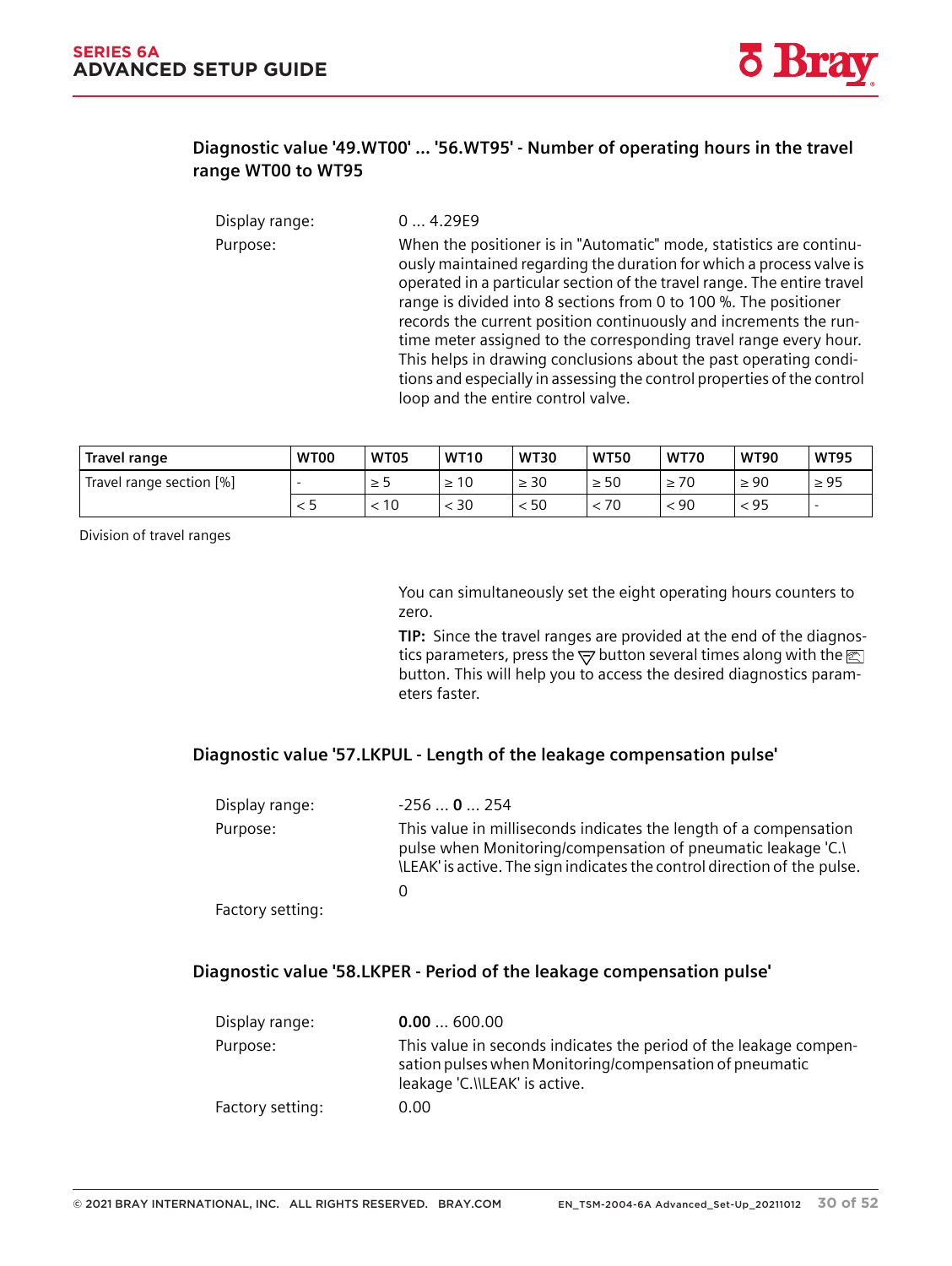*11.2 Diagnostics*

#### **11.2.4.36 Diagnostic value '59.mA - Setpoint current'**

Here you can display the current setpoint in mA.

#### **11.2.4.37 Diagnostic value '60.PZ Supply pressure PZ'**

Indication on the display: #.### (bar)

###.## (psi) #.### (MPa)

Purpose: Shows the current supply pressure PZ. The value refers to the pres‐sure unit assigned in "U1.PUNIT".

> If the supply pressure is the same as the pressure level of the environment, the pressure value shown in the display is 0. Depending on the height at which you use the positioner, the displayed pressure value is ≠0. Press the  $\triangle$  button for at least 5 seconds to set the value to 0. "rESEt" is shown in the display for as long as you press the  $\bigwedge$ button. This calibration is only possible if the displayed pressure value is in the following pressure range:

- -0.500 … 0.500 (bar)
- -72.51 … 72.51 (psi)
- -0.050 … 0.050 (MPa)

If the pressure value displayed is outside of the pressure range, "no‐ toL" is shown in the display when you attempt to set the value to 0.

#### **11.2.4.38 Diagnostic value '61.P1 - Actuating pressure Y1'**

| Indication on the display: #.### (bar) |  |  |  |
|----------------------------------------|--|--|--|
|----------------------------------------|--|--|--|

| ###.## (psi) |  |
|--------------|--|
|              |  |

#.### (MPa)

Purpose: Shows the current actuating pressure Y1. The value refers to the pressure unit assigned in "U1.PUNIT".

> If the actuating pressure is the same as the pressure level of the environment, the pressure value shown in the display is 0.

Depending on the height at which you use the positioner, the dis‐ played pressure value is ≠0. Press the  $\triangle$  button for at least 5 seconds to set the value to 0. "rESEt" is shown in the display for as long as you press the  $\triangle$  button. This calibration is only possible if the displayed pressure value is in the following pressure range:

- -0.500 … 0.500 (bar)
- -72.51 … 72.51 (psi)
- -0.050 … 0.050 (MPa)

If the pressure value displayed is outside of the pressure range, "no‐ toL" is shown in the display when you attempt to set the value to 0.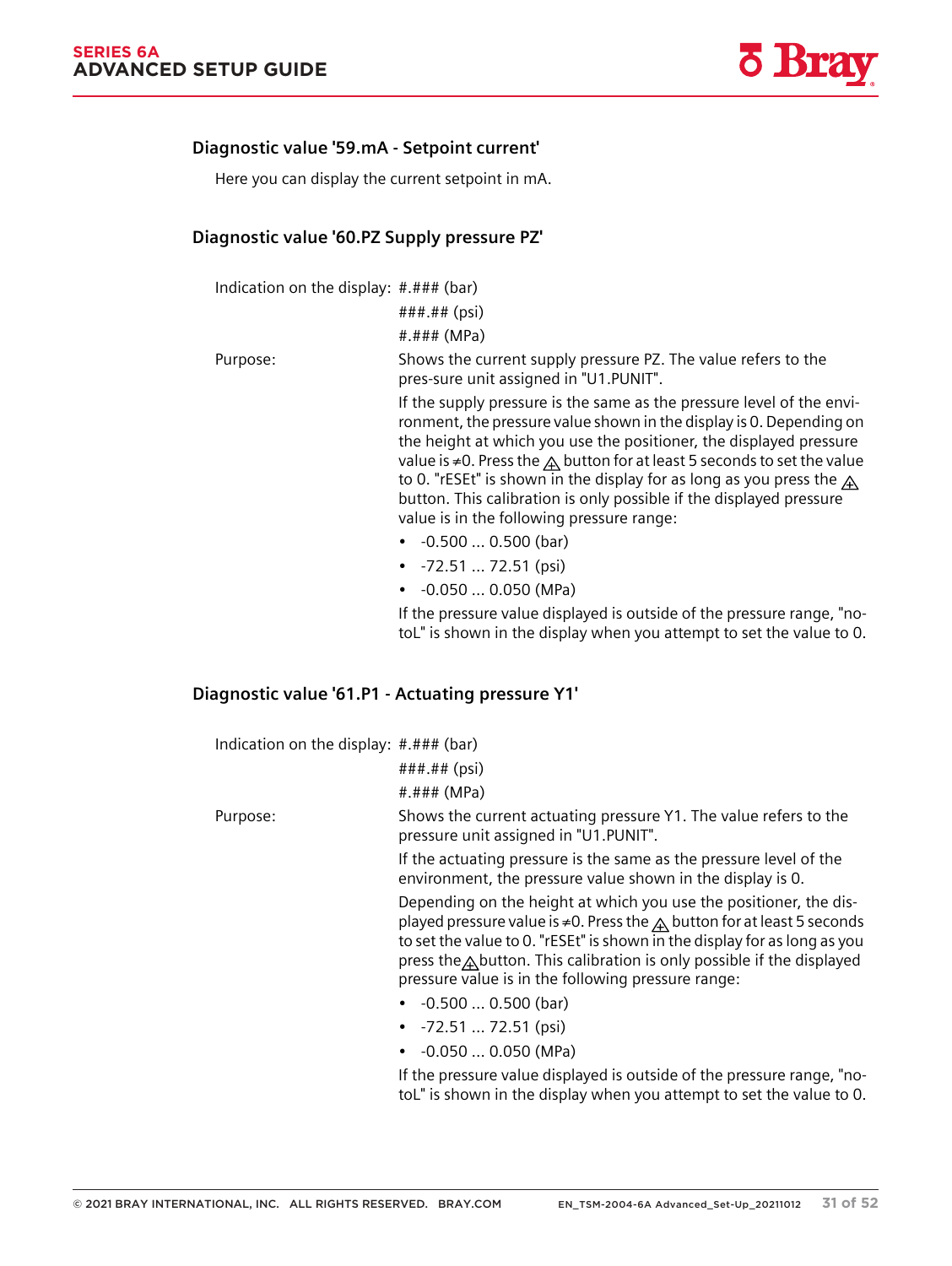

#### **11.2.4.39 Diagnostic value '62.P2 - Actuating pressure Y2'**

Indication on the display: #.### (bar)

###.## (psi)

#.### (MPa)

Purpose: Shows the current actuating pressure Y2. The value refers to the pressure unit assigned in "U1.PUNIT".

> If the actuating pressure is the same as the pressure level of the environment, the pressure value shown in the display is 0.

Depending on the height at which you use the positioner, the dis‐ played pressure value is ≠0. Press the $\triangle$  button for at least 5 seconds to set the value to 0. "rESEt" is shown  $\overline{in}$  the display for as long as you press the  $\triangle$  button. This calibration is only possible if the displayed pressure value is in the following pressure range:

- -0.500 … 0.500 (bar)
- -72.51 … 72.51 (psi)
- -0.050 … 0.050 (MPa)

If the pressure value displayed is outside of the pressure range, "no‐ toL" is shown in the display when you attempt to set the value to 0.

#### **11.2.4.40 Diagnostic value '63.PZMAX Maximum supply pressure PZ**

| Indication on the display: $\#.\# \#$ (bar) |                                                                                                           |
|---------------------------------------------|-----------------------------------------------------------------------------------------------------------|
|                                             | $\# \# \# \# \#$ (psi)                                                                                    |
|                                             | #.### $(MPa)$                                                                                             |
| Purpose:                                    | The supply pressure PZ is continuously monitored and the maximum<br>value (min/max pointer) is displayed. |
|                                             | The min/max pointer can be reset via HART communication.                                                  |

#### **11.2.4.41 Diagnostic value '64.N\_MIN - Event counter violations of lower limit PZ'**

| Display range: | $0$ #####                                                                                                                                                                              |
|----------------|----------------------------------------------------------------------------------------------------------------------------------------------------------------------------------------|
| Purpose:       | Each new measured value of the supply pressure PZ is compared<br>with the value set in "U5.PZMLL". The counter increases when the<br>supply pressure falls below the configured limit. |
|                | The counter can be reset via HART communication at the same time<br>as the "65.N MAX" counter.                                                                                         |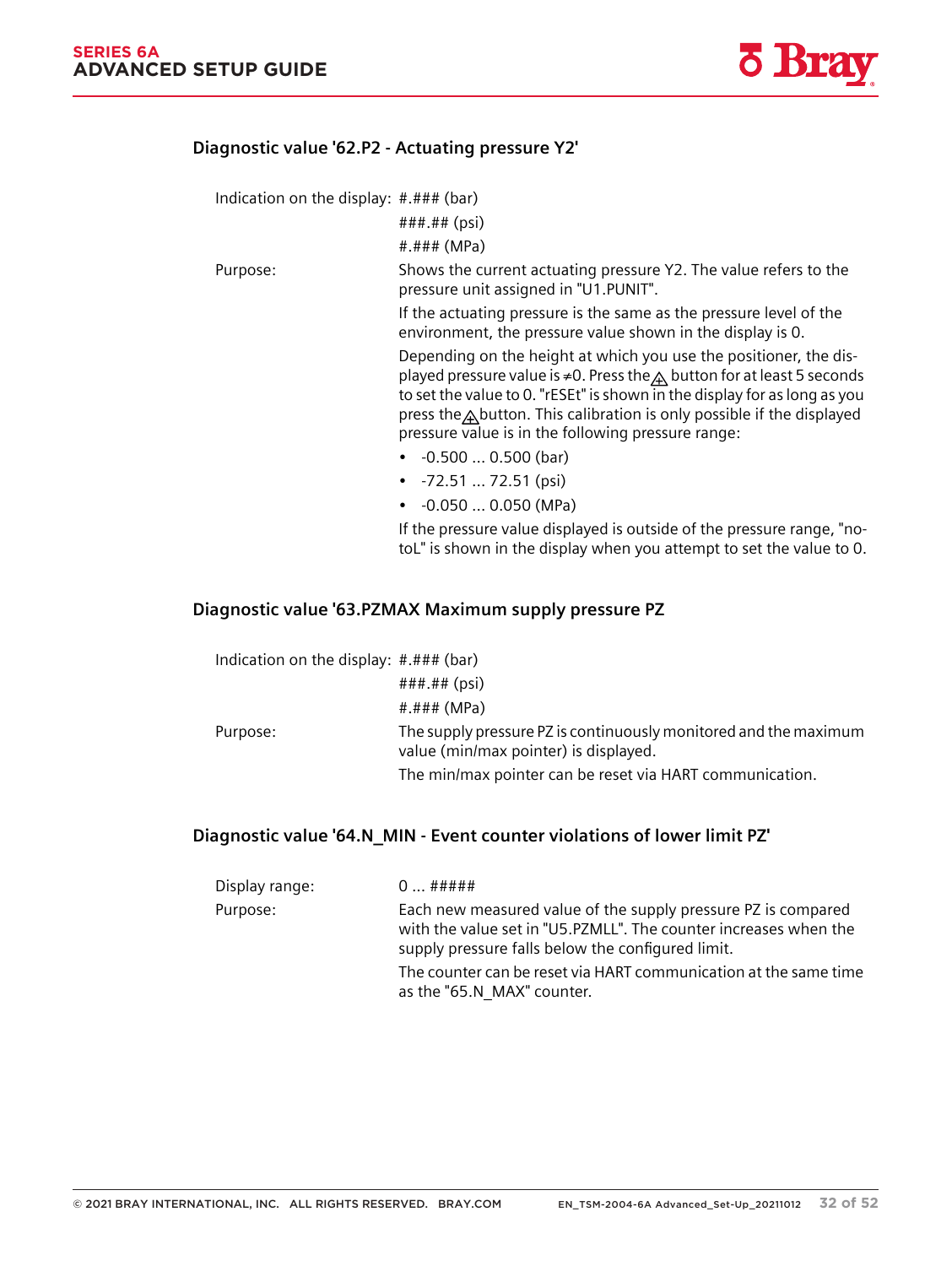*11.2 Diagnostics*



## **11.2.4.42 Diagnostic value '65.N\_MAX - Event counter violations of upper limit PZ'**

| Display range: | $0$ #####                                                                                                                                                                          |
|----------------|------------------------------------------------------------------------------------------------------------------------------------------------------------------------------------|
| Purpose:       | Each new measured value of the supply pressure PZ is compared<br>with the value set in "U6.PZMUL". The counter increases when the<br>supply pressure exceeds the configured limit. |
|                | The counter can be reset via HART communication at the same time<br>as the "64.N MIN" counter.                                                                                     |

### **11.2.4.43 Diagnostic value '66.N1MAX - Event counter violations limit Y1'**

| Display range: | $0$ #####                                                                                                                                                                                   |
|----------------|---------------------------------------------------------------------------------------------------------------------------------------------------------------------------------------------|
| Purpose:       | Each new measured value of the actuating pressure Y1 is compared<br>with the value set in "U7.PCL". The counter increases when the ac-<br>tuating pressure Y1 exceeds the configured limit. |
|                | The counter can be reset via HART communication.                                                                                                                                            |

### **11.2.4.44 Diagnostics value '67.LMY1 +/-Leakage at Y1'**

| Display range: | $\pm 0.000$ #.### (bar/min)                                                                                                          |  |  |
|----------------|--------------------------------------------------------------------------------------------------------------------------------------|--|--|
|                | $\pm 0.000$ #.### (psi/min)                                                                                                          |  |  |
|                | $\pm 0.00$ ##.## (MPa/min)                                                                                                           |  |  |
| Purpose:       | Shows the pressure increase/leakage per minute on actuating pres-<br>sure Y1. The value is determined in the controlled state.       |  |  |
|                | Negative values (leakage) can indicate a leak in the pneumatic sys-<br>tem.                                                          |  |  |
|                | Positive values (pressure increases) can indicate a pneumatic short<br>circuit between supply pressure PZ and actuating pressure Y1. |  |  |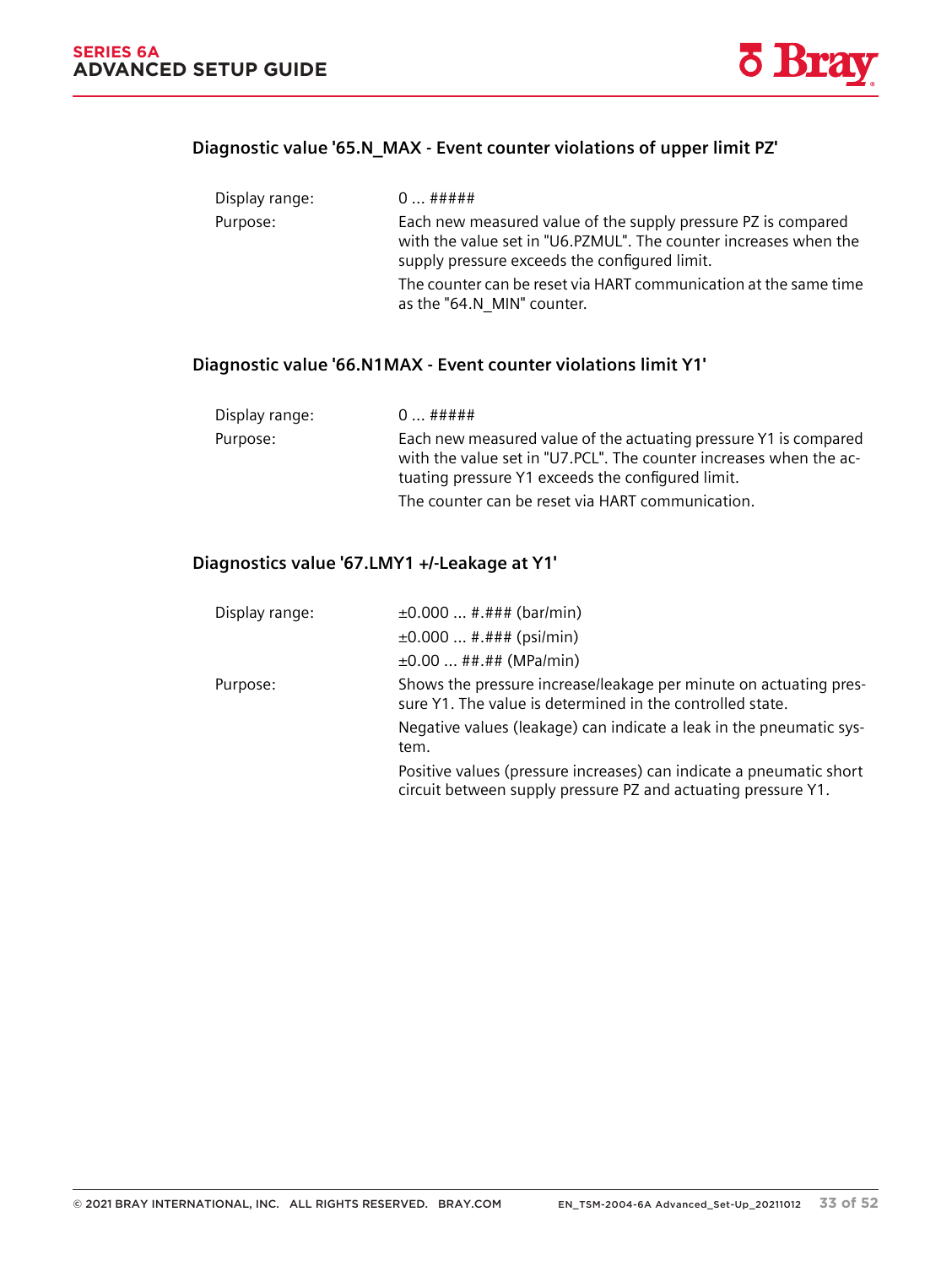#### **11.2.4.45 Diagnostics value '68.LMY2 +/-Leakage at Y2'**

| Display range: | $\pm 0.000$ #.### (bar/min)                                                                                                          |
|----------------|--------------------------------------------------------------------------------------------------------------------------------------|
|                | $\pm 0.000$ #.### (psi/min)                                                                                                          |
|                | $\pm 0.00$ ##.## (MPa/min)                                                                                                           |
| Purpose:       | Shows the pressure increase/leakage per minute on actuating pres-<br>sure Y2. The value is determined in the controlled state.       |
|                | Negative values (leakage) can indicate a leak in the pneumatic sys-<br>tem.                                                          |
|                | Positive values (pressure increases) can indicate a pneumatic short<br>circuit between supply pressure PZ and actuating pressure Y2. |

### **11.2.4.46 Diagnostics value '69.LMY1 - Maximum positive leakage at Y1'**

| Display range: | $+0.000$ #.### (bar/min)<br>$+0.000$ #.### (psi/min)                                                                                                                                                                                                                                                                                                 |  |
|----------------|------------------------------------------------------------------------------------------------------------------------------------------------------------------------------------------------------------------------------------------------------------------------------------------------------------------------------------------------------|--|
|                | $+0.00$ ##.## (MPa/min)                                                                                                                                                                                                                                                                                                                              |  |
| Purpose:       | The pressure change at Y1 is continuously monitored in the control-<br>led state. The maximum pressure increase is displayed.                                                                                                                                                                                                                        |  |
|                | If a limit defined in "U8.LRL" is exceeded, the error code "22" is<br>shown in the display. A message is entered in the logbook. To reset<br>the error code, eliminate the leakage. The parameter can also be<br>reset via HART communication. If you cannot eliminate the<br>leakage, increase the "U8.LRL" parameter or set the parameter to<br>0. |  |

### **11.2.4.47 Diagnostics value '70.LMY2 - Maximum positive leakage at Y2'**

| Display range: | $+0.000$ #.### (bar/min)                                                                                                                                                                                                                                                                                                                             |
|----------------|------------------------------------------------------------------------------------------------------------------------------------------------------------------------------------------------------------------------------------------------------------------------------------------------------------------------------------------------------|
|                | $+0.000$ #.### (psi/min)                                                                                                                                                                                                                                                                                                                             |
|                | $+0.00$ ##.## (MPa/min)                                                                                                                                                                                                                                                                                                                              |
| Purpose:       | The pressure change at Y2 is continuously monitored in the control-<br>led state. The maximum pressure increase is displayed.                                                                                                                                                                                                                        |
|                | If a limit defined in "U8.LRL" is exceeded, the error code "22" is<br>shown in the display. A message is entered in the logbook. To reset<br>the error code, eliminate the leakage. The parameter can also be<br>reset via HART communication. If you cannot eliminate the<br>leakage, increase the "U8.LRL" parameter or set the parameter to<br>O. |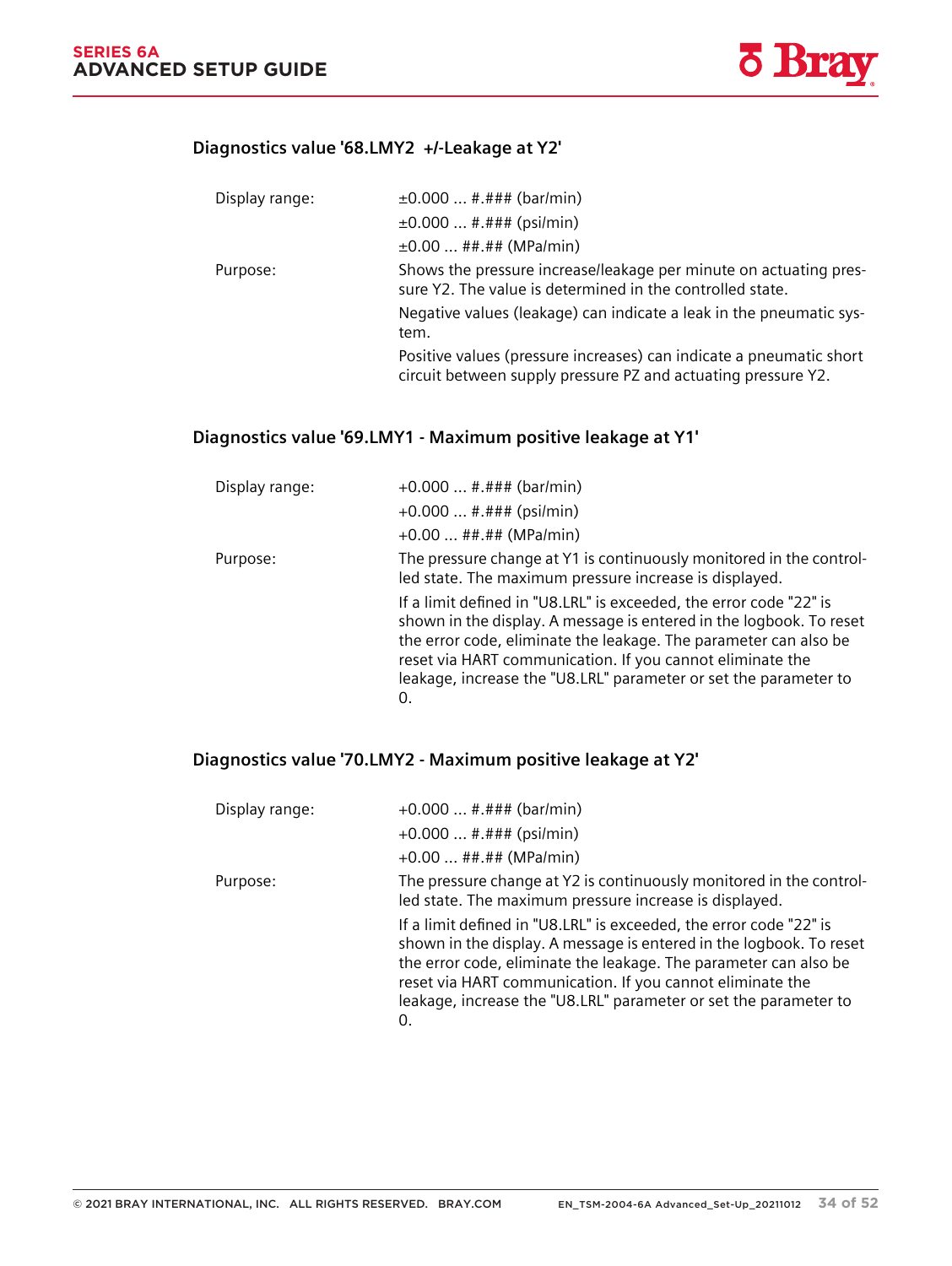*11.3 Online diagnostics*

### **11.2.4.48 Diagnostics value '71.LMDY1 - Maximum negative leakage at Y1'**

| Display range: | $+0.000$ #.### (bar/min)<br>$+0.000$ #.### (psi/min)<br>$+0.00$ ##.## (MPa/min)                                                                                                                                                                                                                                                                    |
|----------------|----------------------------------------------------------------------------------------------------------------------------------------------------------------------------------------------------------------------------------------------------------------------------------------------------------------------------------------------------|
| Purpose:       | The pressure change at Y1 is continuously monitored in the control-<br>led state. The maximum pressure decrease (leakage) is displayed.                                                                                                                                                                                                            |
|                | If a limit de ined in "U8.LRL" is exceeded, the error code 22 is<br>shown in the display. A message is entered in the logbook. To reset<br>the error code, eliminate the leakage. The parameter can also be<br>reset via HART communication. If you cannot eliminate the<br>leakage, increase the "U8.LRL" parameter or set the parameter to<br>0. |

### **11.2.4.49 Diagnostics value '72.LMDY2 - Maximum negative leakage at Y2'**

| Display range: | $+0.000$ #.### (bar/min)                                                                                                                                                                                                                                                                                                                           |
|----------------|----------------------------------------------------------------------------------------------------------------------------------------------------------------------------------------------------------------------------------------------------------------------------------------------------------------------------------------------------|
|                | $+0.000$ #.### (psi/min)                                                                                                                                                                                                                                                                                                                           |
|                | $+0.00$ ##.## (MPa/min)                                                                                                                                                                                                                                                                                                                            |
| Purpose:       | The pressure change at Y2 is continuously monitored in the control-<br>led state. The maximum pressure decrease (leakage) is displayed.                                                                                                                                                                                                            |
|                | If a limit de ined in "U8.LRL" is exceeded, the error code 22 is<br>shown in the display. A message is entered in the logbook. To reset<br>the error code, eliminate the leakage. The parameter can also be<br>reset via HART communication. If you cannot eliminate the<br>leakage, increase the "U8.LRL" parameter or set the parameter to<br>0. |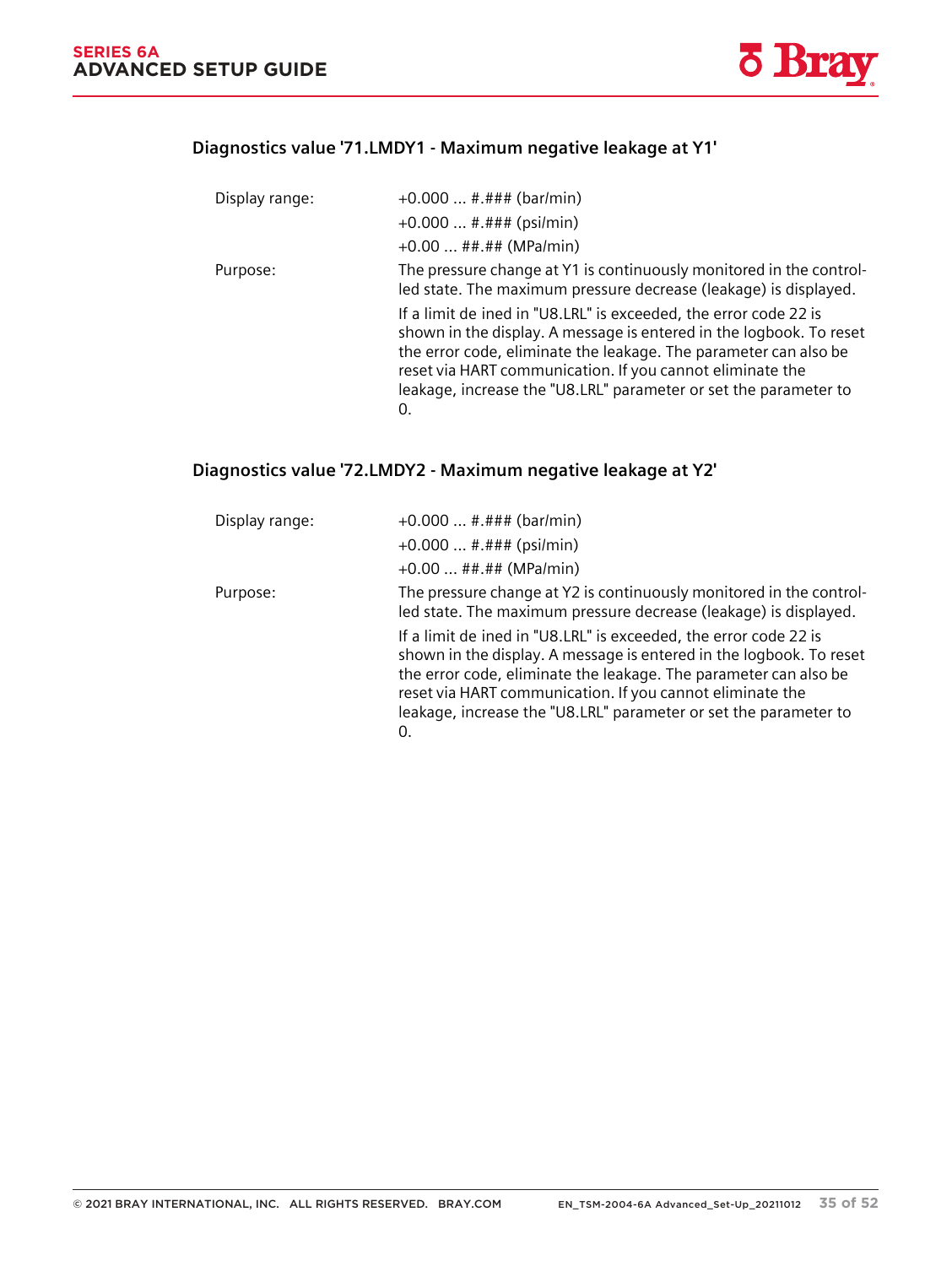

### **8.4 Overview of diagnostic parameters 5.0 Overview of Diagnostic Parameters**

| Parameter            |                             | <b>Function</b>                                                             | <b>Parameter values</b>                       | Unit            |  |
|----------------------|-----------------------------|-----------------------------------------------------------------------------|-----------------------------------------------|-----------------|--|
| A.hPST               |                             | Partial Stroke Test (PST) with the following parameters:                    |                                               |                 |  |
| A1.STPOS             |                             | Start position                                                              | 0.0100.0                                      | $\%$            |  |
|                      | Start tolerance<br>A2.STTOL |                                                                             | 0.1  2.0  10.0                                | $\frac{0}{0}$   |  |
|                      | A3.STRKH                    | Stroke height                                                               | $0.1$ 10.0  100.0                             | $\%$            |  |
|                      | A4.STRKD                    | Stroke direction                                                            | uP / do / uP do                               |                 |  |
|                      | A5.RPMD                     | Ramp mode                                                                   | OFF / On                                      | $\frac{0}{0}$ s |  |
|                      | A6.RPRT                     | Ramp rate                                                                   | $0.1$ $1.0$ 100.0                             |                 |  |
|                      | A7.FLBH                     | <b>Behavior after failed PST</b>                                            | Auto / HoLd / Airln / AirOu                   |                 |  |
|                      | A8.INTRV                    | Test interval                                                               | OFF / 1  365                                  | Days            |  |
|                      | A9.PSTIN                    | Reference stroke time for PST                                               | NOINI/(C)##.#/FdIni/rEAL                      | S               |  |
|                      | AA.FACT1                    | Factor 1                                                                    | $0.1$ $1.5$ 100.0                             |                 |  |
|                      | Ab.FACT2                    | Factor 2                                                                    | 0.1  3.0  100.0                               |                 |  |
|                      | AC.FACT3                    | Factor 3                                                                    | $0.1$ 5.0  100.0                              |                 |  |
|                      | A.hPST                      | Partial Stroke Test (PST) with option -Z P02 with the following parameters: |                                               |                 |  |
|                      | A1.STPOS                    | Start position                                                              | 0.0100.0                                      | $\frac{0}{0}$   |  |
|                      | A2.STTOL                    | Start tolerance                                                             | $0.1$ 2.0  10.0                               | $\frac{0}{0}$   |  |
|                      | A8.INTRV                    | Test interval                                                               | OFF / 1  365                                  | Days            |  |
|                      | Ad.ENPOS                    | End position                                                                | $0.0$ 90.0  100.0                             | $\%$            |  |
|                      | <b>AE.ENTOL</b>             | End tolerance                                                               | $1.0$ 5.0 $$ 20.0                             | $\frac{0}{0}$   |  |
|                      | AF.BOLIM                    | Breakout pressure limit                                                     | 0.17.0                                        | bar             |  |
|                      | AG.BOTOL                    | Breakout pressure tolerance                                                 | 0.16.0                                        | bar             |  |
|                      | AH.PSTDO                    | Time to end position                                                        | 180300                                        | S               |  |
|                      | AJ.PSTUP                    | Time back to start position                                                 | 0300                                          | S               |  |
|                      | AL.PSTRP                    | Test repetitions                                                            | 03                                            | S               |  |
|                      | AY.PSTIN                    | Start PST reference                                                         | "leer" / C-Err / oCAY / noINI / FdIni / SdrEF |                 |  |
|                      | b.hDEVI                     | Monitoring of dynamic control valve behavior with the following parameters: |                                               |                 |  |
|                      | b1.TIM                      | Time constant                                                               | Auto / 1  400                                 | S               |  |
|                      | b2.LIMIT                    | Limit                                                                       | 0.1  1.0  100.0                               | $\frac{0}{0}$   |  |
|                      | b3.FACT1                    | Factor 1                                                                    | $0.1$ 5.0  100.0                              |                 |  |
|                      | b4.FACT2                    | Factor 2                                                                    | $0.1$ 10.0  100.0                             |                 |  |
|                      | b5.FACT3                    | Factor 3                                                                    | 0.1  15.0  100.0                              |                 |  |
| C. <sup>L</sup> LEAK |                             | Monitoring/compensation of pneumatic leakage with the following parameters: |                                               |                 |  |
|                      | C1.LIMIT                    | Limit                                                                       | $0.1$ 30.0  100.0                             | $\%$            |  |
|                      | C2.FACT1                    | Factor 1                                                                    | 0.1  1.0  100.0                               |                 |  |
|                      | C3.FACT2                    | Factor 2                                                                    | 0.1  1.5  100.0                               |                 |  |
|                      | C4.FACT3                    | Factor 3                                                                    | 0.1  2.0  100.0                               |                 |  |

SIPART PS2 with 4 to 20 mA/HART PS2 with 4 to 20 mA/HART PS2 with 4 to 20 mA/HART PS2 with 4 to 20 mA/HART PS2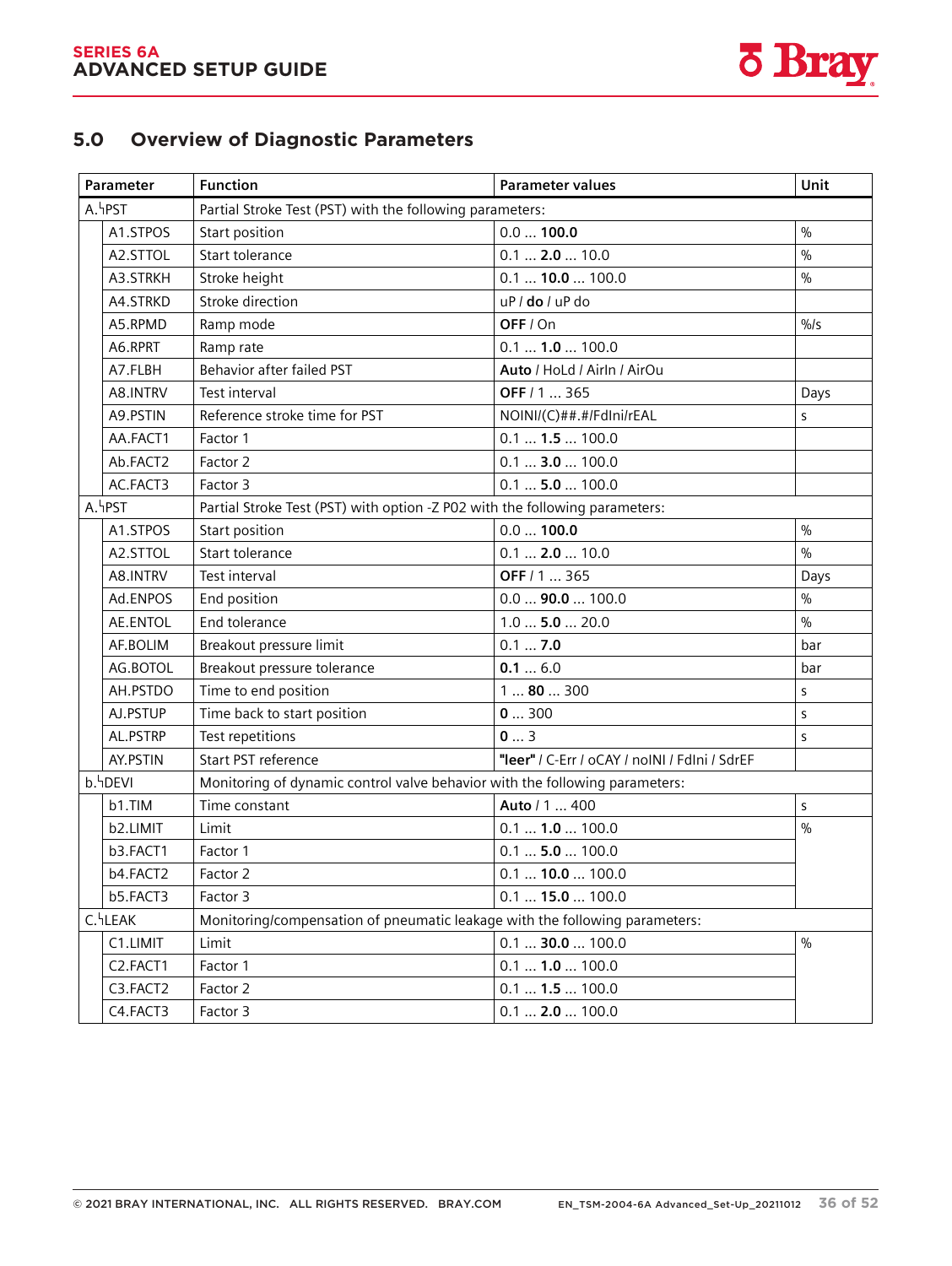#### **SERIES 6A ADVANCED SETUP GUIDE**



|         | Parameter<br><b>Function</b><br><b>Parameter values</b> |                                                                                                                |                             | Unit           |                             |
|---------|---------------------------------------------------------|----------------------------------------------------------------------------------------------------------------|-----------------------------|----------------|-----------------------------|
|         | d.hSTIC                                                 | Monitoring of stiction (slipstick) with the following parameters:                                              |                             |                |                             |
|         | d1.LIMIT                                                | 0.1  1.0  100.0<br>Limit                                                                                       |                             |                | $\frac{0}{0}$               |
|         | d2.FACT1                                                | $0.1$ 2.0  100.0<br>Factor 1                                                                                   |                             |                |                             |
|         | d3.FACT2                                                | Factor 2                                                                                                       | $0.1$ 5.0  100.0            |                |                             |
|         | d4.FACT3                                                | Factor 3                                                                                                       | 0.1  10.0  100.0            |                |                             |
|         | E.hDEBA                                                 | Monitoring of deadband with the following parameters:                                                          |                             |                |                             |
|         | $E1.LEVL3$ <sup>*</sup> )                               | Threshold                                                                                                      | $0.1$ 2.0  10.0             |                | $\frac{0}{0}$               |
|         |                                                         | *) The values are monitored in the range of '0.1' to '2.9'. Values between '3.0' and '10.0' are not monitored. |                             |                |                             |
|         | F.hZERO                                                 | Monitoring of lower endstop with the following parameters:                                                     |                             |                |                             |
|         | F1.LEVL1                                                | Threshold 1                                                                                                    | $0.1$ 1.0  10.0             |                | $\frac{0}{0}$               |
|         | F2.LEVL2                                                | Threshold 2                                                                                                    | $0.1$ 2.0  10.0             |                |                             |
|         | F3.LEVL3                                                | Threshold 3                                                                                                    | 0.1  4.0  10.0              |                |                             |
|         | G.hOPEN                                                 | Monitoring of upper endstop with the following parameters:                                                     |                             |                |                             |
|         | G1.LEVL1                                                | Threshold 1                                                                                                    | 0.11.010.0                  |                | $\frac{0}{0}$               |
|         | G2.LEVL2                                                | Threshold 2                                                                                                    | 0.1  2.0  10.0              |                |                             |
|         | G3.LEVL3                                                | Threshold 3                                                                                                    | $0.1$ 4.0  10.0             |                |                             |
|         | H. TMIN                                                 | Monitoring of lower limit temperature with the following parameters:                                           |                             |                |                             |
|         | H1.TUNIT                                                | Temperature unit                                                                                               | $\rm ^{\circ}C$             | °F             | $^{\circ}$ C / $^{\circ}$ F |
|         | H <sub>2</sub> .LEVL1                                   | Threshold 1                                                                                                    | $-40 -2590$                 | $-40 -13 194$  |                             |
|         | H3.LEVL2                                                | Threshold 2                                                                                                    | $-40 -30 90$                | $-40 -22194$   |                             |
|         | H4.LEVL3                                                | Threshold 3                                                                                                    | $-40$ 90                    | $-40194$       |                             |
|         | J. <sup>4</sup> TMAX                                    | Monitoring of upper limit temperature with the following parameters:                                           |                             |                |                             |
|         | J1.TUNIT                                                | Temperature unit                                                                                               | $^{\circ}$ C / $^{\circ}$ F | °F             | $^{\circ}$ C / $^{\circ}$ F |
|         | J2.LEVL1                                                | Threshold 1                                                                                                    | $-407590$                   | $-40167194$    |                             |
|         | J3.LEVL2                                                | Threshold 2                                                                                                    | $-408090$                   | $-40$ 176  194 |                             |
|         | J4.LEVL3                                                | Threshold 3                                                                                                    | $-40$ 90                    | $-40194$       |                             |
|         | L. <sup>L</sup> STRK                                    | Monitoring of number of total strokes with the following parameters:                                           |                             |                |                             |
|         | L1. LIMIT                                               | Limit                                                                                                          | 1  1E6  1E8                 |                |                             |
|         | L2.FACT1                                                | Factor 1                                                                                                       | 0.1  1.0  40.0              |                |                             |
|         | L3.FACT2                                                | Factor 2                                                                                                       | $0.1$ 2.0  40.0             |                |                             |
|         | L4.FACT3                                                | Factor 3                                                                                                       | 0.1  5.0  40.0              |                |                             |
|         | O.hDCHG                                                 | Monitoring of number of changes in direction with the following parameters:                                    |                             |                |                             |
|         | O1.LIMIT                                                | Limit                                                                                                          | $1$ 1E6 $$ 1E8              |                |                             |
|         | O2.FACT1                                                | Factor 1                                                                                                       | 0.1  1.0  40.0              |                |                             |
|         | O3.FACT2                                                | Factor 2                                                                                                       | $0.1$ 2.0  40.0             |                |                             |
|         | O4.FACT3                                                | Factor 3                                                                                                       | 0.1  5.0  40.0              |                |                             |
| P.hPAVG |                                                         | Monitoring the position average value with the following parameters:                                           |                             |                |                             |
|         | P1.TBASE                                                | Time basis of average value generation                                                                         | 0.5h / 8h / 5d / 60d / 2.5y |                |                             |
|         | P2.STATE                                                | Status of monitoring of position average value                                                                 | IdLE / rEF / ###.# / Strt   |                |                             |
|         | P3.LEVL1                                                | Threshold 1                                                                                                    | 0.1  2.0  100.0             |                | $\frac{0}{0}$               |
|         | P4.LEVL2                                                | 0.1  5.0  100.0<br>Threshold 2                                                                                 |                             |                | $\%$                        |
|         | P5.LEVL3                                                | Threshold 3<br>0.1  10.0  100.0                                                                                |                             | $\%$           |                             |

Operating Instructions, 10/2020, A5E00074631-AF 139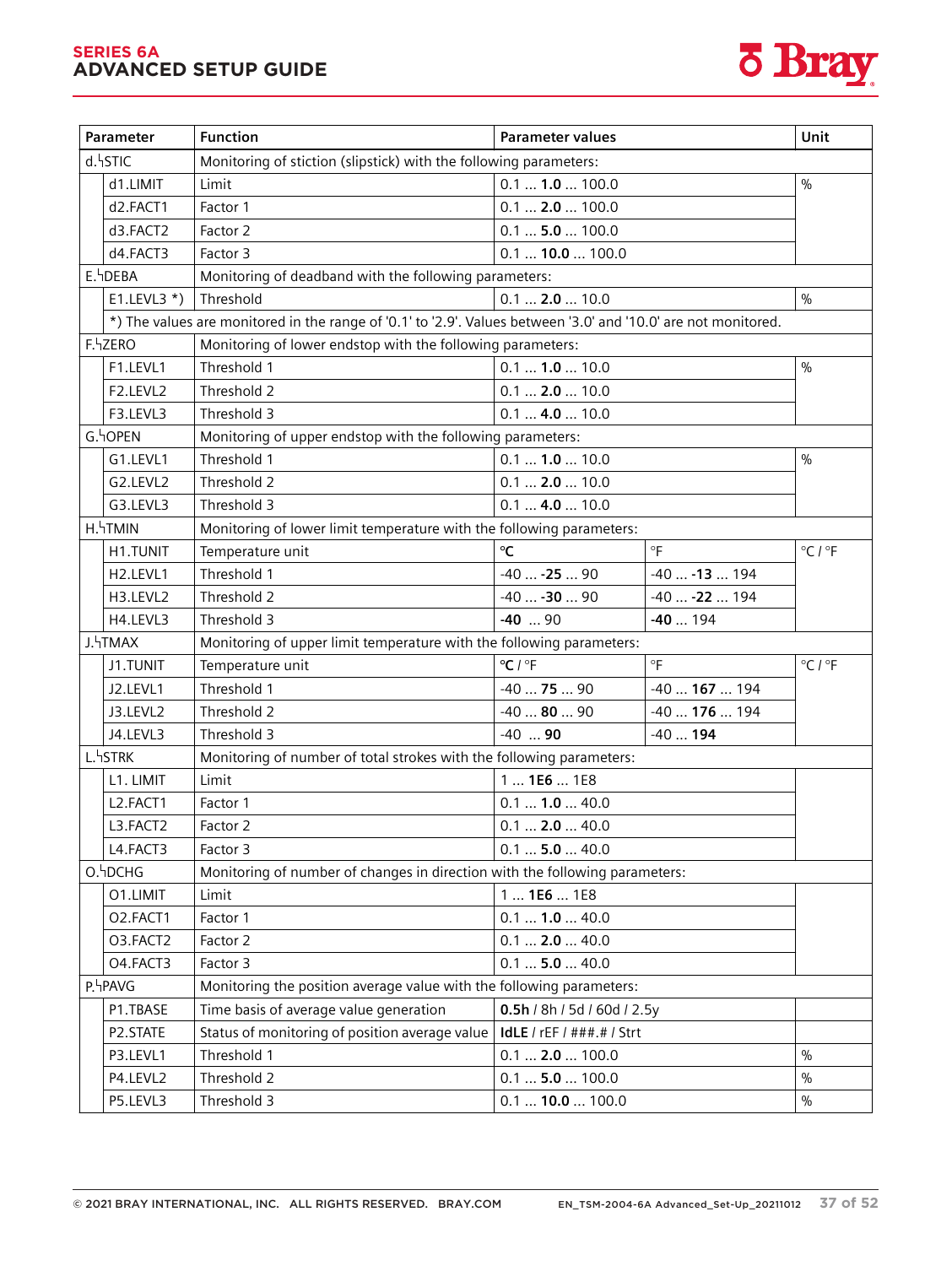#### **SERIES 6A ADVANCED SETUP GUIDE**



| Parameter | <b>Function</b><br><b>Parameter values</b> |                 |     |  |  |  |
|-----------|--------------------------------------------|-----------------|-----|--|--|--|
| U.hPRES   | Pressure monitoring                        |                 |     |  |  |  |
| U1.PUNIT  | Pressure unit                              | bAr / PSI / MPA |     |  |  |  |
| U2.P_HYS  | Hysteresis for limits                      | 0.2001.000      | bar |  |  |  |
|           |                                            | 2.90  14.50     | psi |  |  |  |
|           |                                            | 0.0200.100      | MPa |  |  |  |
| U3.PFRLL  | Behavior lower limit PZ                    | Cont / HoLd     |     |  |  |  |
| U4.PFRUL  | Behavior upper limit PZ                    | Cont / HoLd     |     |  |  |  |
| U5.PZMLL  | Lower limit PZ                             | 1.400  7.000    | bar |  |  |  |
|           |                                            | 20.30  101.52   | psi |  |  |  |
|           |                                            | 0.1400.700      | MPa |  |  |  |
| U6.PZMUL  | Upper limit PZ                             | 1.4007.000      | bar |  |  |  |
|           |                                            | 20.30  101.52   | psi |  |  |  |
|           |                                            | 0.1400.700      | MPa |  |  |  |
| U7.PCL    | Limit actuating pressure Y1                | 0.0007.000      | bar |  |  |  |
|           |                                            | 0.00101.52      | psi |  |  |  |
|           |                                            | 0.0000.700      | MPa |  |  |  |
| U8.LRL    | Limit +/- Leakage                          | 0.0007.000      | bar |  |  |  |
|           |                                            | 0.00101.52      | psi |  |  |  |
|           |                                            | 0.0000.700      | MPa |  |  |  |
| U9.TPMT   | Time pressure measurement Y1               | 1100            | S   |  |  |  |

'52.XDIAG' Activating for extended diagnostics (Page 159)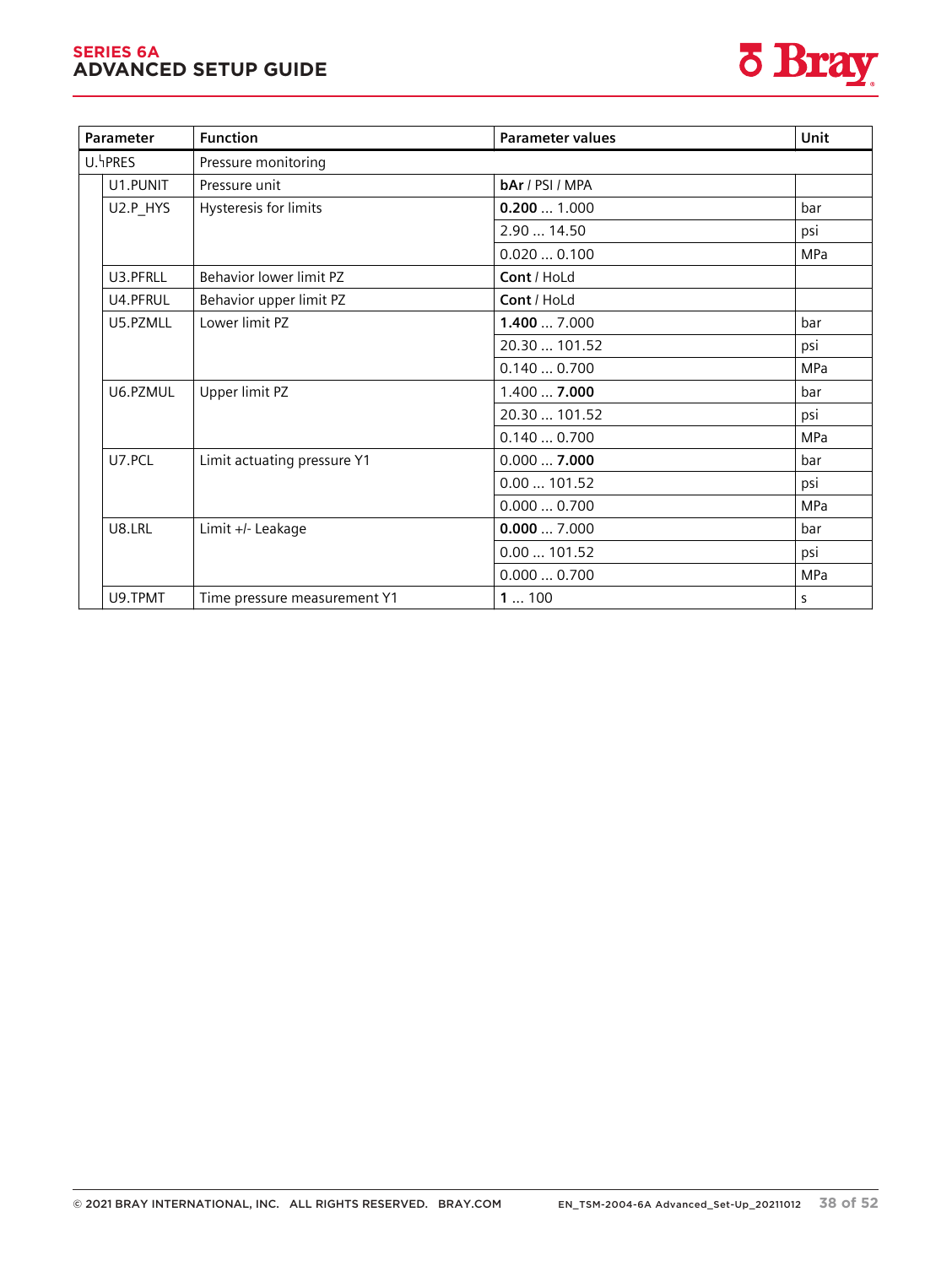

# **Diagnostics and Troubleshooting 6.0 Diagnostics and Troubleshooting**

# **11.1 Output of system messages in the display**

### **11.1.1 System messages before initialization**

Remarks about the tables:

| nn | Stands for variable numeric values |
|----|------------------------------------|
|    |                                    |

- ᠲ Error symbol
- / (slash): the texts on the left and right of the slash flash alternately

| Message                    | Line |      | Meaning / cause                                                                                                                                                                               | Measure                                                                                                                                              |
|----------------------------|------|------|-----------------------------------------------------------------------------------------------------------------------------------------------------------------------------------------------|------------------------------------------------------------------------------------------------------------------------------------------------------|
|                            | Up   | Down |                                                                                                                                                                                               |                                                                                                                                                      |
| <b>CPU</b><br><b>Start</b> | X    | X    | Message after application of electrical auxili-<br>ary power                                                                                                                                  | Maintenance<br>$\bullet$                                                                                                                             |
| Pnnn.n                     | X    |      | Potentiometer voltage of a non-initialized po-<br>sitioner (P-manual mode) (actual position val-<br>ue in % of the measuring range).                                                          | Check whether the complete travel can be<br>covered using the $\bigwedge$ and $\bigtriangledown$ buttons and<br>that "P---" is never displayed.      |
|                            |      |      |                                                                                                                                                                                               | Execute the initialization process.<br>$\bullet$                                                                                                     |
| P---                       | X    |      | Measuring range was exceeded, the potenti-<br>ometer is in the inactive zone, the transmis-<br>sion ratio selector or the effective lever arm are<br>not adjusted as per the actuator travel. | Switch the transmission ratio selector to<br>90°, especially in the case of part-turn ac-<br>tuators.<br>Adjust the effective lever length of linear |
|                            |      |      |                                                                                                                                                                                               | actuators as per the measuring range.                                                                                                                |
| <b>NOINI</b>               |      | X    | Positioner is not initialized.                                                                                                                                                                | Start initialization.<br>٠                                                                                                                           |

#### **Messages before initialization (first commissioning)**

### **11.1.2 System messages during initialization**

Remarks about the tables:

- nn Stands for variable numeric values
- $\mathsf{L}$ Error symbol
- / (slash): the texts on the left and right of the slash flash alternately

Operating Instructions, 10/2020, A5E00074631-AF 209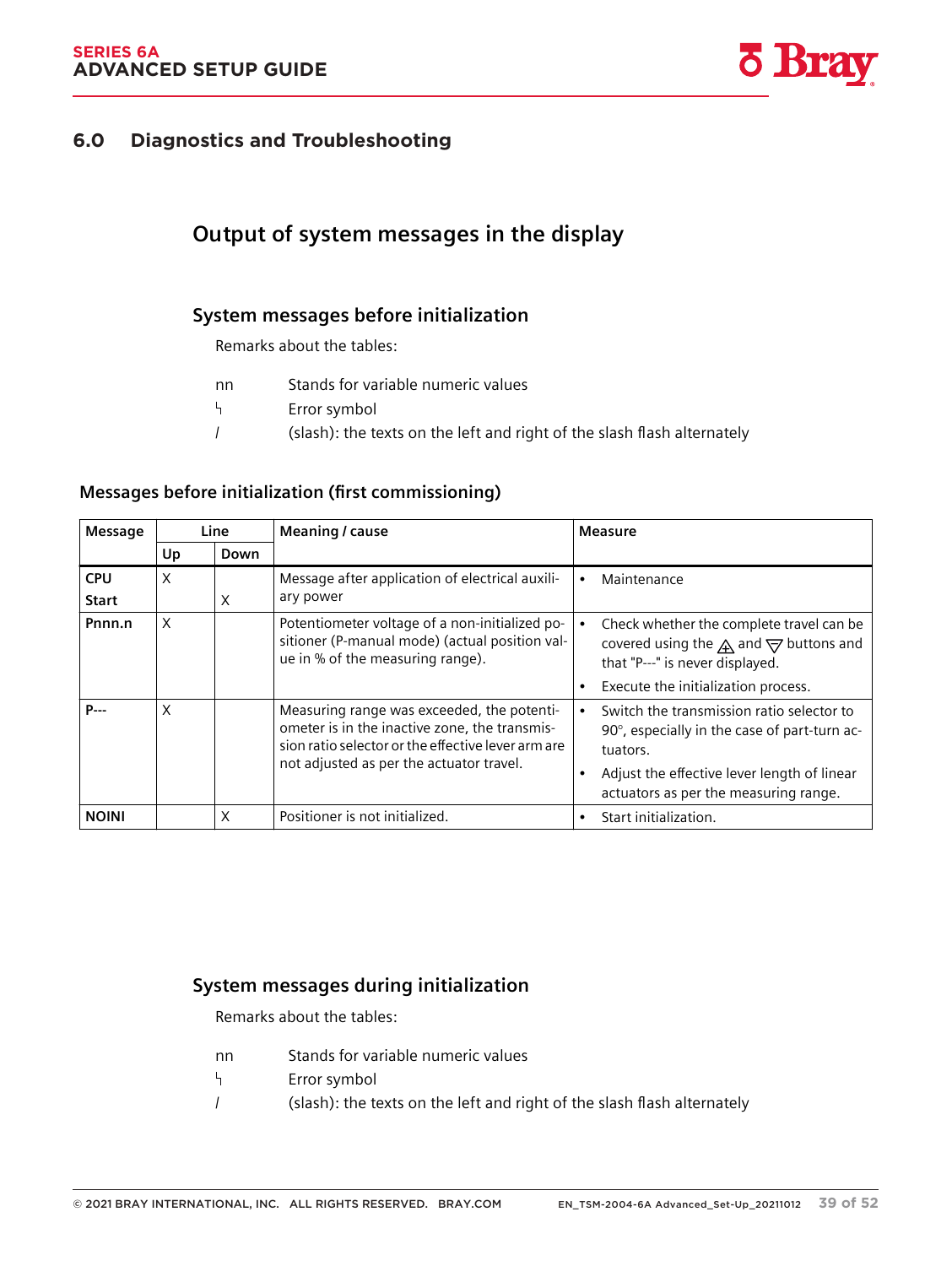

## **Messages during initialization**

*11.1 Output of system messages in the display*

| Message           | Line |             | Meaning/cause                                                                                                                                                                                 | <b>Measure</b>                                                                                                                                                                                             |  |
|-------------------|------|-------------|-----------------------------------------------------------------------------------------------------------------------------------------------------------------------------------------------|------------------------------------------------------------------------------------------------------------------------------------------------------------------------------------------------------------|--|
|                   | Top  | Bot-<br>tom |                                                                                                                                                                                               |                                                                                                                                                                                                            |  |
| P---              | X    |             | Measuring range was exceeded, the potenti-<br>ometer is in the inactive zone, the transmis-<br>sion ratio selectors or the effective lever arm<br>are not adjusted as per the actuator travel | Switch the transmission ratio selector to<br>$\bullet$<br>90°, especially in the case of part-turn ac-<br>tuators.<br>Adjust the effective lever length of linear<br>actuators as per the measuring range. |  |
| RUN <sub>1</sub>  |      | Χ           | Initialization was started, part 1 is active (the<br>direction of action is determined)                                                                                                       | Wait.<br>$\bullet$                                                                                                                                                                                         |  |
| RUN <sub>2</sub>  |      | X           | Initialization part 2 is active (actuator travel<br>check and determination of stops)                                                                                                         | Wait.<br>$\bullet$                                                                                                                                                                                         |  |
| <b>RUN3</b>       |      | X           | Initialization part 3 is active (determination<br>and display of travel times)                                                                                                                | Wait.<br>$\bullet$                                                                                                                                                                                         |  |
| RUN <sub>4</sub>  |      | X           | Initialization part 4 is active (determination of<br>the minimum controller increment length)                                                                                                 | Wait.<br>$\bullet$                                                                                                                                                                                         |  |
| RUN <sub>5</sub>  |      | X           | Initialization part 5 is active (optimization of<br>the transient response)                                                                                                                   | Wait until "FINSH" is displayed. Initializa-<br>$\bullet$<br>tion was completed successfully.<br>For option -Z P02: Wait.<br>$\bullet$                                                                     |  |
| RUN <sub>6</sub>  |      | X           | Initialization part 6 is active (determination of<br>Valve Signature)                                                                                                                         | Wait until "FINSH" is displayed. Initializa-<br>$\bullet$<br>tion was completed successfully.                                                                                                              |  |
| YEND1             |      | X           | The first position of the stop can be approach-<br>ed only in case of a manual initialization                                                                                                 | 1. Approach first position of the stop with the<br>button $\bigwedge$ or $\bigtriangledown$ .                                                                                                              |  |
| YEND <sub>2</sub> |      | $\mathsf X$ | The second position of the stop can be ap-<br>proached only in case of a manual initialization                                                                                                | 2. Acknowledge using sutton.<br>1. Approach second position of the stop with<br>the button $\bigwedge$ or $\bigtriangledown$ .<br>2. Acknowledge using <b>图 button</b> .                                   |  |
| <b>RANGE</b>      |      | X           | The position of the stop or the measuring span<br>is beyond the permissible measuring range<br>only in case of a manual initialization                                                        | Approach a different position of the stop<br>$\bullet$<br>using $\mathbb A$ or $\mathbb \nabla$ button and acknowledge<br>using <a> <sub>I</sub> button.</a>                                               |  |
|                   |      |             |                                                                                                                                                                                               | Move the friction clutch until "ok" is dis-<br>$\bullet$<br>played, and then acknowledge with the<br><br>button.                                                                                           |  |
|                   |      |             |                                                                                                                                                                                               | Terminate the initialization process using<br>the sutton, switch to the P-manual<br>mode, and correct the actuator travel and<br>the position displacement sensor.                                         |  |
| ok                |      | X           | The permissible measuring range of end posi-<br>tions is achieved only in case of a manual ini-<br>tialization                                                                                | Use the subsettion to acknowledge; the re-<br>$\bullet$<br>maining steps ("RUN 1" to "FINSH") run au-<br>tomatically.                                                                                      |  |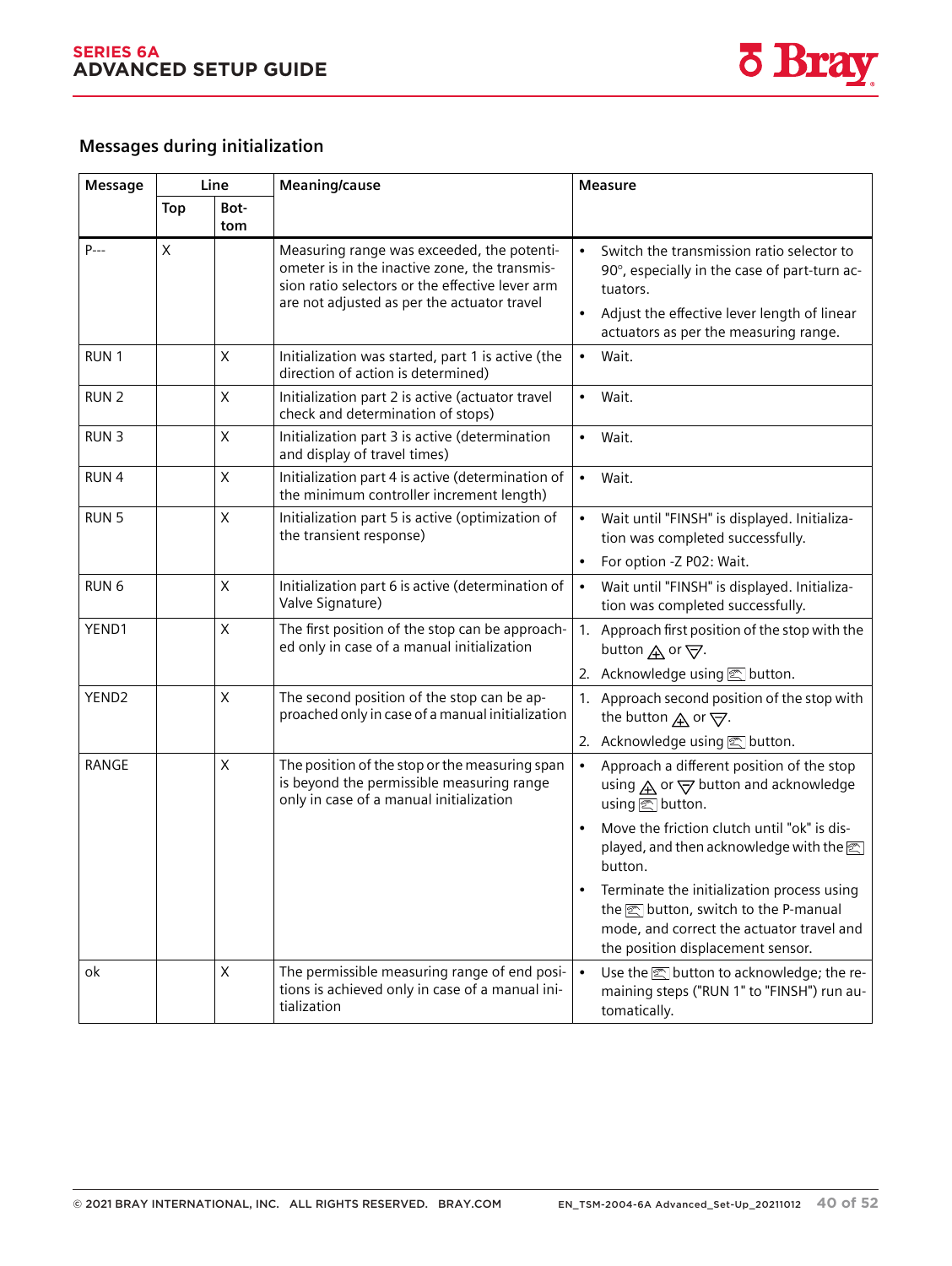#### **SERIES 6A ADVANCED SETUP GUIDE**



| Message                       | Line       |             | Meaning/cause                                                                                                                                                            | <b>Measure</b>                                                                                                                                                                                                                                                    |  |
|-------------------------------|------------|-------------|--------------------------------------------------------------------------------------------------------------------------------------------------------------------------|-------------------------------------------------------------------------------------------------------------------------------------------------------------------------------------------------------------------------------------------------------------------|--|
|                               | <b>Top</b> | Bot-<br>tom |                                                                                                                                                                          |                                                                                                                                                                                                                                                                   |  |
| <b>RUN 1/</b><br><b>ERROR</b> |            | X           | Error in "RUN 1", no movement e.g. due to the<br>lack of compressed air                                                                                                  | Possible causes:<br>Insufficient supply of compressed air.<br>۰<br>Restrictor(s) blocked.<br>٠<br>Actuator does not move freely.<br>٠<br>Measures:<br>Eliminate possible causes.<br>1.                                                                            |  |
| VS-ER                         |            | X           | Error in "RUN 6". Valve Signature (VS) could not<br>be recorded successfully. Start/end position or<br>return position not reached. Pressure sensor<br>module defective. | Restart initialization.<br>2.<br>$\bullet$<br>Check supply pressure.<br>Check whether application ranges are ad-<br>hered to.<br>Check the pressure sensor module. Pres-<br>٠<br>sure values in the Diagnostics menu Pa-<br>rameter 60, 61, and 62 are plausible. |  |
| 4d U                          |            | $\mathsf X$ | Bar graph display of the zero point is outside<br>the tolerance range                                                                                                    | 1. Set between "P 4.0" and "P 9.9" (>0<) us-<br>ing friction clutch.<br>2. Continue using $\mathbf{\underline{A}}$ or $\mathbf{\nabla}$ button.                                                                                                                   |  |
| SEt                           | X          |             | Friction clutch was moved; "P 50.0" not dis-                                                                                                                             | 1. In the case of linear actuators, use the $\bigwedge$                                                                                                                                                                                                           |  |
| <b>MIDDL</b>                  |            | X           | played when the lever is horizontal                                                                                                                                      | or $\overline{\bigtriangledown}$ button to bring the lever perpendic-<br>ular to the spindle.                                                                                                                                                                     |  |
|                               |            |             |                                                                                                                                                                          | 2. Briefly acknowledge using solutton (ini-<br>tialization is continued).                                                                                                                                                                                         |  |
| HUP                           |            | X           | "UP" tolerance range was exceeded or the in-<br>active zone of the potentiometer was covered.                                                                            | 1. Increase the effective lever length of the<br>linear actuators or switch the transmission<br>ratio selector to 90°.                                                                                                                                            |  |
|                               |            |             |                                                                                                                                                                          | 2. Briefly acknowledge using <b><a>&gt;</a></b> button.                                                                                                                                                                                                           |  |
|                               |            |             |                                                                                                                                                                          | 3.<br>Restart initialization.                                                                                                                                                                                                                                     |  |
| <sup>ዛ</sup> 90_95            |            | X           | Possible only in case of part-turn actuators:<br>actuator travel is not in the range between 90                                                                          | 1. Use the $\mathbf{A}$ or $\mathbf{\nabla}$ button to move it in the<br>range between 90 and 95%.                                                                                                                                                                |  |
|                               |            |             | and 95%                                                                                                                                                                  | 2. Briefly acknowledge using <b><a></a></b> button.                                                                                                                                                                                                               |  |
| hU-d>                         |            | Χ           | "Up-Down" measuring span was undershot                                                                                                                                   | 1. Decrease the effective lever length of the<br>linear actuators or switch the transmission<br>ratio selector to 33°.                                                                                                                                            |  |
|                               |            |             |                                                                                                                                                                          | Briefly acknowledge using $\mathbb{Z}$ button.<br>2.                                                                                                                                                                                                              |  |
|                               |            |             |                                                                                                                                                                          | Restart initialization.<br>3.                                                                                                                                                                                                                                     |  |
| U nn.n                        | X          |             | Display of the "Up" travel time                                                                                                                                          | Wait until initialization continues in RUN 4.<br>$\bullet$                                                                                                                                                                                                        |  |
| D > U                         |            | X           |                                                                                                                                                                          | To change the travel time, interrupt the in-<br>٠<br>itialization process using the $\overline{\nabla}$ button.                                                                                                                                                   |  |
|                               |            |             |                                                                                                                                                                          | Activate the leakage test using the $\triangle$ but-<br>٠<br>ton.                                                                                                                                                                                                 |  |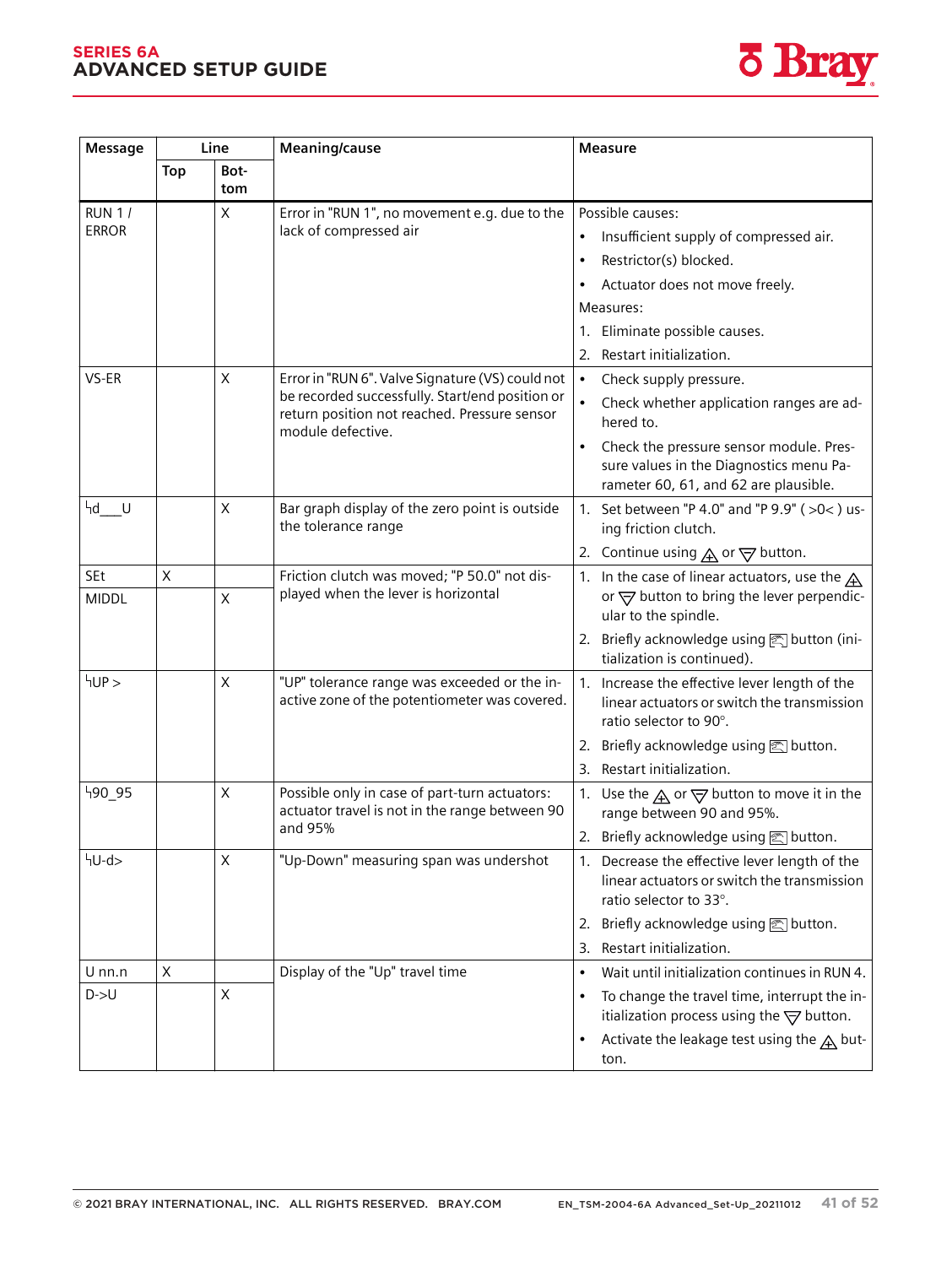#### **SERIES 6A ADVANCED SETUP GUIDE** *Diagnostics and troubleshooting*

*11.1 Output of system messages in the display*



| Message       |     | Line                              | Meaning/cause                                                                                   | <b>Measure</b>                                                                                             |
|---------------|-----|-----------------------------------|-------------------------------------------------------------------------------------------------|------------------------------------------------------------------------------------------------------------|
|               | Top | Bot-<br>tom                       |                                                                                                 |                                                                                                            |
| $D$ nn.n      | X   |                                   | Display of the "Down" travel time                                                               | Wait until initialization continues in RUN 4.<br>$\bullet$                                                 |
| $U - > d$     |     | X                                 |                                                                                                 | To change the travel time, interrupt the in-<br>itialization process using the $\overline{\nabla}$ button. |
|               |     |                                   |                                                                                                 | Activate the leakage test using the $\triangle$ but-<br>$\bullet$<br>ton.                                  |
| <b>NOZZL</b>  |     | X                                 | Actuator stops (the initialization process was<br>interrupted using the "-" button when the ac- | 1. The travel time can be changed by adjust-<br>ing the restrictor(s).                                     |
|               |     | tuation speed display was active) |                                                                                                 | 2. Redetermine the positioning speed using<br>the $\bigtriangledown$ button.                               |
|               |     |                                   |                                                                                                 | Continue using $\triangle$ button.<br>3.                                                                   |
| <b>TESt</b>   | X   |                                   | Leakage test active (the "+" button was press-                                                  | Wait for one minute.                                                                                       |
| LEAKG         |     | X                                 | ed when the actuation speed display was ac-<br>tive)                                            |                                                                                                            |
| nn.n          | X   |                                   | Value and unit of the result after the leakage                                                  | Rectify the leakage if the value is too large.<br>$\bullet$                                                |
| $% /$ MIN     |     | $\times$                          | test                                                                                            | Continue using $\bigtriangleup$ button.<br>$\bullet$                                                       |
| nn.n          | X   |                                   | Initialization completed successfully with the                                                  | 1. Briefly acknowledge using solutton.                                                                     |
| <b>FINISH</b> |     | X                                 | display of actuator travel or the actuator angle                                                | 2. Leave configuration level with a long press<br>on the <a>[</a> button.                                  |

### **11.1.3 System messages when exiting the Configuration mode**

Remarks about the tables:

- nn Stands for variable numeric values
- $\mathsf{h}$ Error symbol
- / (slash): the texts on the left and right of the slash flash alternately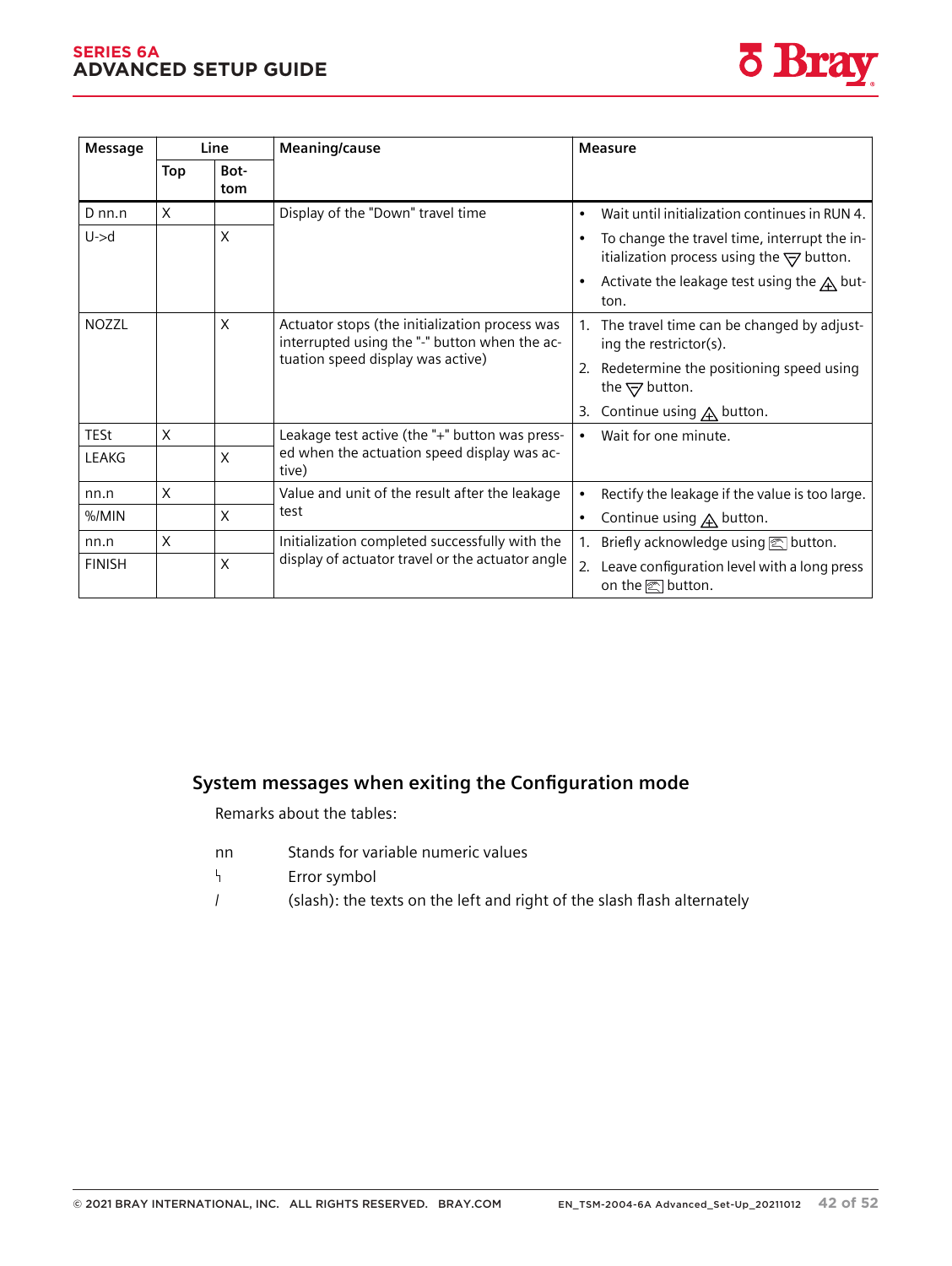

## **11.3.2 Overview of error codes**

## Overview of error codes that activate the fault message output

The error codes are output in the fault message display shown below.

| <b>Operating mode</b>  | Representation in the display | Pos.                                     | Legend             |
|------------------------|-------------------------------|------------------------------------------|--------------------|
| Manual mode (MAN)      |                               | $\circled{1}$                            | Position [%]       |
|                        |                               | ②                                        | Setpoint [%]       |
|                        | (2)<br>MANE                   | $\circledS$                              | Fault message      |
|                        | (3)                           |                                          |                    |
| <b>Automatic (AUT)</b> |                               | $\left( 1\right)$                        | Position [%]       |
|                        |                               | $\circled{2}$                            | Setpoint [%]       |
|                        | (2)<br>RUT 36                 | $\overline{\textcircled{\scriptsize 3}}$ | Fault message      |
|                        | $\left(3\right)$              |                                          |                    |
| <b>Diagnostics</b>     |                               | ①                                        | Diagnostics value  |
|                        | (2)                           | $\circled{2}$                            | Diagnostics name   |
|                        | STRKS<br>ПĦ                   | $\circledS$                              | Diagnostics number |
|                        | $\left[3\right)$              |                                          |                    |

| Error<br>code | Num-<br>ber of<br>thresh-<br>olds | Event                                                                                        | <b>Parameter setting</b>                                                                | Error message disappears<br>when                                                       | <b>Possible causes</b>                                                                                                                           |
|---------------|-----------------------------------|----------------------------------------------------------------------------------------------|-----------------------------------------------------------------------------------------|----------------------------------------------------------------------------------------|--------------------------------------------------------------------------------------------------------------------------------------------------|
| 41            | 1                                 | Control deviation:<br>Actual value re-<br>sponse has excee-<br>ded values for TIM<br>and LIM | Always active                                                                           | the actual value response<br>falls below the value for LIM                             | Supply pressure PZ missing,<br>actuator fault, process valve<br>fault (e.g. blockage).                                                           |
| 42            | 1                                 | Device not in "Auto-<br>matic" mode                                                          | **. HFCT <sup>1)</sup><br>$=$ hnA or $=$ hnAB                                           | the device is changed to "Au-<br>tomatic" mode.                                        | The device has been config-<br>ured or is in the manual mode                                                                                     |
| 43            | 1                                 | Digital input DI1 or<br>DI <sub>2</sub> active                                               | $***$ . FCT <sup>1)</sup><br>$=$ hnAB and digital<br>function DI1 or DI2<br>set to "On" | the digital input is no longer<br>activated.                                           | The contact connected to the<br>digital input was active (e.g.<br>packing gland monitoring,<br>overpressure, temperature<br>switch).             |
| 44            | 3                                 | Limit for number of<br>total strokes excee-<br>ded                                           | L. <sup>4</sup> STRK≠OFF                                                                | the stroke counter is reset or<br>the thresholds are increased                         | The total path covered by the<br>actuator exceeds one of the<br>configured thresholds.                                                           |
| 45            | 3                                 | Limit for number of<br>changes in direc-<br>tion exceeded                                    | O.hDCHG≠OFF                                                                             | the counter for changes of<br>direction is reset or the thresh-<br>olds are increased. | The number of changes of di-<br>rection exceeds one of the<br>configured thresholds.                                                             |
| 46            | 3                                 | Lower endstop lim-<br>it exceeded                                                            | F. JZERO≠OFF<br>**. $YCLS =$ do or up<br>do                                             | the deviation of the endstop<br>disappears or the device is re-<br>initialized.        | Wear and tear of the process<br>valve, deposits or foreign<br>bodies in the process valve,<br>mechanical misalignment,<br>friction clutch moved. |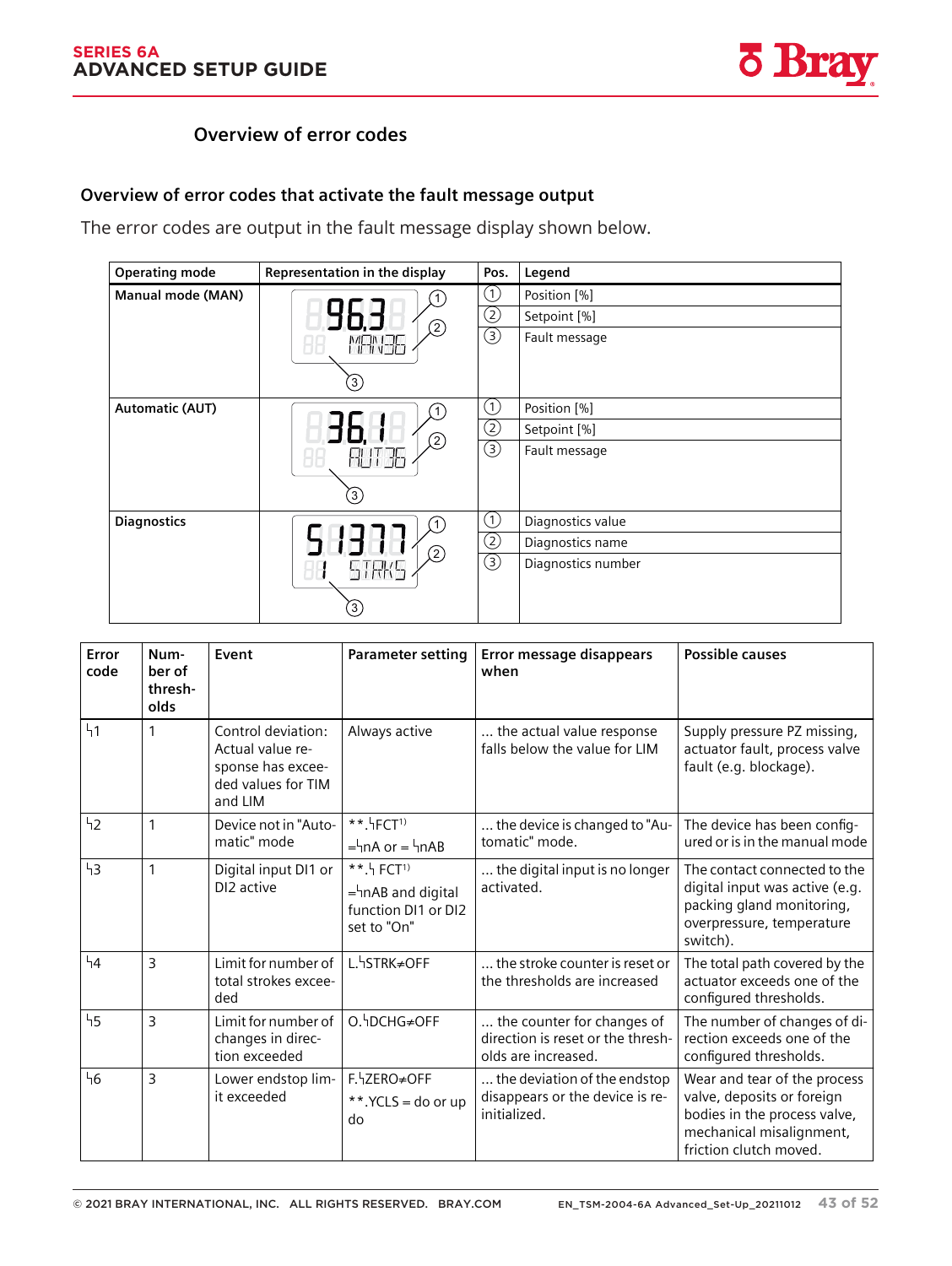#### **SERIES 6A ADVANCED SETUP GUIDE** *Diagnostics and troubleshooting*



| Error<br>code | Num-<br>ber of<br>thresh-<br>olds | Event                                                                      | <b>Parameter setting</b>                        | Error message disappears<br>when                                                                                                  | <b>Possible causes</b>                                                                                                                           |
|---------------|-----------------------------------|----------------------------------------------------------------------------|-------------------------------------------------|-----------------------------------------------------------------------------------------------------------------------------------|--------------------------------------------------------------------------------------------------------------------------------------------------|
| 47            | 3                                 | Upper endstop lim-<br>it exceeded                                          | G. OPEN≠OFF<br>**. $YCLS^{1)} =$ do or<br>up do | the deviation of the endstop<br>disappears or the device is re-<br>initialized.                                                   | Wear and tear of the process<br>valve, deposits or foreign<br>bodies in the process valve,<br>mechanical misalignment,<br>friction clutch moved. |
| 48            | $\mathbf{1}$                      | Deadband limit ex-<br>ceeded                                               | E. DEBA≠OFF<br>**. DEBA <sup>1)</sup> = Auto    | the limit is undershot again                                                                                                      | Increased packing gland fric-<br>tion, mechanical gap in the<br>position feedback.                                                               |
| ነ9            | 3                                 | Case 1: Partial<br><b>Stroke Test exceeds</b><br>reference stroke<br>time. | A. hPST≠OFF                                     | Case 1:  a Partial Stroke Test<br>is successfully executed within<br>the reference stroke time or<br>the function is deactivated. | Case 1: Process valve is stuck<br>or rusted. Increased stiction.                                                                                 |
|               |                                   | Case 2: Start posi-<br>tion outside the<br>start tolerance                 |                                                 | Case 2:  the actuator is<br>moved into the range of the<br>PST start tolerance.                                                   | Case 2: Valve is present in the<br>safety position.                                                                                              |
|               |                                   |                                                                            |                                                 | Or:  the PST start tolerance is<br>increased until the actuator<br>(PST start position) is within<br>the PST start tolerance.     |                                                                                                                                                  |
|               |                                   |                                                                            |                                                 | Restart the Partial Stroke Test.                                                                                                  |                                                                                                                                                  |
|               |                                   | For Partial Stroke Test with option -Z P02:                                |                                                 |                                                                                                                                   |                                                                                                                                                  |
|               | $\mathbf{1}$                      | Partial Stroke Test<br>failed                                              | A. hPST≠OFF                                     | the next execution of the<br>Partial Stroke Test is successful.                                                                   | Unexpectedly large step<br>height detected during<br>execution.                                                                                  |
|               |                                   |                                                                            |                                                 |                                                                                                                                   | Lower limit of the internal<br>breakout pressure viola-<br>ted                                                                                   |
|               |                                   |                                                                            |                                                 |                                                                                                                                   | Lower limit of the internal<br>rupture pressure violated                                                                                         |
|               |                                   |                                                                            |                                                 |                                                                                                                                   | End position not reached<br>Return position not<br>reached.                                                                                      |
| 10            | 3                                 | Deviation from ex-<br>pected dynamic<br>control valve be-<br>havior        | b. DEVI≠OFF                                     | the position is again in a nar-<br>row corridor between the set-<br>point and the model, or the<br>function is deactivated.       | Actuator fault, process valve<br>fault, process valve jams, in-<br>creased stiction, decreased<br>supply pressure PZ                             |
| 11            | 3                                 | Valve leakage                                                              | C. LEAK≠OFF                                     | the valve leakage has been<br>remedied or the function is de-<br>activated.                                                       | Pneumatic leakage                                                                                                                                |
| 12            | 3                                 | Stiction limit (slip-<br>stick) exceeded                                   | d. <sup>4</sup> STIC≠OFF                        | Slipjumps can no longer be<br>detected, or the function is de-<br>activated.                                                      | Increased stiction, process<br>valve no longer moves<br>smoothly but in jerky motion.                                                            |
| 13            | 3                                 | Temperature un-<br>dershot                                                 | H. JTMIN≠OFF                                    | the low temperature thresh-<br>olds are no longer undershot.                                                                      | Ambient temperature too low                                                                                                                      |

 $\mathbb{R}^n$  with  $\mathbb{R}^n$  with  $\mathbb{R}^n$  with  $\mathbb{R}^n$  with  $\mathbb{R}^n$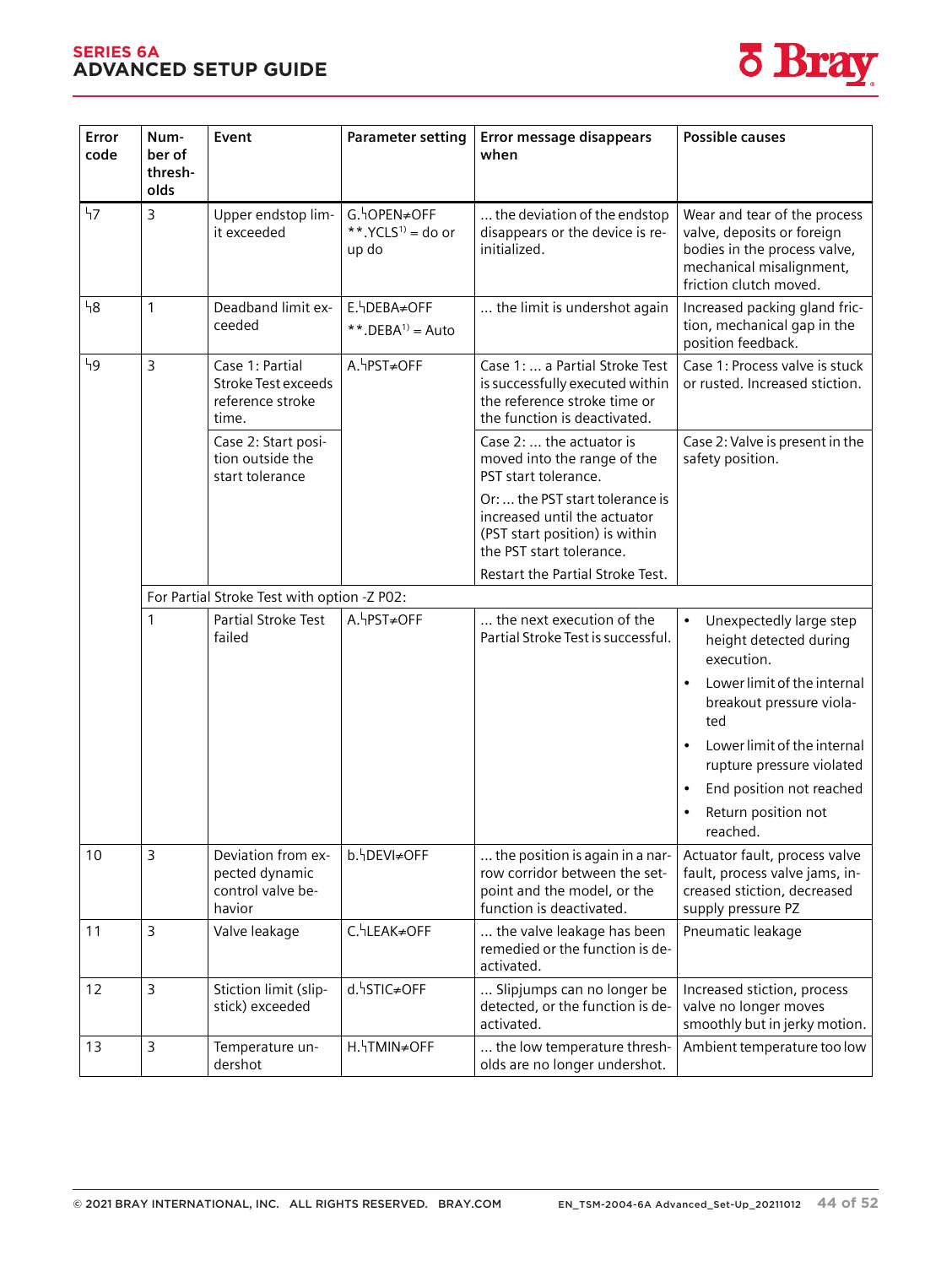#### **SERIES 6A ADVANCED SETUP GUIDE**



| Error<br>code | Num-<br>ber of<br>thresh-<br>olds | Event                                                    | <b>Parameter setting</b> | Error message disappears<br>when                                                                                                                                           | <b>Possible causes</b>                                                                                                                                                         |
|---------------|-----------------------------------|----------------------------------------------------------|--------------------------|----------------------------------------------------------------------------------------------------------------------------------------------------------------------------|--------------------------------------------------------------------------------------------------------------------------------------------------------------------------------|
| 14            | 3                                 | Temperature over-<br>shot                                | J. TMAX≠OFF              | the high thresholds are no<br>longer overshot.                                                                                                                             | Ambient temperature too<br>high                                                                                                                                                |
| 15            | 3                                 | Position average<br>deviates from the<br>reference value | P. PAVG≠OFF              | the average position value<br>calculated after a comparison<br>interval is again within the<br>thresholds for the reference<br>value, or the function is deac-<br>tivated. | In the last comparison inter-<br>val, the process valve charac-<br>teristic was changed so sig-<br>nificantly that a deviating<br>average value of position was<br>calculated. |

<sup>1)</sup> You can find additional information on the parameter in the corresponding parameter descriptions

The following table shows error codes that are displayed when pressure monitoring is activated:

| Error<br>code | Num-<br>ber of<br>thresh-<br>olds | Event                                                                               | <b>Parameter setting</b>           | Error message disappears<br>when                                                                                                                                                                                                                                                                                                                                                        | <b>Possible causes</b>                                                                                      |
|---------------|-----------------------------------|-------------------------------------------------------------------------------------|------------------------------------|-----------------------------------------------------------------------------------------------------------------------------------------------------------------------------------------------------------------------------------------------------------------------------------------------------------------------------------------------------------------------------------------|-------------------------------------------------------------------------------------------------------------|
| $16^{1}$      | $\mathbf{1}$                      | Partial Stroke Test<br>(PST) is performed<br>with non-plausible<br>parameter values | A. hPST≠OFF<br>and<br>U. hPRES≠OFF | the parameter values en-<br>tered in A1.STPOS, A3.STRKH<br>and A4.STRKD are plausible.<br>For Partial Stroke Test with op-<br>tion - Z P02:<br>the parameter values en-<br>tered in A1.STPOS,<br>A2.STTOL and Ad.ENPOS<br>are plausible.<br>a higher pressure level<br>exists for A1.STPOS than<br>for Ad.ENPOS. For double-<br>acting actuators, the pres-<br>sure difference P2 minus | Parameters for Partial Stroke<br>Test are not plausible<br>Extended diagnostics param-<br>eters were reset. |
|               |                                   |                                                                                     |                                    | P1 is decisive.                                                                                                                                                                                                                                                                                                                                                                         |                                                                                                             |
| 17            | 1                                 | Pressure sensor<br>module defective                                                 | U. hPRES≠OFF                       | the device is restarted with<br>functioning pressure sensor<br>module.<br>the pressure monitoring $U_{\perp}$ <sup>1</sup><br>PRES is set to OFF and the de-<br>vice is restarted.                                                                                                                                                                                                      | Pressure sensor module was<br>overloaded.<br>Electrical connection was ter-<br>minated.                     |
| 18            | $\mathbf{1}$                      | Lower limit of sup-<br>ply pressure fallen<br>below                                 | U. hPRES≠OFF                       | the supply pressure PZ is<br>higher than the limit value in<br>U2.PRMLL plus the hysteresis<br>in U2.P HYS.                                                                                                                                                                                                                                                                             | Supply pressure PZ is too low                                                                               |
| 19            | $\mathbf{1}$                      | Supply pressure PZ<br>out of specification                                          | U.hPRES≠OFF                        | the supply pressure PZ is<br>within the positioner specifica-<br>tion of 1.4 to 7.0 bar plus the<br>hysteresis in U2.P_HYS.                                                                                                                                                                                                                                                             | Supply pressure PZ too high<br>or too low                                                                   |

SIPART PS2 with 4 to 20 mA/HART PS2 with 4 to 20 mA/HART PS2 with 4 to 20 mA/HART PS2 with 4 to 20 mA/HART PS2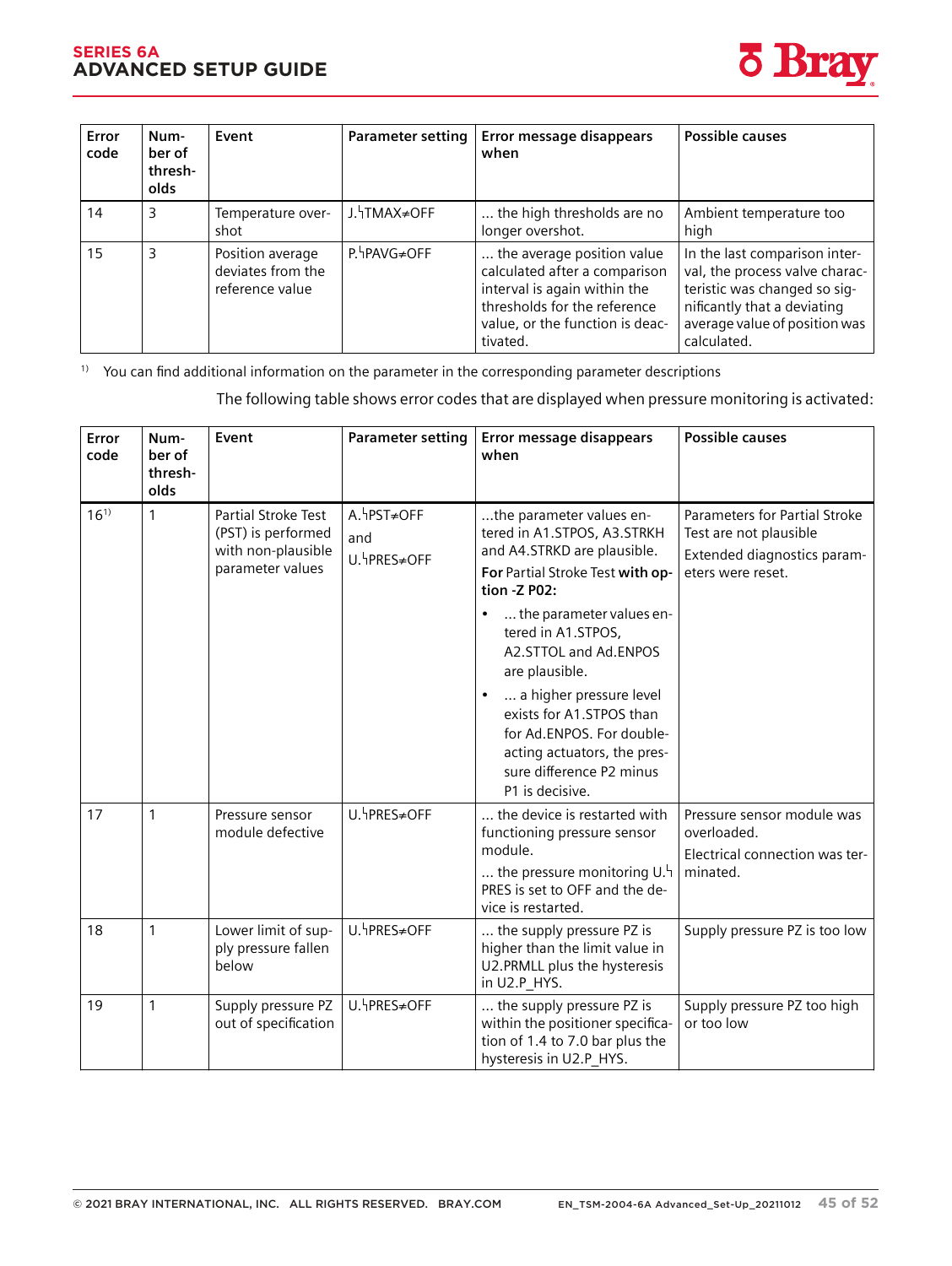#### **SERIES 6A ADVANCED SETUP GUIDE** *Diagnostics and troubleshooting*



| Error<br>code | Num-<br>ber of<br>thresh-<br>olds | Event                                                | Parameter setting | Error message disappears<br>when                                                                                                                           | <b>Possible causes</b>               |
|---------------|-----------------------------------|------------------------------------------------------|-------------------|------------------------------------------------------------------------------------------------------------------------------------------------------------|--------------------------------------|
| 20            |                                   | Upper limit of sup-<br>ply pressure PZ ex-<br>ceeded | U. PRES≠OFF       | the supply pressure PZ is<br>lower than the limit value in<br>U6.PRMUL minus the hystere-<br>sis in U2.P HYS.                                              | Supply pressure PZ too high          |
| 21            | 1                                 | Limit of actuating<br>pressure at Y1                 | U.hPRES≠OFF       | the actuating pressure at Y1<br>is lower than the limit value in<br>U7.PCL minus the hysteresis in<br>U2.P HYS.                                            | Actuating pressure at Y1 too<br>high |
| 22            | 1                                 | Limit +/- Leakage<br>exceeded                        | U.hPRES≠OFF       | when the cause has been<br>eliminated and the relevant di-<br>agnostics values LMUY1,<br>LMUY2, LMDY1 and LMDY2<br>are reset.<br>or when $LRL = 0$ is set. | Pneumatic system is leaky.           |

<sup>1)</sup> The fault message is displayed but not reported via the fault message output.

 $\mathbb{R}^n$  with  $\mathbb{R}^n$  with  $\mathbb{R}^n$  with  $\mathbb{R}^n$  with  $\mathbb{R}^n$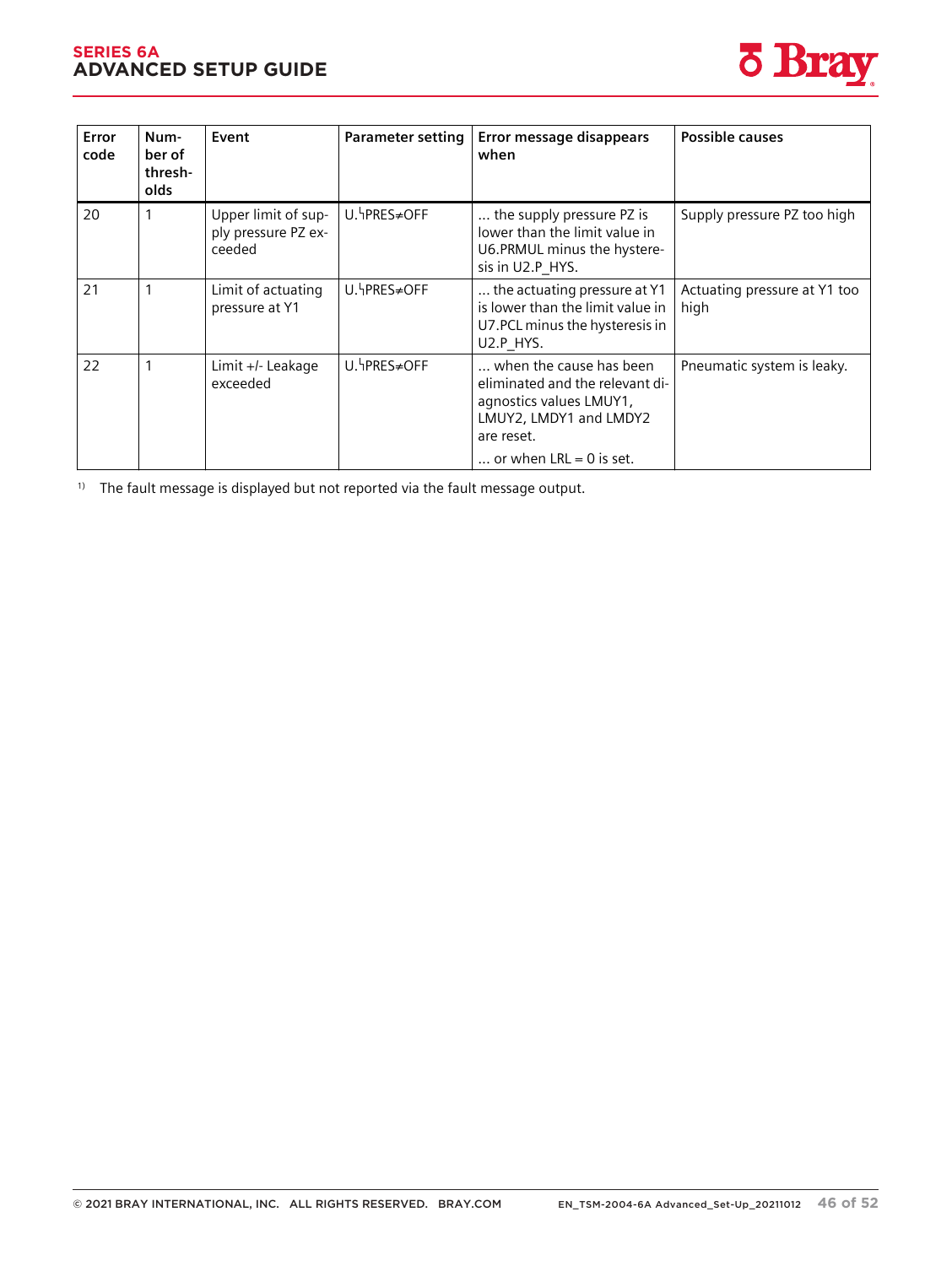

# **Fault and remedy**

| Fault profile (symptoms)                                                             | Possible cause(s)                                                                  | Remedy                                                                                                            |
|--------------------------------------------------------------------------------------|------------------------------------------------------------------------------------|-------------------------------------------------------------------------------------------------------------------|
| Positioner remains in "RUN 1".                                                       | Initialization started from the end po-<br>sition                                  | A waiting time of up to 1 minute is<br>required                                                                   |
|                                                                                      | The response time of a maximum of<br>$\bullet$<br>1 minute was not observed        | Do not start initialization from the<br>$\bullet$<br>end position.                                                |
|                                                                                      | Supply pressure PZ not connected or<br>supply pressure PZ too low.                 | Ensure supply pressure PZ.<br>$\bullet$<br>Free up blocked lines                                                  |
|                                                                                      | Compressed air line blocked, e.g. sol-<br>$\bullet$<br>enoid valve                 |                                                                                                                   |
| Positioner remains in "RUN 2".                                                       | Transmission ratio selector and pa-<br>$\bullet$<br>rameter 2                      | Check settings: Parameters 2 and 3<br>$\bullet$<br>Check the stroke setting on the lever<br>$\bullet$             |
|                                                                                      | "YAGL" and the real stroke do not<br>$\bullet$<br>match.                           |                                                                                                                   |
|                                                                                      | Incorrectly set stroke on the lever<br>$\bullet$                                   |                                                                                                                   |
|                                                                                      | Pneumatic block does not switch.<br>$\bullet$                                      |                                                                                                                   |
| Positioner remains in "RUN 3".                                                       | Actuator travel time is too high<br>$\bullet$                                      | Open the restrictor completely<br>$\bullet$<br>and/or set supply pressure PZ to the<br>highest permissible value. |
|                                                                                      |                                                                                    | Use a booster if required.<br>$\bullet$                                                                           |
| Positioner remains in "RUN 5", does not<br>go to "FINISH" (waiting time $>$ 5 min.). | "Gap" (play) in the positioner - actua-<br>$\bullet$<br>tor - control valve system | Part-turn actuator: Check for firm<br>$\bullet$<br>seating of set screw on coupling<br>wheel                      |
|                                                                                      |                                                                                    | Linear actuator: Check for firm seat-<br>ing of lever on positioner shaft.                                        |
|                                                                                      |                                                                                    | Correct any other play between the<br>$\bullet$<br>actuator and the control valve.                                |
|                                                                                      | Diagnostic value "9.TUP" or<br>"10.TDOWN" < 1.5 s                                  | Adjust the travel speed to $> 1.5$ s with<br>$\bullet$<br>the internal restrictors.                               |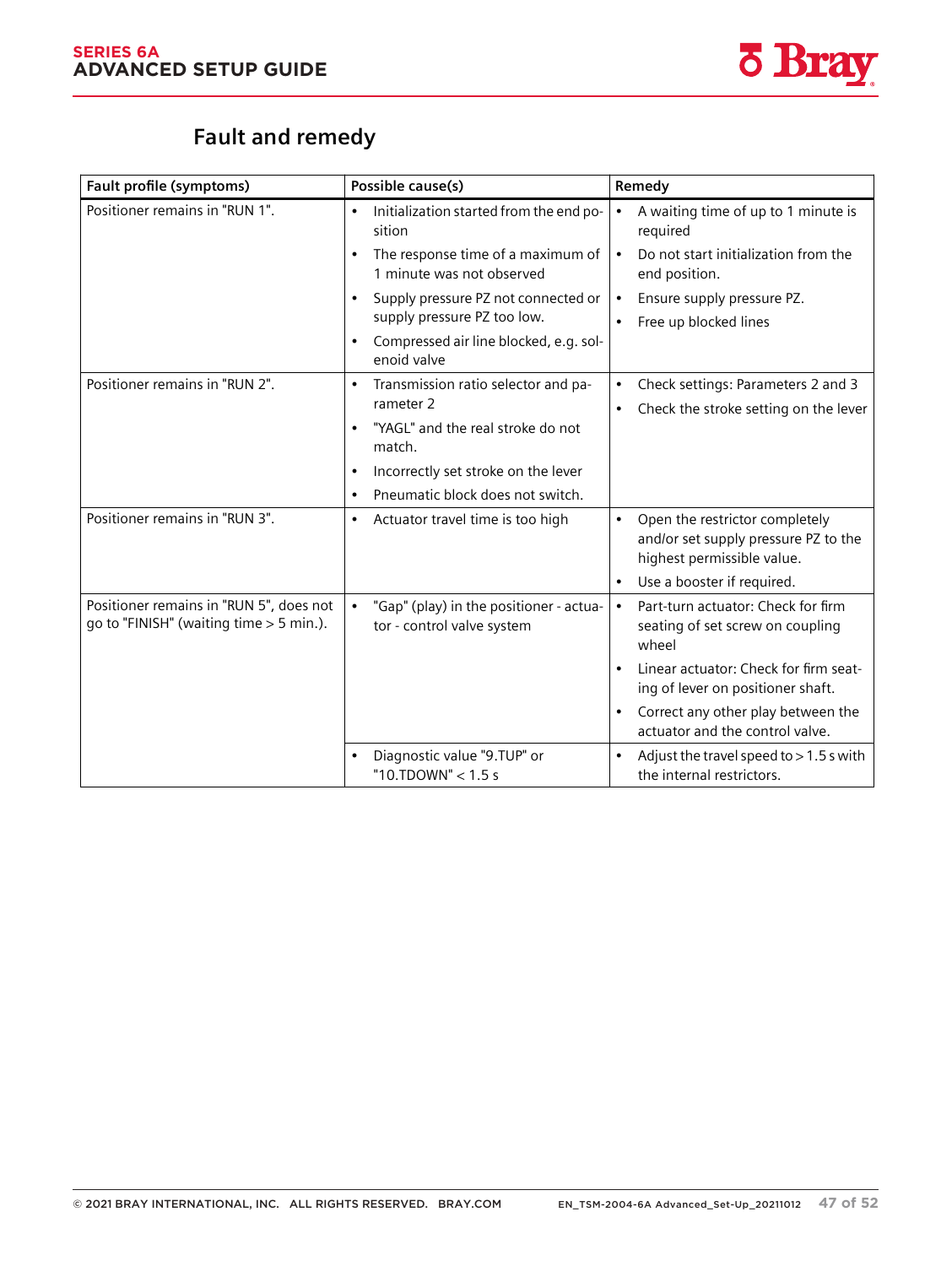#### **SERIES 6A ADVANCED SETUP GUIDE**



| Fault profile (symptoms)                                                                                                                                 | Possible cause(s)                                                                                                                                                                     | Remedy                                                                                                                         |
|----------------------------------------------------------------------------------------------------------------------------------------------------------|---------------------------------------------------------------------------------------------------------------------------------------------------------------------------------------|--------------------------------------------------------------------------------------------------------------------------------|
| "CPU test" flashes on the local display ap-<br>proximately every 2 seconds.<br>Pneumatic block does not switch.                                          | Water in the pneumatic block (due to<br>$\bullet$<br>wet compressed air)                                                                                                              | At an early stage, this fault can be<br>rectified with subsequent operation<br>using dry air, in a temperature cabi-           |
| In the manual and automatic modes, the<br>actuator cannot be moved or can be<br>moved only in one direction.                                             | Moisture in the pneumatic block                                                                                                                                                       | net at 50 to 70 °C if required.<br>Otherwise: Repair                                                                           |
| Pneumatic block does not switch. A gen-<br>tle click sound is also not audible when<br>the $\bigwedge$ or $\bigtriangledown$ buttons are pressed in man- | $\bullet$<br>The screw between the cover and the<br>pneumatic block has not been tight-<br>ened firmly or the cover is jammed.                                                        | Tighten the screw; correct jam, if re-<br>quired.                                                                              |
| ual mode.                                                                                                                                                | Dirt (swarf, particles) in the pneu-<br>matic block                                                                                                                                   | Repair or a new device; built-in fine<br>$\bullet$<br>screen, can also be replaced and<br>cleaned.                             |
|                                                                                                                                                          | Deposits on contacts between the<br>$\bullet$<br>electronics board and the pneumatic<br>block can develop due to abrasion re-<br>sulting from continuous strong vibra-<br>tion loads. | Clean all contact surfaces with spirit;<br>$\bullet$<br>bend the pneumatic block contact<br>springs slightly if required.      |
| Actuator does not move.                                                                                                                                  | Compressed air < 1.4 bar                                                                                                                                                              | Set supply pressure PZ to > 1.4 bar.                                                                                           |
| Pneumatic block does not switch (how-<br>ever, a gentle clicking sound can be<br>heard when the $\bigwedge$ or $\bigtriangledown$ button is press-       | Restrictors on the pneumatic block<br>$\bullet$<br>are closed (screw at the right end-<br>stop)                                                                                       | Open the restrictor screw by turning<br>$\bullet$<br>it to the left.                                                           |
| ed in "Manual" mode.)                                                                                                                                    | Dirt in the pneumatic block                                                                                                                                                           | Repair or a new device; built-in fine<br>$\bullet$<br>screen, can also be replaced and<br>cleaned.                             |
| The pneumatic block continually<br>switches in stationary automatic mode<br>(constant setpoint) and in "Manual"                                          | Pneumatic leakage in the positioner -<br>$\bullet$<br>actuator system; start the leakage<br>test in "RUN 3" (initialization).                                                         | Rectify leakage in the actuator and/or<br>$\bullet$<br>feed line.<br>In case of an intact actuator and tight                   |
| mode.                                                                                                                                                    |                                                                                                                                                                                       | feed line: Repair or new device                                                                                                |
|                                                                                                                                                          | Dirt in the pneumatic block<br>$\bullet$                                                                                                                                              | Repair or a new device; built-in fine<br>$\bullet$<br>screen, can also be replaced and<br>cleaned.                             |
| The pneumatic block continually<br>switches and the actuator oscillates<br>around a mean value in stationary auto-                                       | Stiction of the packing gland from<br>$\bullet$<br>the control valve or actuator too large                                                                                            | Reduce stiction or increase dead-<br>band of positioner (parameter "dE-<br>bA") until the oscillation stops.                   |
| matic mode (constant setpoint) and in<br>"Manual" mode.                                                                                                  | Looseness (play) in the positioner/<br>actuator/control valve system                                                                                                                  | Part-turn actuator: Check for firm<br>$\bullet$<br>seating of set screw on coupling<br>wheel.                                  |
|                                                                                                                                                          |                                                                                                                                                                                       | Linear actuator: Check for firm seat-<br>ing of lever on positioner shaft.                                                     |
|                                                                                                                                                          |                                                                                                                                                                                       | Correct any other play between the<br>actuator and the control valve.                                                          |
|                                                                                                                                                          | Actuator too fast                                                                                                                                                                     | Increase travel times using restrictor<br>screws.                                                                              |
|                                                                                                                                                          |                                                                                                                                                                                       | If a quick travel time is needed, in-<br>$\bullet$<br>crease the deadband (parameter "dE-<br>bA") until the oscillation stops. |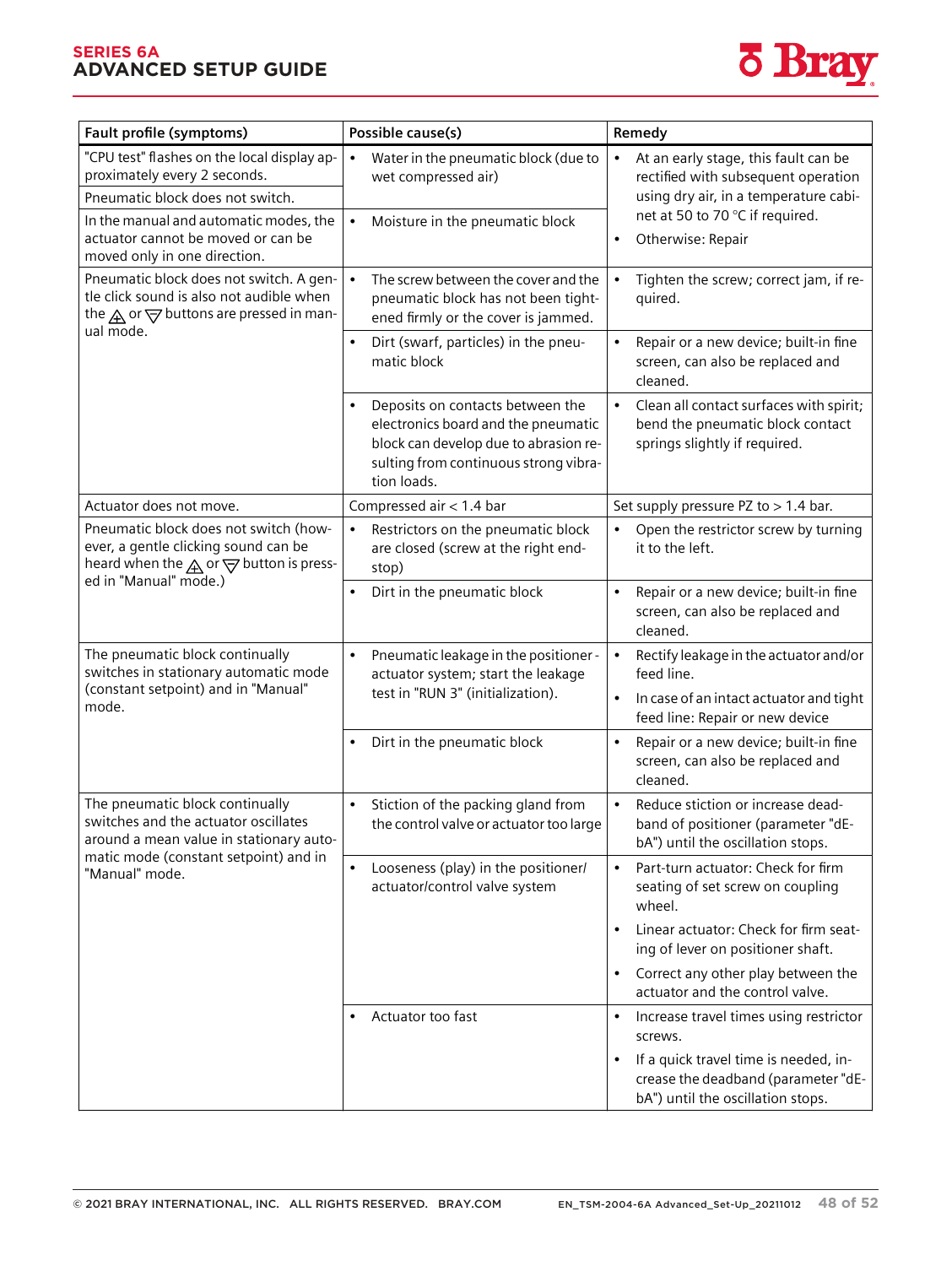### **SERIES 6A**  *Diagnostics and troubleshooting* **ADVANCED SETUP GUIDE** *11.4 Fault and remedy*



| Fault profile (symptoms)                                                                 | Possible cause(s)                                                                                                                                                                                         | Remedy                                                                                                                                                                                                                                                                                                                                                                                                                                                                         |
|------------------------------------------------------------------------------------------|-----------------------------------------------------------------------------------------------------------------------------------------------------------------------------------------------------------|--------------------------------------------------------------------------------------------------------------------------------------------------------------------------------------------------------------------------------------------------------------------------------------------------------------------------------------------------------------------------------------------------------------------------------------------------------------------------------|
| Positioner does not move control valve<br>to the endstop (at 20 mA).                     | Supply pressure is too low. Load on the<br>feeding controller or system output is<br>too low.                                                                                                             | Increase supply pressure, insert bal-<br>last converter<br>Select 3-/4-wire operation.<br>$\bullet$                                                                                                                                                                                                                                                                                                                                                                            |
| Zero point displaces sporadically $(>3\%)$ .                                             | Impact or shock loads result in accelera-<br>tions so high that the friction clutch<br>moves, e.g. due to "vapor shocks" in va-<br>por lines.                                                             | Rectify the causes for shock loads.<br>$\bullet$<br>Re-initialize the positioner.<br>$\bullet$                                                                                                                                                                                                                                                                                                                                                                                 |
| The device function has completely<br>failed: No representation on the display           | Electrical auxiliary power is not ade-<br>quate.                                                                                                                                                          | Check the electrical auxiliary power.                                                                                                                                                                                                                                                                                                                                                                                                                                          |
| either.                                                                                  | In case of very high continuous loads<br>due to vibrations (oscillations):<br>Screws of the electrical connecting                                                                                         | Tighten the screws firmly and secure<br>$\bullet$<br>using sealing wax.<br>Repair<br>$\bullet$                                                                                                                                                                                                                                                                                                                                                                                 |
|                                                                                          | terminals may be loosened.                                                                                                                                                                                | For prevention: Install the positioner<br>$\bullet$                                                                                                                                                                                                                                                                                                                                                                                                                            |
|                                                                                          | Electrical connecting terminals<br>$\bullet$<br>and/or electronic components may<br>be knocked out.                                                                                                       | on damping pads.                                                                                                                                                                                                                                                                                                                                                                                                                                                               |
| Pressure sensor module                                                                   |                                                                                                                                                                                                           |                                                                                                                                                                                                                                                                                                                                                                                                                                                                                |
| Display shows "VS-ERR".                                                                  | Valve Signature could not be recorded<br>successfully.<br>Possible causes:<br>Pressure sensor module defective<br>$\bullet$<br>Actuator does not move or no pres-<br>$\bullet$<br>sure change is detected | $\bullet$<br>Check whether the pressure sensor<br>module supplies plausible pressure<br>values; diagnostics values 60, 61<br>and 62.<br>Restart the initialization.<br>$\bullet$<br>Contact Support.<br>$\bullet$<br>Check actuator and supply pressure<br>$\bullet$<br>PZ.                                                                                                                                                                                                    |
| Display shows fault message<br>"16".                                                     | The Partial Stroke Test is not configured<br>correctly.                                                                                                                                                   | Execute stroke direction from high<br>$\bullet$<br>pressure level to lower pressure level.<br>For double-acting actuators, the<br>pressure difference P2 minus P1 is<br>decisive.<br>The "A1.STPOS". "Ad.ENPOS" and<br>"A2.STTOL" parameters must be se-<br>lected in such a way that the follow-<br>ing condition is true:<br>A1.STPOS - A2.STTOL > Ad.ENPOS<br>+5 % (higher pressure level at 100%)<br>A1.STPOS + A2.STTOL < Ad.ENPOS -<br>5 % (higher pressure level at 0%) |
| "99999"<br>Display<br>shows<br>for<br>diagnostics value "60.PZ", "61.P1" and<br>"62.P2". | Pressure sensor module defective                                                                                                                                                                          | Replace pressure sensor module                                                                                                                                                                                                                                                                                                                                                                                                                                                 |
| Display shows fault message<br>"17".                                                     |                                                                                                                                                                                                           |                                                                                                                                                                                                                                                                                                                                                                                                                                                                                |
| Display shows fault message<br>"18".                                                     | Supply pressure PZ falls below the<br>lower limit (U5.PZMLL).                                                                                                                                             | Increase supply pressure PZ until the lim-<br>it (U5.PZMLL) plus hysteresis (U2.P_HYS)<br>is exceeded.                                                                                                                                                                                                                                                                                                                                                                         |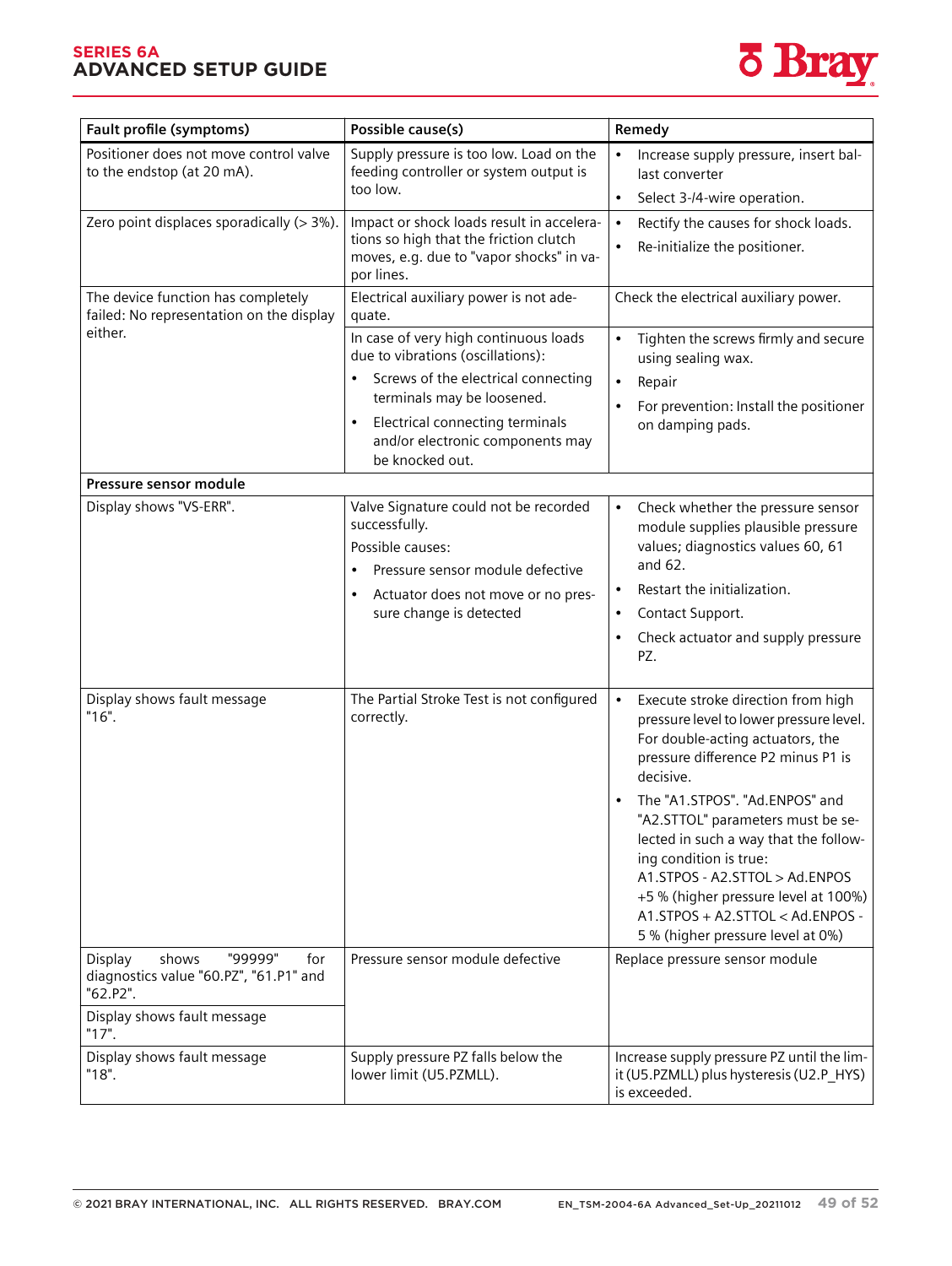#### **SERIES 6A ADVANCED SETUP GUIDE**



| Fault profile (symptoms)             | Possible cause(s)                                                                                                | Remedy                                                                                                                                                                     |
|--------------------------------------|------------------------------------------------------------------------------------------------------------------|----------------------------------------------------------------------------------------------------------------------------------------------------------------------------|
| Display shows fault message<br>"19". | Supply pressure PZ is out of specification                                                                       | Adjust supply pressure PZ until the de-<br>vice-specific limits of 1.4 to 7 bar +/- hys-<br>teresis (U2.P_HYS) are adhered to.                                             |
| Display shows fault message<br>"20". | Supply pressure exceeds the upper<br>limit (U6.PZMUL)                                                            | Reduce supply pressure PZ until the limit<br>(U6.PZMUL) minus hysteresis<br>(U2.P_HYS) is fallen below.                                                                    |
| Display shows fault message<br>"21". | Chamber pressure at Y1 exceeds the<br>lim-it (U7.PCL)                                                            | Check to determine why the cham-<br>$\bullet$<br>ber pressure was exceeded.<br>Reduce the chamber pressure by<br>moving the positioner in the oppo-<br>site direction.     |
| Display shows fault message "HoLd".  | Device is at "Hold position", when<br>$\bullet$<br>"HoLd" is assigned as the response<br>(U3.PFRLL or U4.PFRUL). | Increase or reduce supply pressure<br>according to fault message "18" or<br>"20".                                                                                          |
|                                      | The actuating pressure at Y1 exceeds<br>$\bullet$<br>the limit (U7.PCL)                                          | Check to determine why the actuat-<br>ing pressure was exceeded.<br>Reduce the actuating pressure by<br>$\bullet$<br>moving the positioner in the oppo-<br>site direction. |
| Display shows fault message<br>"22". | Pressure increase / leakage (pressure<br>$\bullet$<br>decrease) exceeds the limit<br>(U8.LRL)                    | Find and eliminate the cause of the<br>pressure increase / leakage. Also re-<br>set diagnostics values 69, 70, 71 and<br>72.<br>Reset the "U8.LRL" limit to 0.             |

 $S_{\rm 2D}$  with  $4$  to  $20$  mA/H  $\sim$  20  $\mu$  mA/H  $\sim$  20  $\mu$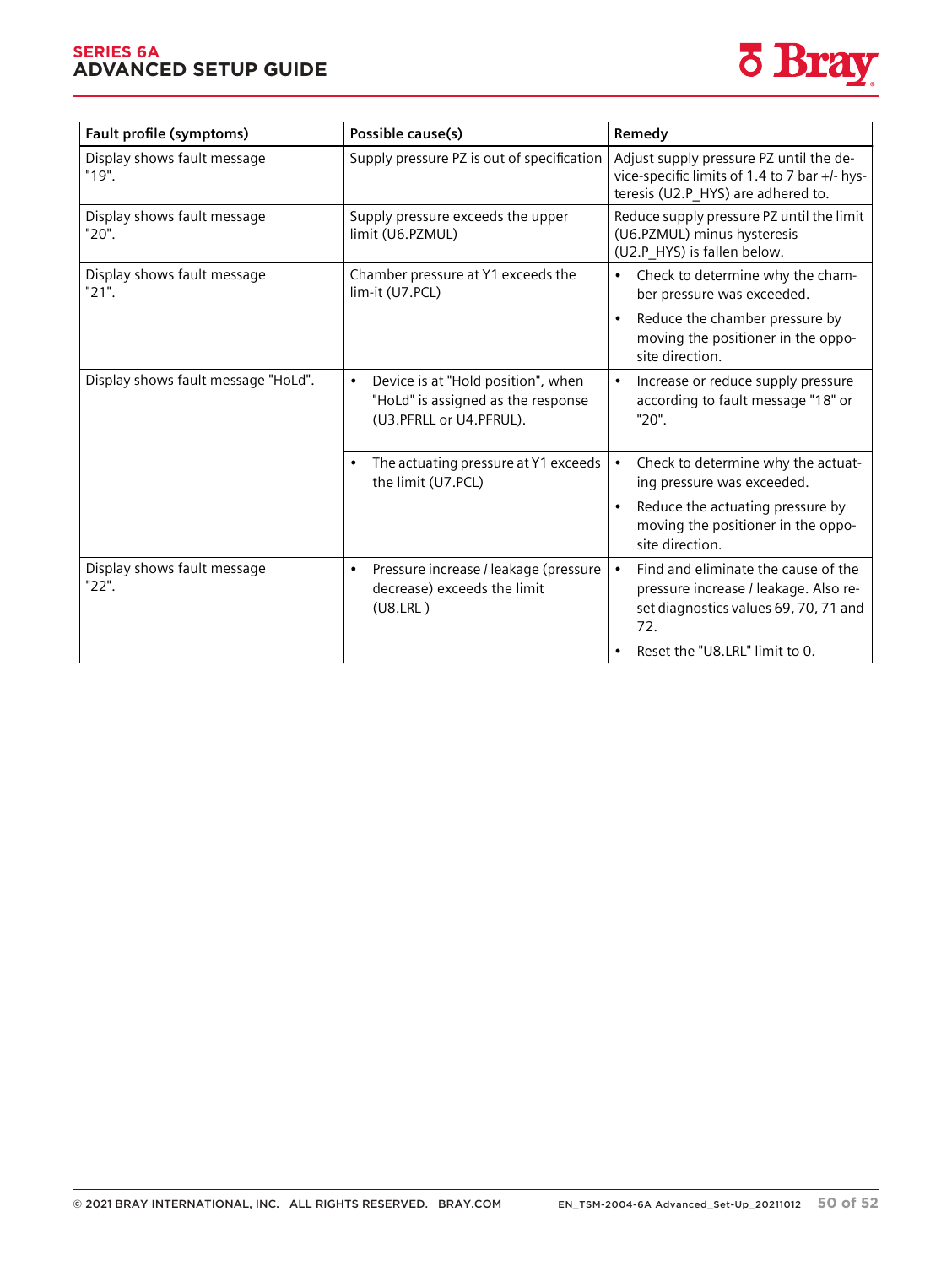### **7.0 Fail States**

Behavior in case of failure of the electrical auxiliary power and/or the supply pressure PZ

Overview

# **CAUTION**

#### Note the following before working on the control valve

Note that, before working on the control valve, you must first move it to the safety position. Make sure that the process valve has reached the safety position. If you only interrupt the supply pressure PZ to the positioner, the safety position may in some cases only be attained after a certain delay period.

The difference between a failure of supply pressure PZ and a failure of electrical auxiliary power:

- Failure of electrical auxiliary power means:
	- Device version 2-wire: Failure of signal source 4 to 20 mA
	- Device version 3/4-wire: Failure of power source 18 to 30 V
- Failure of the supply pressure PZ

With 3-wire/4-wire device version, the 0% position is approached if the 4 to 20 mA signal source fails. The following table shows the pneumatic connection versions for different actuator types, regulating action and safety position after failure. e <del>ganaan g</del>

| <b>Actuator type</b> | Behavior in case of failure: The actuator moves   Fail in place, order suffix F01<br>into safety position |                                                            |                 |                                    |
|----------------------|-----------------------------------------------------------------------------------------------------------|------------------------------------------------------------|-----------------|------------------------------------|
|                      | <b>Failure of electrical</b><br>auxiliary power                                                           | Failure of supply pres-   Failure of electrical<br>sure PZ | auxiliary power | Failure of supply pres-<br>sure PZ |
| Single-acting        | $Y1 =$ depressurized                                                                                      | $Y1 =$ depressurized                                       | $Y1 = closed$   | $Y1 = closed$                      |
| Double-acting        | $Y1 = pressure$                                                                                           | $Y1 = closed$                                              | $Y1 = closed$   | $Y1 = closed$                      |
|                      | $Y2 = depressurized$                                                                                      | $Y2 = closed$                                              | $Y2 = closed$   | $Y2 = closed$                      |

### **Structure of pneumatic connection**



\*) for double-acting actuators